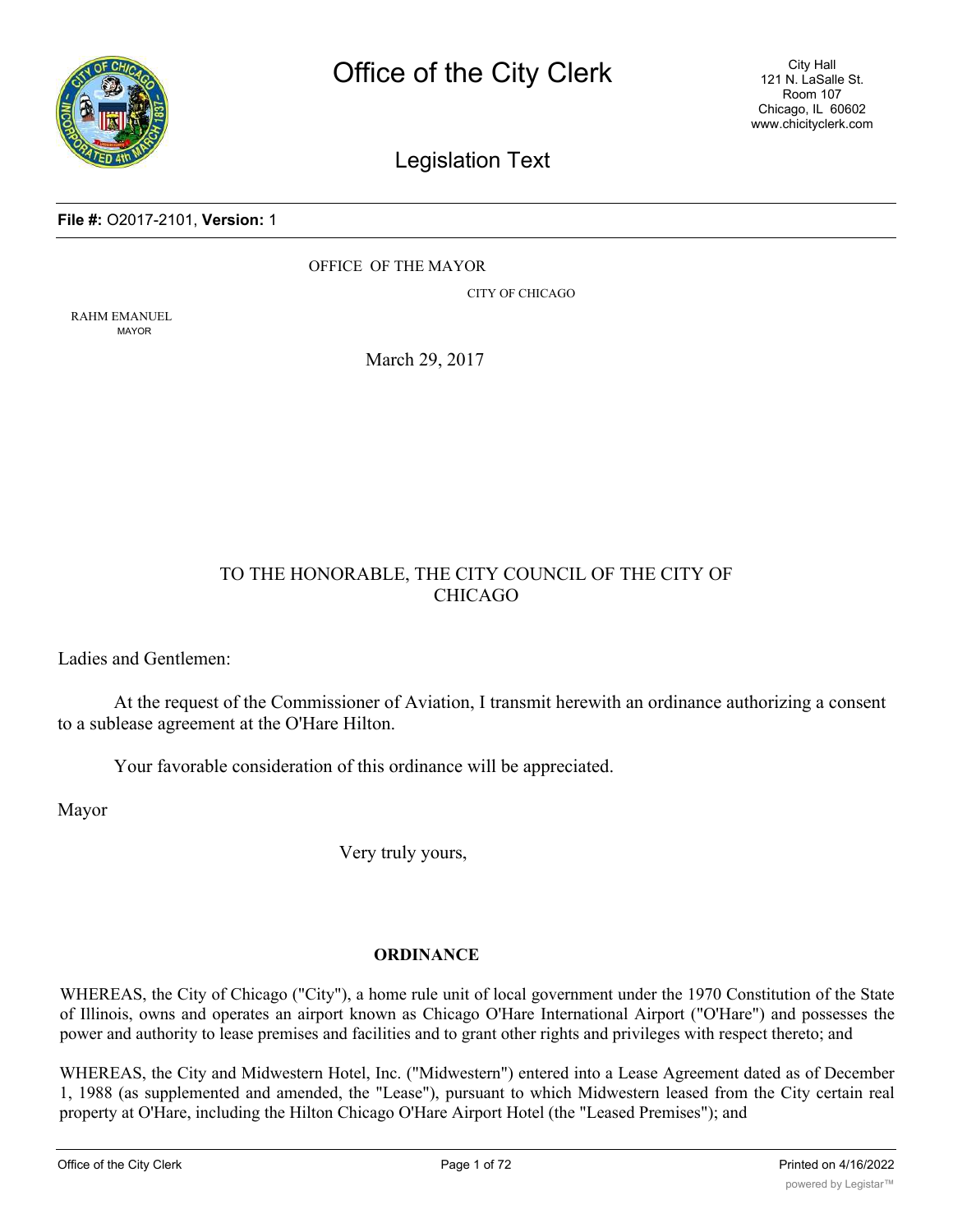WHEREAS, pursuant to a Purchase and Sale Agreement dated as of August 9,1991, between Midwestern and Hilton Hotels Corporation ("Hilton"), Hilton purchased from Midwestern the leasehold estate of Midwestern under the Lease, and HLT O'Hare Inc. (the "Lessee") is the current lessee under the Lease; and

WHEREAS, the Lessee desires to enter into a sublease (the "Sublease") with Chicago O'Hare Lessee LLC (the "Sublessee") pursuant to which the Lessee will sublease the Leased Premises to the Sublessee, and the Lessee has requested the City to consent to such Sublease as provided in Section 14.04 of the Lease; and

WHEREAS, the City is willing to consent to the Sublease; now therefore

# **BE IT ORDAINED BY THE CITY COUNCIL OF THE CITY OF CHICAGO:**

SECTION 1. The above recitals are incorporated by reference as if fully set forth here.

SECTION 2. The Commissioner of the Chicago Department of Aviation (the "Commissioner") is hereby authorized to execute, on behalf of the City, a consent to the Sublease in form and substance satisfactory to the Commissioner to evidence the consent of the City to the Sublease as provided in Section 14.04 of the Lease.

SECTION 3. The Commissioner and such other City officials and employees as may be required are authorized to take such actions and execute such other documents as may be necessary or desirable to implement the objectives of this ordinance.

SECTION 4. This ordinance will be in full force and effect from and after its passage and approval.

# **CITY OF CHICAGO ECONOMIC DISCLOSURE STATEMENT AND AFFIDAVIT**

# **SECTION I -- GENERAL INFORMATION**

A. Legal name of the Disclosing Party submitting this EDS. Include d/b/a/ if applicable: HLT O'Hare Inc.

# **Check ONE of the following three boxes:**

Indicate whether the Disclosing Party submitting this EDS is: l.|\*1 the

Applicant OR

- $\sim$  $\blacksquare$ C<sup>a</sup> l<sup>e</sup>§<sup>a</sup>l entity holding a direct or indirect interest in the Applicant. State the legal name of the Applicant in which the Disclosing Party holds an interest: OR
- 3. a legal entity with a right of control (sec Section II.B.l.) State the legal name of the entity in which the Disclosing Party holds a right of control:

B. Business address of the Disclosing Party: 1600 Tysons Blvd. Suite 1000, McLean, VA 22102

Email: ALongan@perkinscoie.com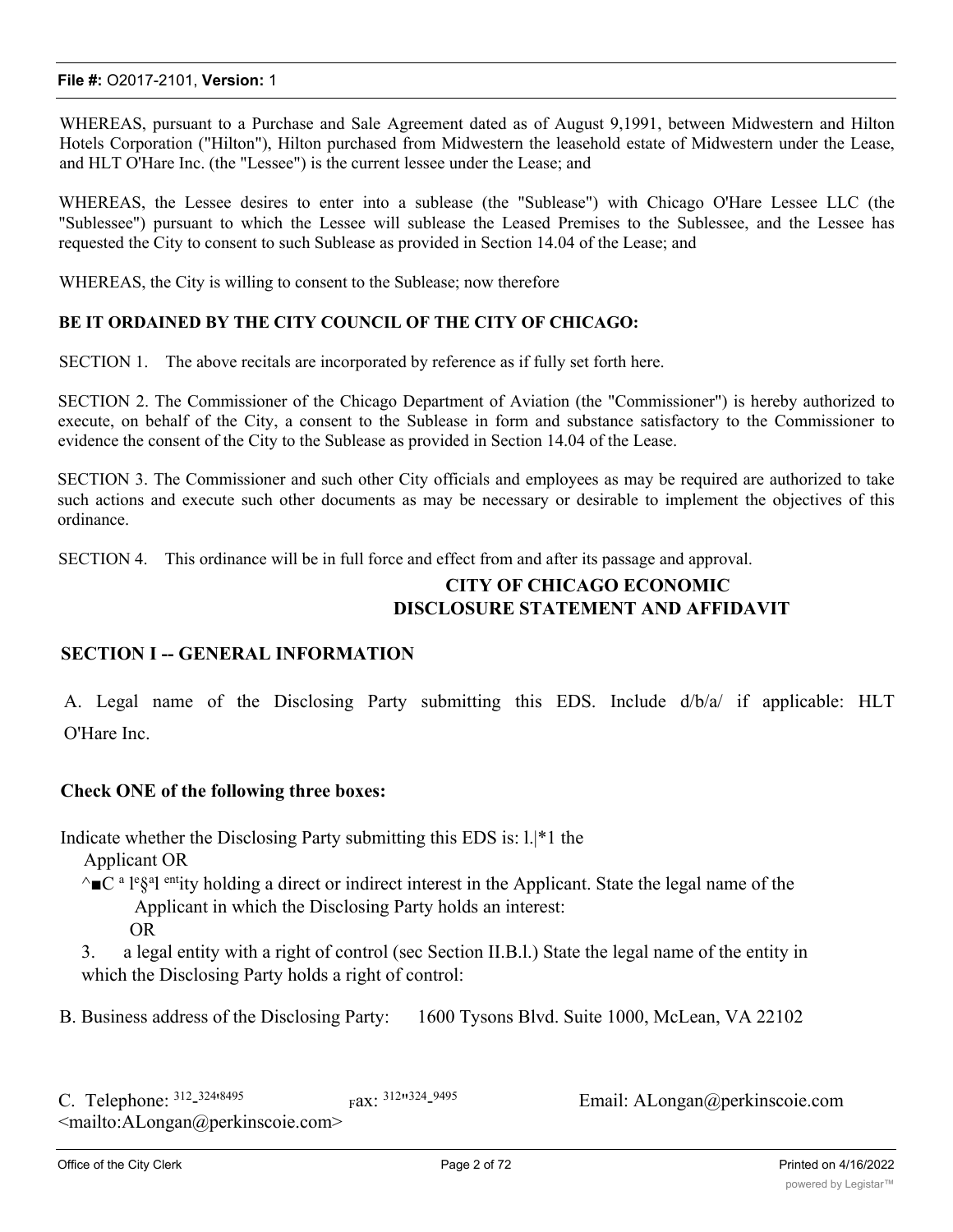" xr r- <. Alexander Longan D. Name of contact person:

E. *Federal Employer Identification No. (if you have one):^ \_ [*

F. Brief description of contract, transaction or other undertaking (referred to below as the "Matter") to which this EDS pertains. (Include project number and location of property, if applicable):

Request for sublease at Hilton Chicago O'Hare, 10000 W. O'Hare Avenue, Chicago, IL by the Applicant, to Chicago O'Hare Lessee LLC.

G. Which City agency or department is requesting this EDS? Department of Aviation

If the Matter is a contract being handled by the City's Department of Procurement Services, please complete the following:

Specification # and Contract #

Page 1 of 13

# **SECTION II - DISCLOSURE OF OWNERSHIP INTERESTS**

# A. NATURE OF THE DISCLOSING PARTY

1. Indicate the nature of the Disclosing Par Person

["] Publicly registered business corporation [«] Privately held business corporation Sole proprietorship General partnership j"] Limited partnership  $\Box$  Trust

HI Limited liability company  $\lceil \sim \rceil$  Limited liability partnership

Joint venture  $\land$  Not-for-profit corporation (Is the not-for-profit corporation also a 501(c)(3))?  $\square$  Yes  $[H^{No} f \sim]$  Other (please specify)

2. For legal entities, the state (or foreign country) of incorporation or organization, if applicable: Delaware

3. For legal entities not organized in the State of Illinois: Has the organization registered to do business in the State of Illinois as a foreign entity?

H Yes (as of 2/7/2017) E]No Qn/A

B. IF THE DISCLOSING PARTY IS A LEGAL ENTITY: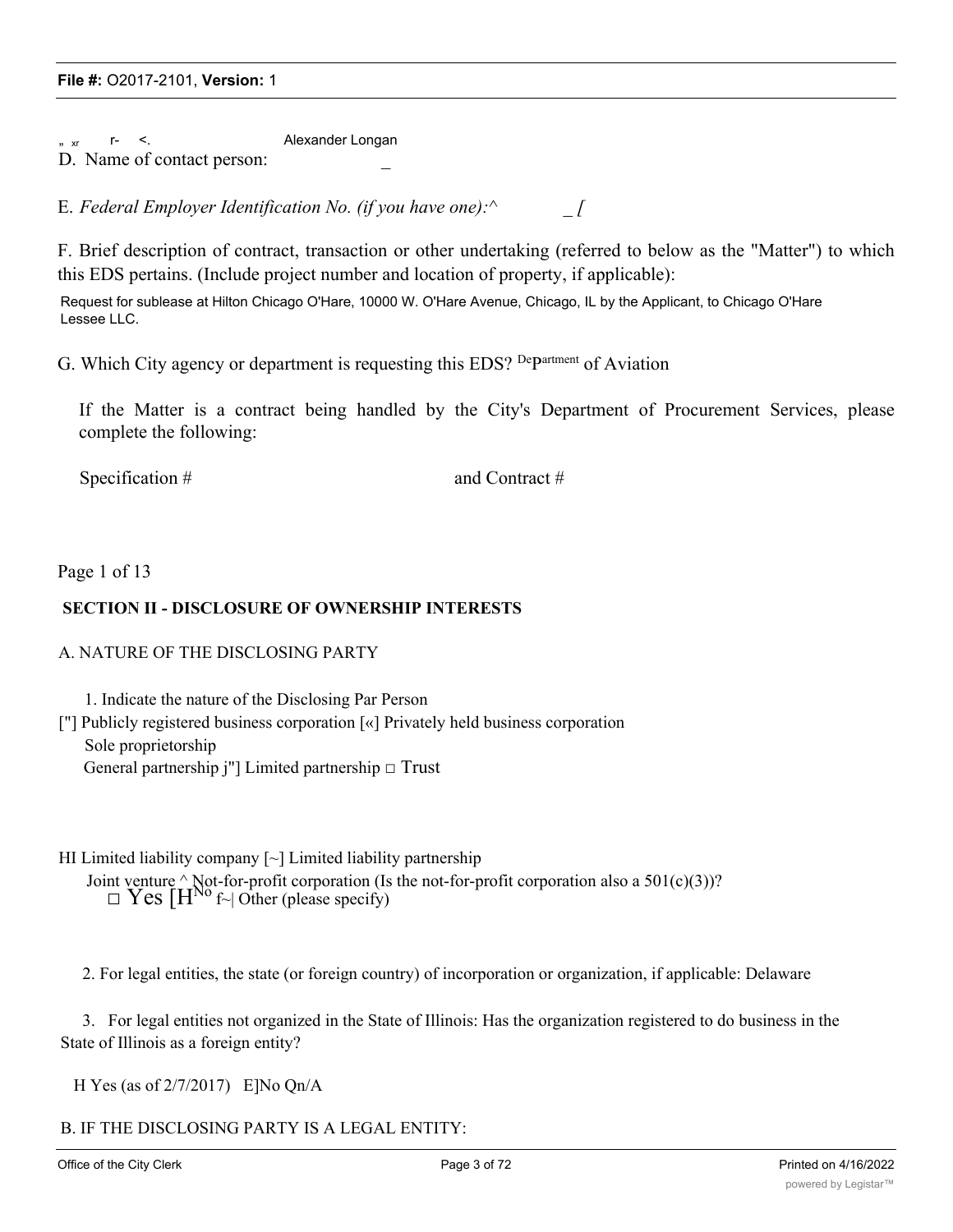1. List below the full names and titles of all executive officers and all directors of the entity. NOTE: For not-forprofit corporations, also list below all members, if any, which are legal entities. If there are no such members, write "no members." For trusts, estates or other similar entities, list below the legal titleholder(s).

If the entity is a general partnership, limited partnership, limited liability company, limited liability partnership or joint venture, list below the name and title of each general partner, managing member, manager or any other person or entity that controls the day-to-day management of the Disclosing Party. NOTE: Each legal entity listed below must submit an EDS on its own behalf.

Name Title (Please see Addendum 1)

2. Please provide the following information concerning each person or entity having a direct or indirect beneficial interest (including ownership) in excess of 7.5% of the Disclosing Party. Examples of such an interest include shares in a corporation, partnership interest in a partnership or joint venture,

# Page 2 of 13

interest of a member or manager in a limited liability company, or interest of a beneficiary of a trust, estate or other similar entity. If none, state "None." NOTE: Pursuant to Section 2-154-030 of the Municipal Code of Chicago ("Municipal Code"), the City may require any such additional information from any applicant which is reasonably intended to achieve full disclosure.

| Name                           | <b>Business Address</b>                             | Percentage Interest in the<br>Disclosing Party |
|--------------------------------|-----------------------------------------------------|------------------------------------------------|
| Park Intermediate Holdings LLC | 1600 Tysons Blvd, Suite 1000, McLean, VA 22102 100% |                                                |
| Park Hotels & Resorts Inc.     | 1600 Tysons Blvd, Suite 1000, McLean, VA 22102 100% |                                                |

(Park Hotels & Resorts Inc. is a publicly traded company. These disclosures do not address persons or entities that own shares in Park Hotels

& Resorts Inc.)

# **SECTION III - BUSINESS RELATIONSHIPS WITH CITY ELECTED OFFICIALS**

Has the Disclosing Party had a "business relationship," as defined in Chapter 2-156 of the Municipal Code, with any City elected official in the 12 months before the date this EDS is signed?

 $\lceil \sim \rceil$ Ycs  $0$ No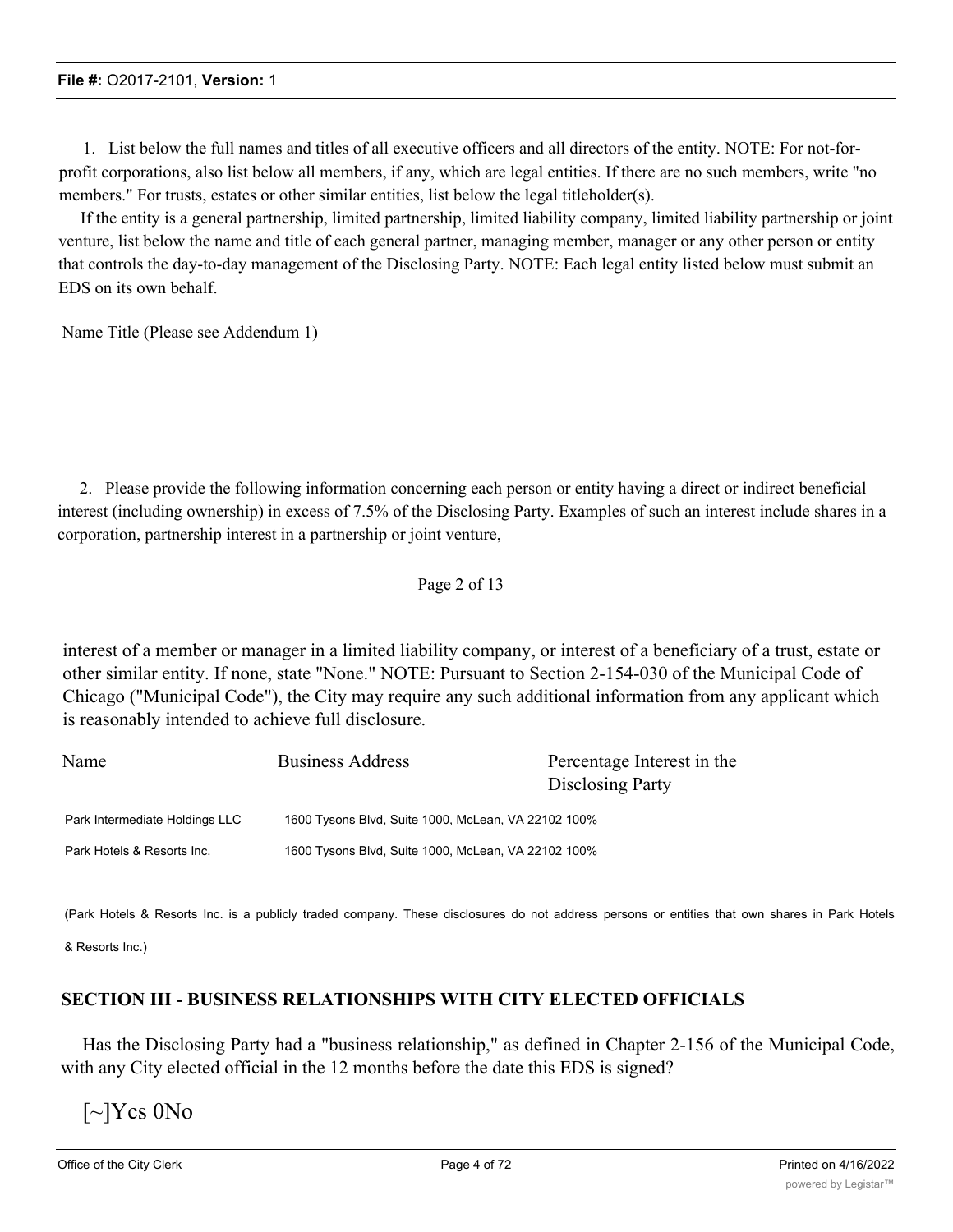If yes, please identify below the name(s) of such City elected official(s) and describe such relationship(s):

# **SECTION IV - DISCLOSURE OF SUBCONTRACTORS AND OTHER RETAINED PARTIES**

The Disclosing Party must disclose the name and business address of each subcontractor, attorney, lobbyist, accountant, consultant and any other person or entity whom the Disclosing Party has retained or expects to retain in connection with the Matter, as well as the nature of the relationship, and the total amount of the fees paid or estimated to be paid. The Disclosing Party is not required to disclose employees who are paid solely through the Disclosing Party's regular payroll.

"Lobbyist" means any person or entity who undertakes to influence any legislative or administrative action on behalf of any person or entity other than: (1) a not-for-profit entity, on an unpaid basis, or (2) himself. "Lobbyist" also means any person or entity any part of whose duties as an employee of another includes undertaking to influence any legislative or administrative action.

If the Disclosing Party is uncertain whether a disclosure is required under this Section, the Disclosing Party must either ask the City whether disclosure is required or make the disclosure.

Page 3 of 13

|                         |         | Name (indicate whether Business Relationship to Disclosing Party Fees (indicate whether |                              |
|-------------------------|---------|-----------------------------------------------------------------------------------------|------------------------------|
| retained or anticipated | Address | (subcontractor, attorney,                                                               | paid or estimated.) NOTE:    |
| to be retained)         |         | lobbyist, etc.)                                                                         | "hourly rate" or "t.b.d." is |

(Add sheets if necessary)

[7] Check h ere if the Disclosing Party has not retained, nor expects to retain, any such persons or entities.

# **SECTION V - CERTIFICATIONS**

# A. COURT-ORDERED CHILD SUPPORT COMPLIANCE

not an acceptable response.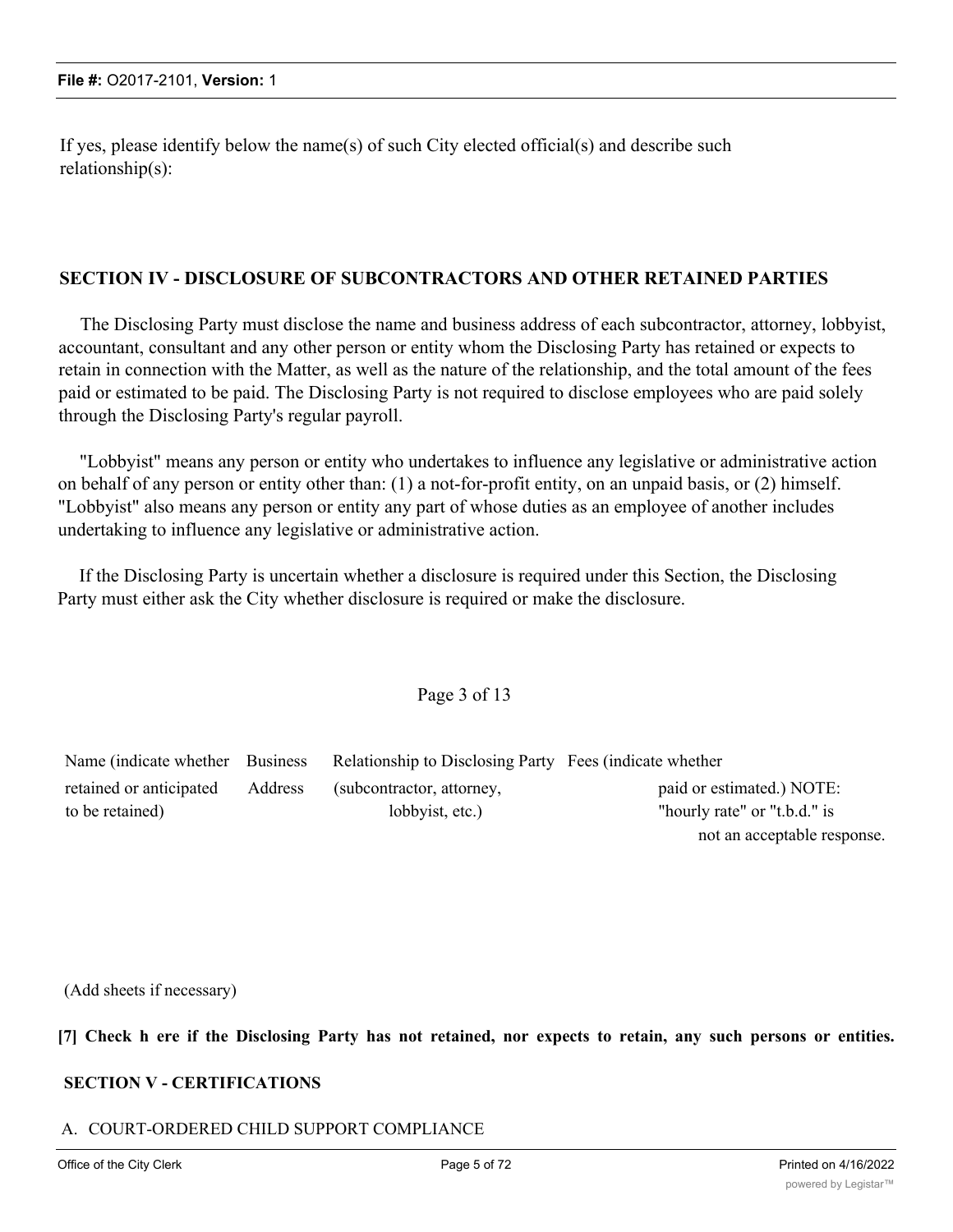Under Municipal Code Section 2-92-415, substantial owners of business entities that contract with the City must remain in compliance with their child support obligations throughout the contract's term.

Has any person who directly or indirectly owns 10% or more of the Disclosing Party been declared in arrearage on any child support obligations by any Illinois court of competent jurisdiction?

Yes  $\Box$  No  $\Box$  No person directly or indirectly owns 10% or more of the Disclosing Party.

If "Yes," has the person entered into a court-approved agreement for payment of all support owed arid is the person in compliance with that agreement?

• Yes  $\neg$  No

# B. FURTHER CERTIFICATIONS

1. Pursuant to Municipal Code Chapter 1-23, Article I ("Article I")(which the Applicant should consult for defined terms (e.g., "doing business") and legal requirements), if the Disclosing Party submitting this EDS is the Applicant and is doing business with the City, then the Disclosing Party certifies as follows: (i) neither the Applicant nor any controlling person is currently indicted or charged with, or has admitted guilt of, or has ever been convicted of, or placed under supervision for, any criminal offense involving actual, attempted, or conspiracy to commit bribery, theft, fraud, forgery, perjury, dishonesty or deceit against an officer or employee of the City or any sister agency; and (ii) the Applicant understands and acknowledges that compliance with Article I is a continuing requirement for doing business with the City. NOTE: If Article I applies to the Applicant, the permanent compliance timeframe in Article 1 supersedes some fiveyear compliance timeframes in certifications 2 and 3 below.

# Page 4 of 13

2. The Disclosing Party and, if the Disclosing Party is a legal entity, all of those persons or entities identified in Section II.B.l. of this EDS:

- a. arc not presently debarred, suspended, proposed for debarment, declared ineligible or voluntarily excluded from any transactions by any federal, state or local unit of government;
- b. have not, within a five-year period preceding the date of this EDS, been convicted of a criminal offense, adjudged guilty, or had a civil judgment rendered against them in connection with: obtaining, attempting to obtain, or performing a public (federal, state or local) transaction or contract under a public transaction; a violation of federal or state antitrust statutes; fraud; embezzlement; theft; forgery; bribery; falsification or destruction of records; making false statements; or receiving stolen property;
- c. are not presently indicted for, or criminally or civilly charged by, a governmental entity (federal, state or local)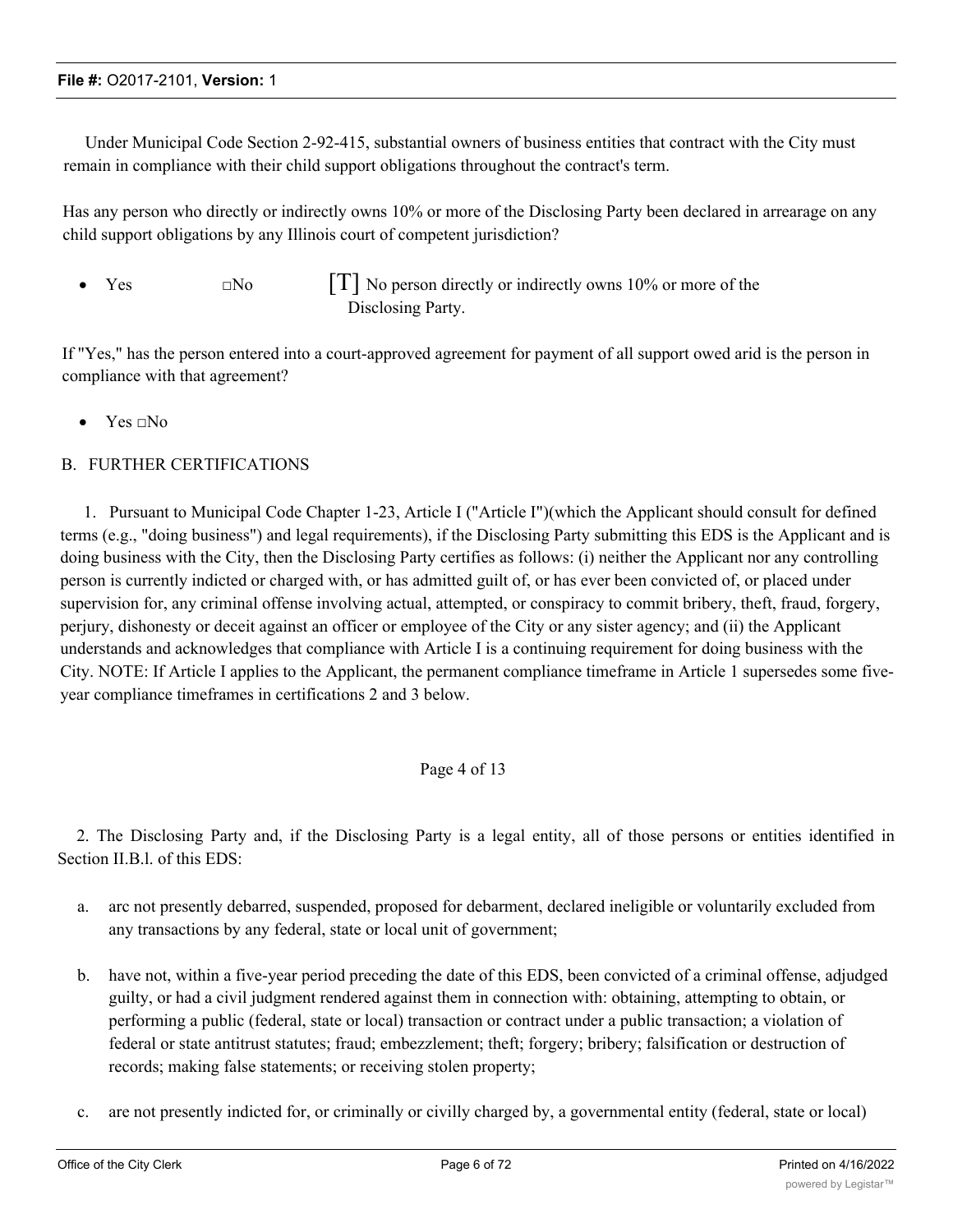with committing any of the offenses set forth in clause B.2.b. of this Section V;

- d. have not, within a five-year period preceding the date of this EDS, had one or more public transactions (federal, state or local) terminated for cause or default; and
- e. have not, within a five-year period preceding the date of this EDS, been convicted, adjudged guilty, or found liable in a civil proceeding, or in any criminal or civil action, including actions concerning environmental violations, instituted by the City or by the federal government, any state, or any other unit of local government.
- 3. The certifications in subparts 3, 4 and 5 concern:
- the Disclosing Party;

· any "Contractor" (meaning any contractor or subcontractor used by the Disclosing Party in connection with the Matter, including but not limited to all persons or legal entities disclosed under Section IV, "Disclosure of Subcontractors and Other Retained Parties");

· any "Affiliated Entity" (meaning a person or entity that, directly or indirectly: controls the Disclosing Party, is controlled by the Disclosing Party, or is, with the Disclosing Party, under common control of another person or entity. Indicia of control include, without limitation: interlocking management or ownership; identity of interests among family members, shared facilities and equipment; common use of employees; or organization of a business entity following the ineligibility of a business entity to do business with federal or state or local government, including the City, using substantially the same management, ownership, or principals as the ineligible entity); with respect to Contractors, the term Affiliated Entity means a person or entity that directly or indirectly controls the Contractor, is controlled by it, or, with the Contractor, is under common control of another person or entity;

· any responsible official of the Disclosing Party, any Contractor or any Affiliated Entity or any other official, agent or employee of the Disclosing Party, any Contractor or any Affiliated Entity, acting pursuant to the direction or authorization of a responsible official of the Disclosing Party, any Contractor or any Affiliated Entity (collectively "Agents").

# Page 5 of 13

Neither the Disclosing Party, nor any Contractor, nor any Affiliated Entity of either the Disclosing Party or any Contractor nor any Agents have, during the five years before the date this EDS is signed, or, with respect to a Contractor, an Affiliated Entity, or an Affiliated Entity of a Contractor during the five years before the date of such Contractor's or Affiliated Entity's contract or engagement in connection with the Matter:

- a. bribed or attempted to bribe, or been convicted or adjudged guilty of bribery or attempting to bribe, a public officer or employee of the City, the State of Illinois, or any agency of the federal government or of any state or local government in the United States of America, in that officer's or employee's official capacity;
- b. agreed or colluded with other bidders or prospective bidders, or been a party to any such agreement, or been convicted or adjudged guilty of agreement or collusion among bidders or prospective bidders, in restraint of freedom of competition by agreement to bid a fixed price or otherwise; or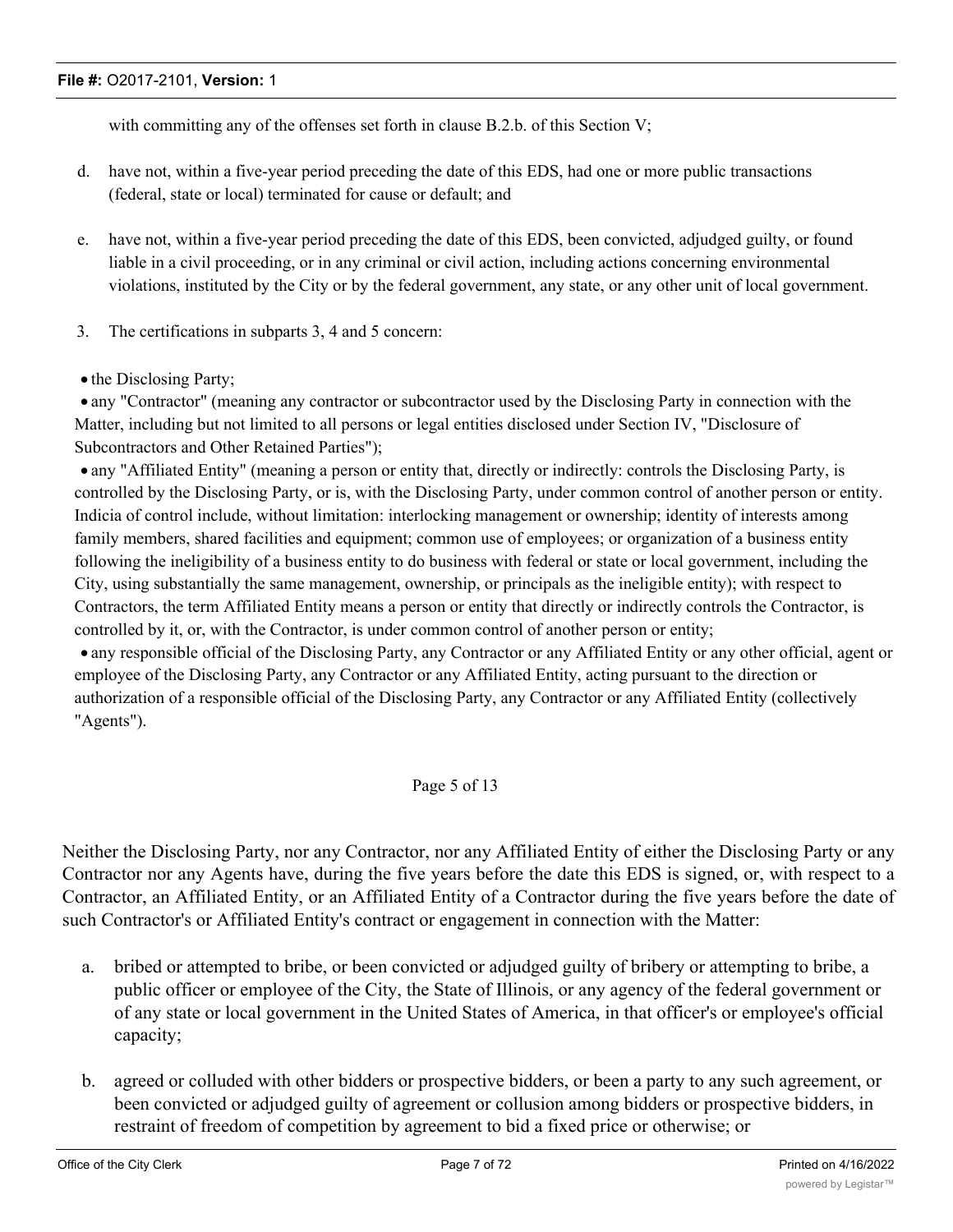- c. made an admission of such conduct described in a. or b. above that is a matter of record, but have not been prosecuted for such conduct; or
- d. violated the provisions of Municipal Code Section 2-92-610 (Living Wage Ordinance).

4. Neither the Disclosing Party, Affiliated Entity or Contractor, or any of their employees, officials, agents or partners, is barred from contracting with any unit of state or local government as a result of engaging in or being convicted of (1) bid-rigging in violation of 720 ILCS 5/33E-3; (2) bid-rotating in violation of 720 ILCS 5/33E-4; or (3) any similar offense of any state or of the United States of America that contains the same elements as the offense of bid-rigging or bid-rotating.

5. Neither the Disclosing Party nor any Affiliated Entity is listed on any of the following lists maintained by the Office of Foreign Assets Control of the U.S. Department of the Treasury or the Bureau of Industry and Security of the U.S. Department of Commerce or their successors: the Specially Designated Nationals List, the Denied Persons List, the Unverified List, the Entity List and the Debarred List.

6. The Disclosing Party understands and shall comply with the applicable requirements of Chapters 2-55 (Legislative Inspector General), 2-56 (Inspector General) and 2-156 (Governmental Ethics) of the Municipal Code.

7. If the Disclosing Party is unable to certify to any of the above statements in this Part B (Further Certifications), the Disclosing Party must explain below: The statements in B(2)-(5) are made to the best of the Disclosing Party's knowledge after reasonable inquiry.

# Page 6 of 13

If the letters "NA," the word "None," or no response appears on the lines above, it will be conclusively presumed that the Disclosing Party certified to the above statements.

8. To the best of the Disclosing Party's knowledge after reasonable inquiry, the following is a complete list of all current employees of the Disclosing Party who were, at any time during the 12-month period preceding the execution date of this EDS, an employee, or elected or appointed official, of the City of Chicago (if none, indicate with "N/A" or "none"). None.

9. To the best of the Disclosing Party's knowledge after reasonable inquiry, the following is a complete list of all gifts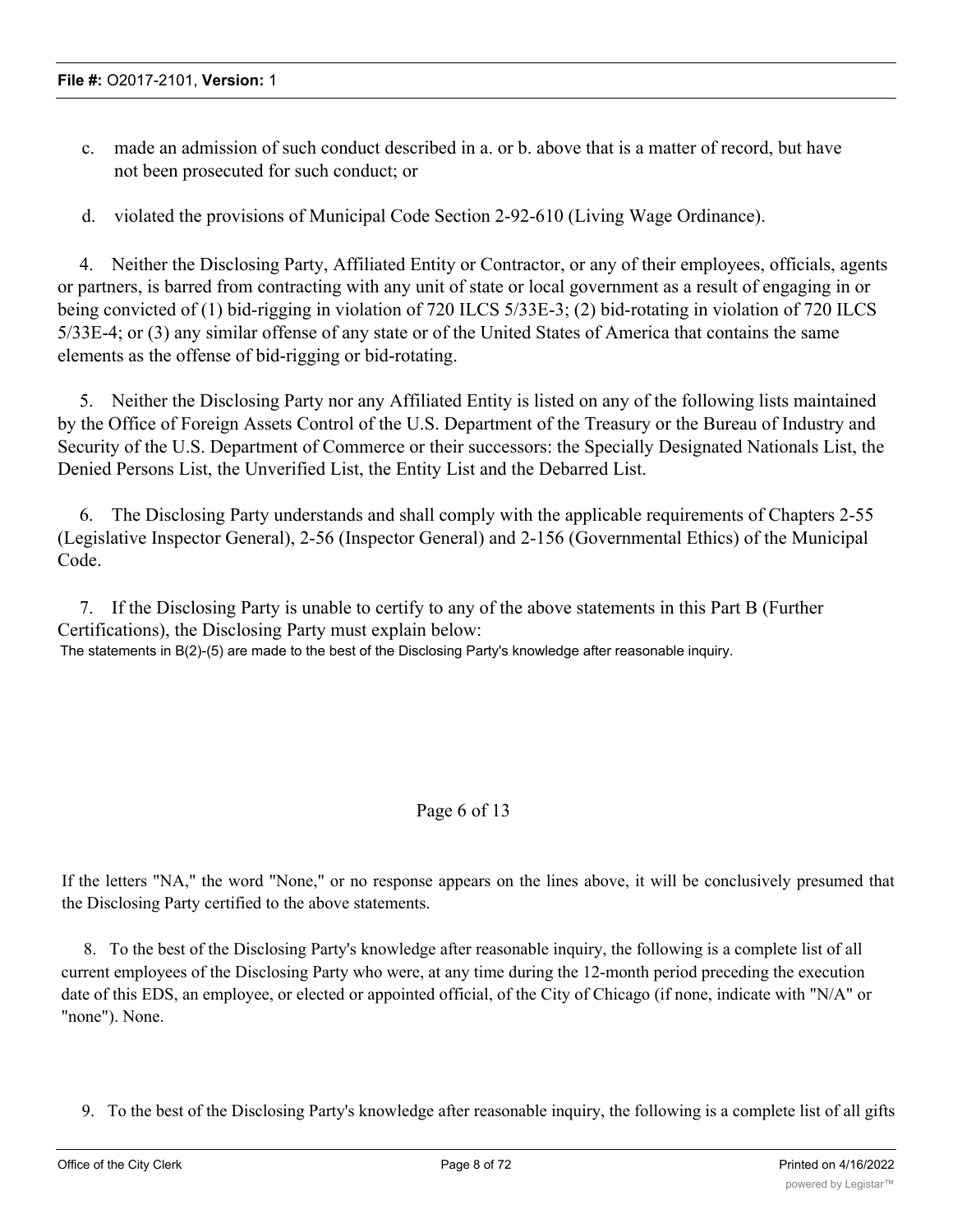that the Disclosing Party has given or caused to be given, at any time during the 12-month period preceding the execution date of this EDS, to an employee, or elected or appointed official, of the City of Chicago. For purposes of this statement, a "gift" does not include: (i) anything made generally available to City employees or to the general public, or (ii) food or drink provided in the course of official City business and having a retail value of less than \$20 per recipient (if none, indicate with "N/A" or "none"). As to any gift listed below, please also list the name of the City recipient. None.

# C. CERTIFICATION OF STATUS AS FINANCIAL INSTITUTION

- 1. The Disclosing Party certifies that the Disclosing Party (check one)
- 1.  $\sim \iota$  is fall is not

a "financial institution" as defined in Section 2-32-455(b) of the Municipal Code.

2. If the Disclosing Party IS a financial institution, then the Disclosing Party pledges:

"We are not and will not become a predatory lender as defined in Chapter 2-32 of the Municipal Code. We further pledge that none of our affiliates is, and none of them will become, a predatory lender as defined in Chapter 2-32 of the Municipal Code. We understand that becoming a predatory lender or becoming an affiliate of a predatory lender may result in the loss of the privilege of doing business with the City."

If the Disclosing Party is unable to make this pledge because it or any of its affiliates (as defined in Section 2-32-455(b) of the Municipal Code) is a predatory lender within the meaning of Chapter 2-32 of the Municipal Code, explain here (attach additional pages if necessary):

# Page 7 of 13

If the letters "NA," the word "None," or no response appears on the lines above, it will be conclusively presumed that the Disclosing Party certified to the above statements.

# D. CERTIFICATION REGARDING INTEREST IN CITY BUSINESS

Any words or terms that are defined in Chapter 2-156 of the Municipal Code have the same meanings when used in this Part D.

1. In accordance with Section 2-156-110 of the Municipal Code: Does any official or employee of the City have a financial interest in his or her own name or in the name of any other person or entity in the Matter?

# · **Yes [bJNo**

NOTE: If you checked "Yes" to Item D.L, proceed to Items D.2. and D.3. If you checked "No" to Item D.L, proceed to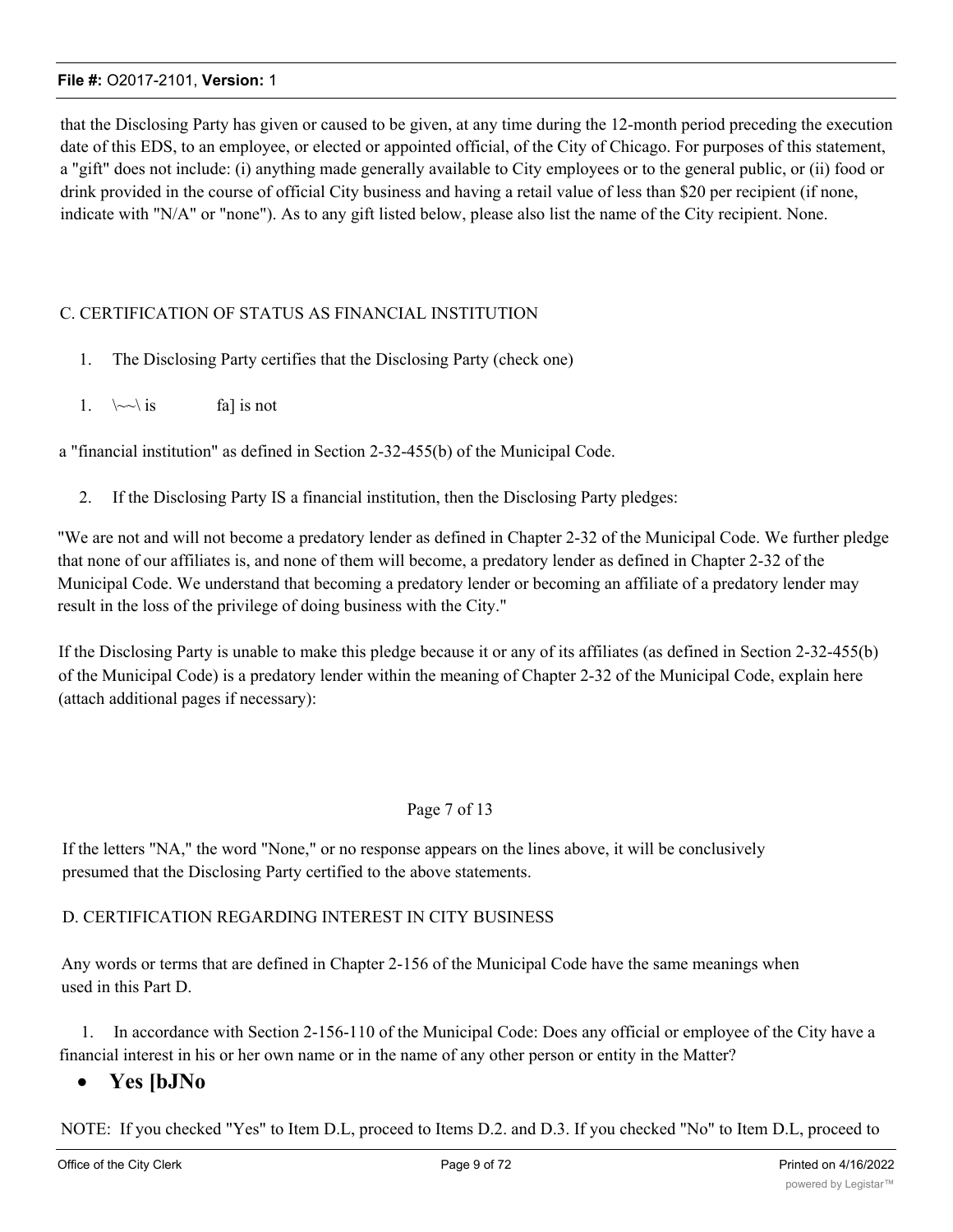Part E.

2. Unless sold pursuant to a process of competitive bidding, or otherwise permitted, no City elected official or employee shall have a financial interest in his or her own name or in the name of any other person or entity in the purchase of any property that (i) belongs to the City, or (ii) is sold for taxes or assessments, or (iii) is sold by virtue of legal process at the suit of the City (collectively, "City Property Sale"). Compensation for property taken pursuant to the City's eminent domain power does not constitute a financial interest within the meaning of this Part D.

Does the Matter involve a City Property Sale?

Yes nNo

3. If you checked "Yes" to Item D.l., provide the names and business addresses of the City officials or employees having such interest and identify the nature of such interest:

Name Business Address Nature of Interest

4. The Disclosing Party further certifies that no prohibited financial interest in the Matter will be acquired by any City official or employee.

# E. CERTIFICATION REGARDING SLAVERY ERA BUSINESS

Please check either 1. or 2. below. If the Disclosing Party checks 2., the Disclosing Party must disclose below or in an attachment to this EDS all information required by paragraph 2. Failure to

Page 8 of 13

comply with these disclosure requirements may make any contract entered into with the City in connection with the Matter voidable by the City..

I \* ll. The Disclosing Party verifies that the Disclosing Party has searched any and all records of the Disclosing Party and any and all predecessor entities regarding records of investments or profits from slavery or slaveholder insurance policies during the slavery era (including insurance policies issued to slaveholders that provided coverage for damage to or injury or death of their slaves), and the Disclosing Party has found no such records.

I [2. The Disclosing Party verifies that, as a result of conducting the search in step 1 above, the Disclosing Party has found records of investments or profits from slavery or slaveholder insurance policies. The Disclosing Party verifies that the following constitutes full disclosure of all such records, including the names of any and all slaves or slaveholders described in those records: The Disclosing Party is a subsidiary of Park Hotels & Resorts Inc., which was formerly known as Hilton Hotels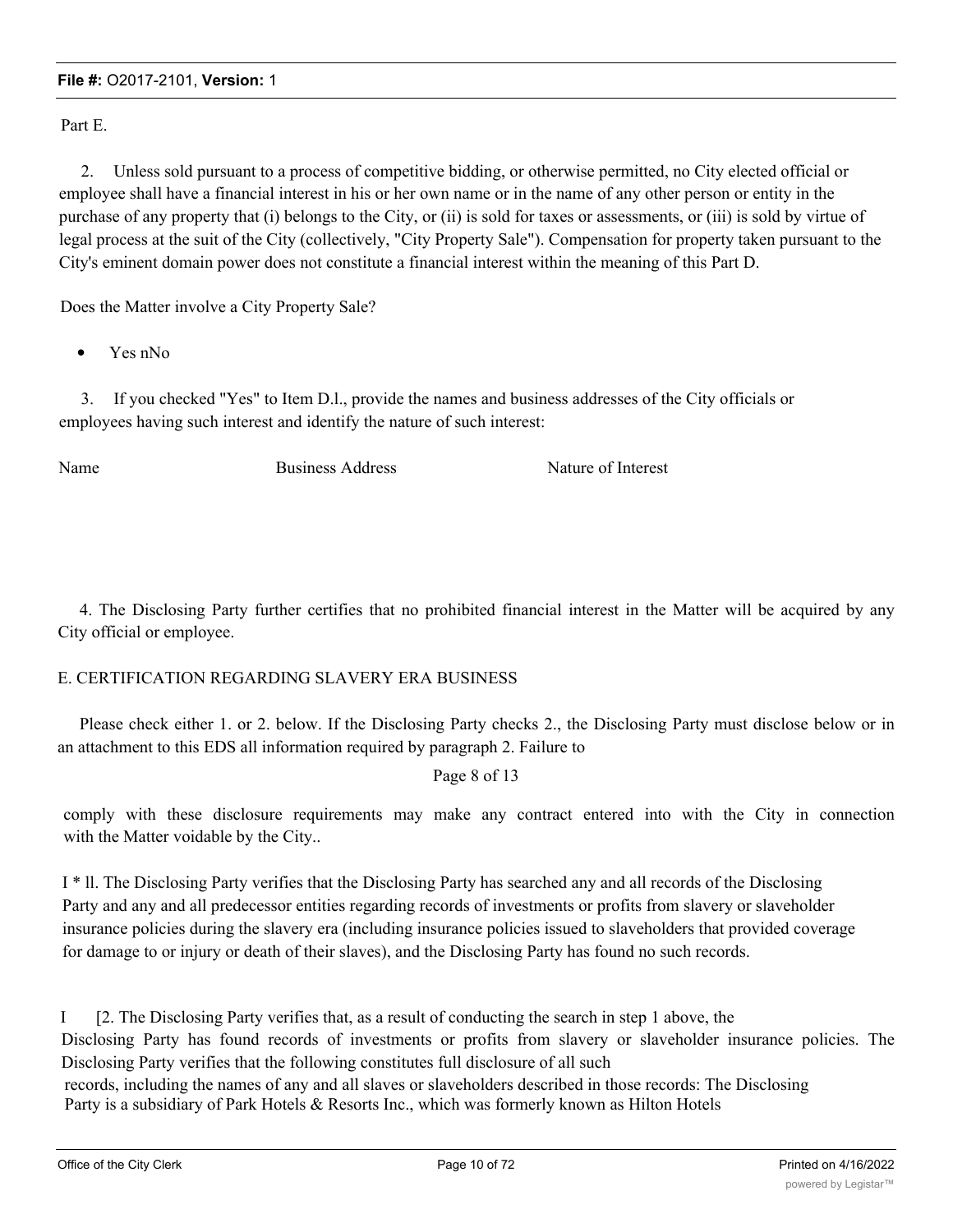Corporation ("HHC"). HHC was formed in 1946, after the end of the slavery era.

# **SECTION VI - CERTIFICATIONS FOR FEDERALLY FUNDED MATTERS**

NOTE: If the Matter is federally funded, complete this Section VI. If the Matter is not federally funded, proceed to Section VII. For purposes of this Section VI, tax credits allocated by the City and proceeds of debt obligations of the City are not federal funding.

# A. CERTIFICATION REGARDING LOBBYING

1. List below the names of all persons or entities registered under the federal Lobbying Disclosure Act of 1995 who have made lobbying contacts on behalf of the Disclosing Party with respect to the Matter: (Add sheets if necessary):

(If no explanation appears or begins on the lines above, or if the letters "NA" or if the word "None" appear, it will be conclusively presumed that the Disclosing Party means that NO persons or entities registered under the Lobbying Disclosure Act of 1995 have made lobbying contacts on behalf of the Disclosing Party with respect to the Matter.)

2. The Disclosing Party has not spent and will not expend any federally appropriated funds to pay any person or entity listed in Paragraph A.l. above for his or her lobbying activities or to pay any person or entity to influence or attempt to influence an officer or employee of any agency, as defined by applicable federal law, a member of Congress, an officer or employee of Congress, or an employee of a member of Congress, in connection with the award of any federally funded contract, making any federally funded grant or loan, entering into any cooperative agreement, or to extend, continue, renew, amend, or modify any federally funded contract, grant, loan, or cooperative agreement.

Page 9 of 13

3. The Disclosing Party will submit an updated certification at the end of each calendar quarter in which there occurs any event that materially affects the accuracy of the statements and information set forth in paragraphs A.l. and A.2. above.

4. The Disclosing Party certifies that either: (i) it is not an organization described in section 501(c)(4) of the Internal Revenue Code of 1986; or (ii) it is an organization described in section  $501(c)(4)$  of the Internal Revenue Code of 1986 but has not engaged and will not engage in "Lobbying Activities".

5. If the Disclosing Party is the Applicant, the Disclosing Party must obtain certifications equal in form and substance to paragraphs A.l. through A.4. above from all subcontractors before it awards any subcontract and the Disclosing Party must maintain all such subcontractors' certifications for the duration of the Matter and must make such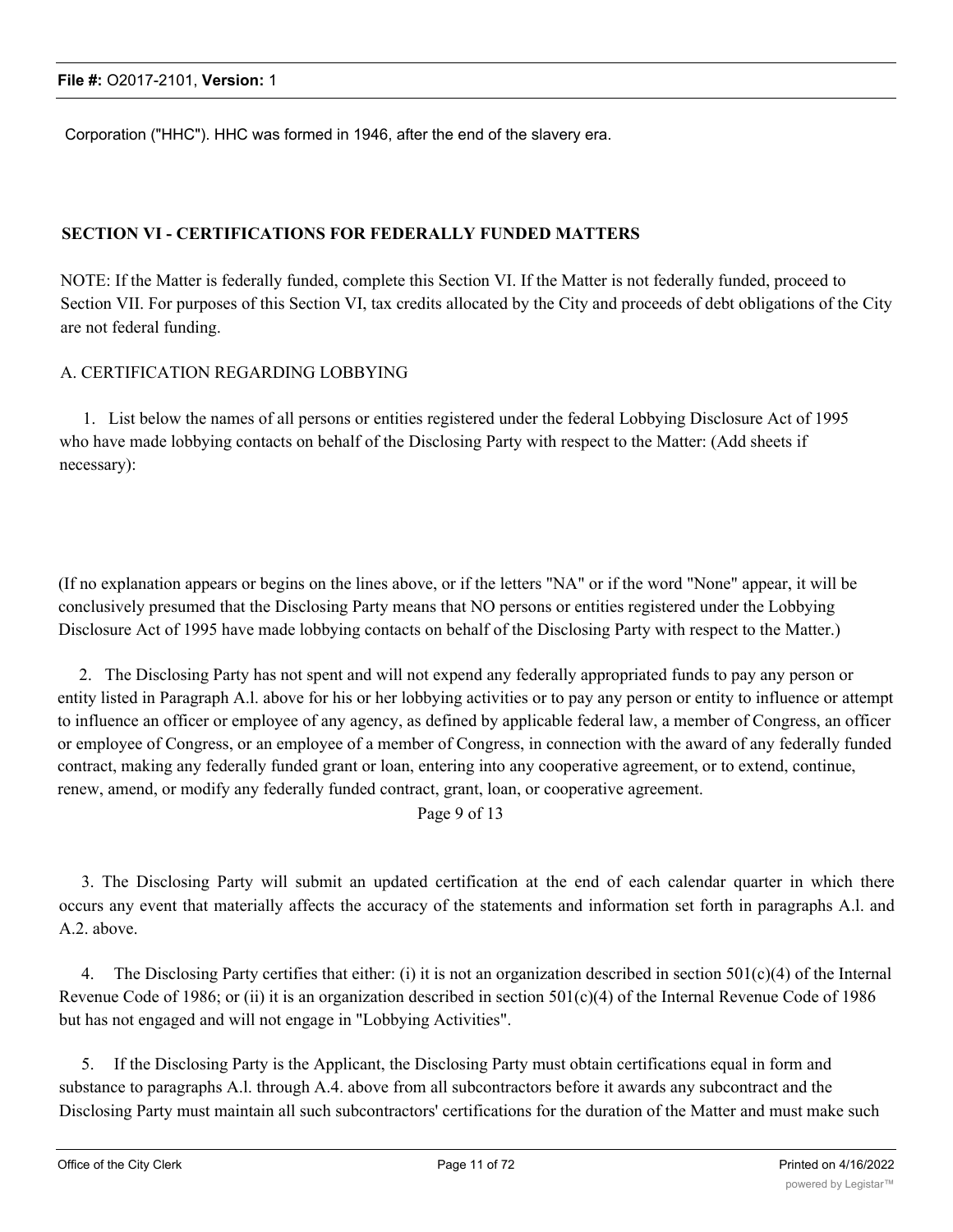certifications promptly available to the City upon request.

# B. CERTIFICATION REGARDING EQUAL EMPLOYMENT OPPORTUNITY

If the Matter is federally funded, federal regulations require the Applicant and all proposed subcontractors to submit the following information with their bids or in writing at the outset of negotiations.

Is the Disclosing Party the Applicant?

• Yes  $[H<sup>No</sup>]$ 

If "Yes," answer the three questions below:

1. Have you developed and do you have on file affirmative action programs pursuant to applicable federal regulations? (See 41 CFR Part 60-2.)

• Yes []No

2. Have you filed with the Joint Reporting Committee, the Director of the Office of Federal Contract Compliance Programs, or the Equal Employment Opportunity Commission all reports due under the applicable filing requirements?

• Yes []No

3. Have you participated in any previous contracts or subcontracts subject to the equal opportunity clause?

· Yes

If you checked "No" to question 1. or 2. above, please provide an explanation:

#### Page 10 of 13

# **SECTION VII- ACKNOWLEDGMENTS, CONTRACT INCORPORATION, COMPLIANCE, PENALTIES, DISCLOSURE**

The Disclosing Party understands and agrees that:

A. The certifications, disclosures, and acknowledgments contained in this EDS will become part of any contract or other agreement between the Applicant and the City in connection with the Matter, whether procurement, City assistance, or other City action, and are material inducements to the City's execution of any contract or taking other action with respect to the Matter. The Disclosing Party understands that it must comply with all statutes, ordinances, and regulations on which this EDS is based.

B. The City's Governmental Ethics and Campaign Financing Ordinances, Chapters 2-156 and 2-164 of the Municipal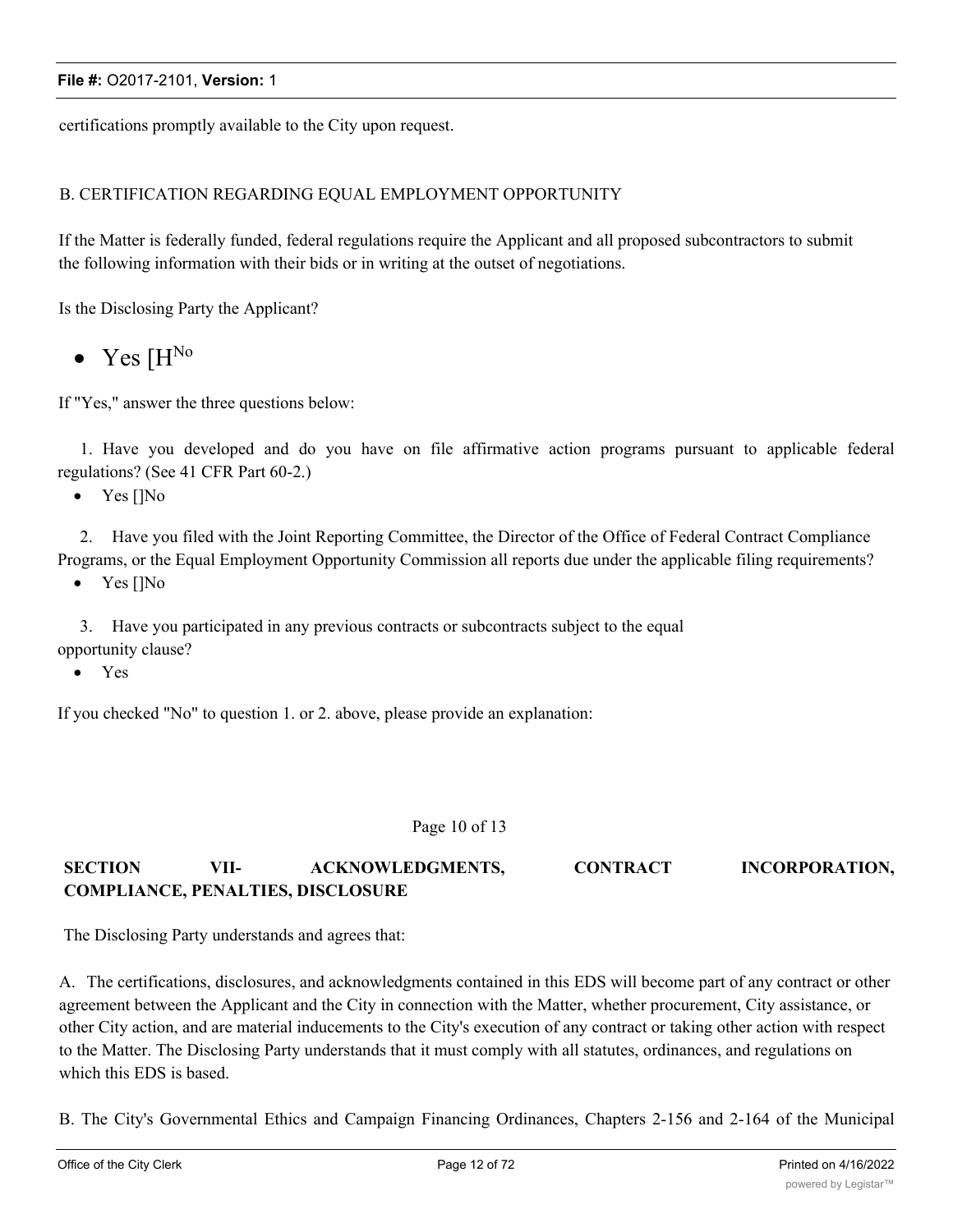Code, impose certain duties and obligations on persons or entities seeking City contracts, work, business, or transactions. The full text of these ordinances and a training program is available on line at www.cityofchicago.org/Ethics <http://www.cityofchicago.org/Ethics>, and may also be obtained from the City's Board of Ethics, 740 N.

Sedgwick St., Suite 500, Chicago, IL 60610, (312) 744-9660. The Disclosing Party must comply fully with the applicable ordinances.

C. If the City determines that any information provided in this EDS is false, incomplete or inaccurate, any contract or other agreement in connection with which it is submitted may be rescinded or be void or voidable, and the City may pursue any remedies under the contract or agreement (if not rescinded or void), at law, or in equity, including terminating the Disclosing Party's participation in the Matter and/or declining to allow the Disclosing Party to participate in other transactions with the City. Remedies at law for a false statement of material fact may include incarceration and an award to the City of treble damages.

D. It is the City's policy to make this document available to the public on its Internet site and/or upon request. Some or all of the information provided on this EDS and any attachments to this EDS may be made available to the public on the Internet, in response to a Freedom of Information Act request, or otherwise. By completing and signing this EDS, the Disclosing Party waives and releases any possible rights or claims which it may have against the City in connection with the public release of information contained in this EDS and also authorizes the City to verify the accuracy of any information submitted in this EDS.

E. The information provided in this EDS must be kept current. In the event of changes, the Disclosing Party must supplement this EDS up to the time the City takes action on the Matter. If the Matter is a contract being handled by the City's Department of Procurement Services, the Disclosing Party must update this EDS as the contract requires. NOTE: With respect to Matters subject to Article I of Chapter 1-23 of the Municipal Code (imposing PERMANENT INELIGIBILITY for certain specified offenses), the information provided herein regarding eligibility must be kept current for a longer period, as required by Chapter 1-23 and Section 2-154-020 of the Municipal Code.

The Disclosing Party represents and warrants that:

# Page 11 of 13

F.l. The Disclosing Party is not delinquent in the payment of any tax administered by the Illinois Department of Revenue, nor are the Disclosing Party or its Affiliated Entities delinquent in paying any fine, fee, tax or other charge owed to the City. This includes, but is not limited to, all water charges, sewer charges, license fees, parking tickets, property taxes or sales taxes.

F.2 If the Disclosing Party is the Applicant, the Disclosing Party and its Affiliated Entities will not use, nor permit their subcontractors to use, any facility listed by the U.S. E.P.A. on the federal Excluded Parties List System ("EPLS") maintained by the U. S. General Services Administration.

F.3 If the Disclosing Party is the Applicant, the Disclosing Party will obtain from any contractors/subcontractors hired or to be hired in connection with the Matter certifications equal in form and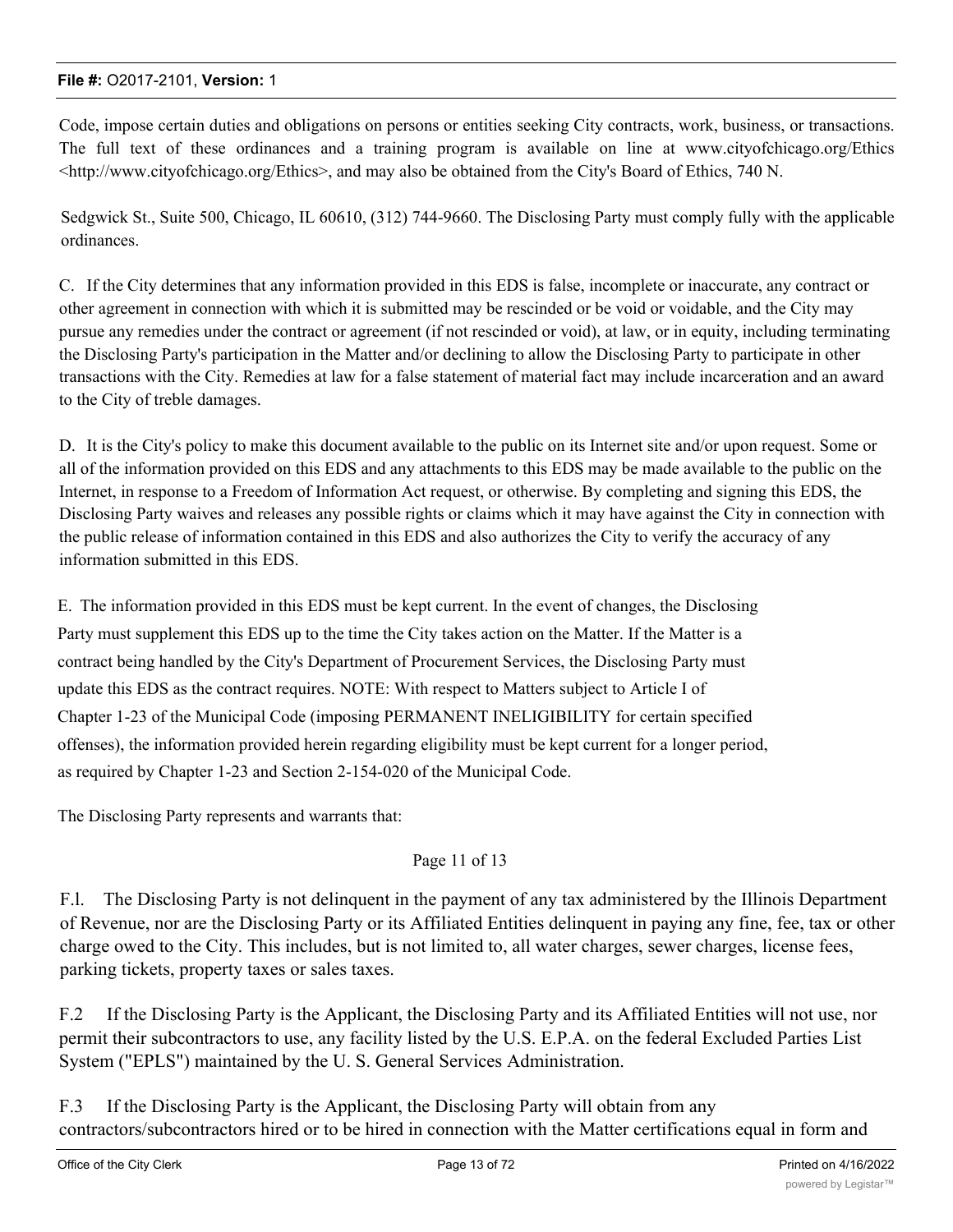substance to those in F. 1. and F.2. above and will not, without the prior written consent of the City, use any such contractor/subcontractor that does not provide such certifications or that the Disclosing Party has reason to believe has not provided or cannot provide truthful certifications.

NOTE: If the Disclosing Party cannot certify as to any of the items in F.L, F.2. or F.3. above, an explanatory statement must be attached to this EDS.

# **CERTIFICATION**

Under penalty of perjury, the person signing below: (1) warrants that he/she is authorized to execute this EDS and Appendix A (if applicable) on behalf of the Disclosing Party, and (2) warrants that all certifications and statements contained in this EDS and Appendix A (if applicable) are true, accurate and complete as of the date furnished to the City.

HI T O'Hare Inc. (Print or type name of Disclosing Party)

"{Sign here)

Sean Dell'Orto (Print or type name of person signing)

Vice President & Treasurer (Print or type title of person signing)

Signed and sworn to before me on (date) $\frac{\gamma}{f} \frac{\gamma}{v}$  30. ~7 at fsktf+rt XT County, (//r2ymVv (state).  $\wedge\wedge\wedge/\wedge\wedge\wedge\wedge\wedge/\wedge/\wedge Q$  Notary Public.

Commission expires:  $J > \sqrt{2}$  (', '<30 p-O[ 7.

*\ dfth A ifti dffr Ml* CLAUDIA ANN BARTZ Notary Public Commonwealth of Virginia 309518 My Commission Expires Sep 30, 2017 *m w m m w w m*

# Page 12 of 13

# **CITY OF CHICAGO ECONOMIC DISCLOSURE STATEMENT AND AFFIDAVIT APPENDIX A**

# **FAMILIAL RELATIONSHIPS WITH ELECTED CITY OFFICIALS AND DEPARTMENT HEADS**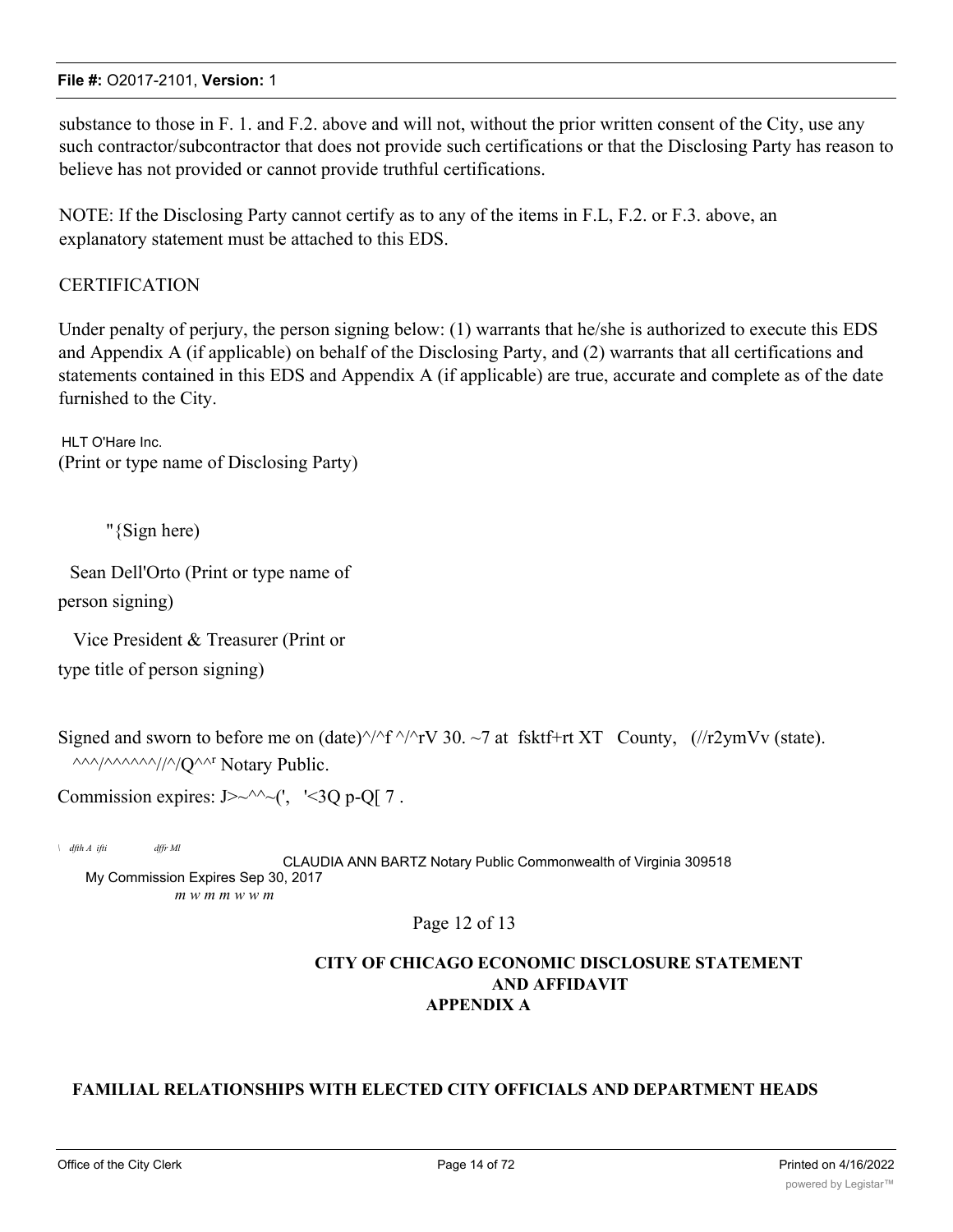# **This Appendix is to be completed only by (a) the Applicant, and (b) any legal entity which has a direct ownership interest in the Applicant exceeding 7.5 percent. It is not to be completed by any legal entity which has only an indirect ownership interest in the Applicant.**

Under Municipal Code Section 2-154-015, the Disclosing Party must disclose whether such Disclosing Party or any "Applicable Party" or any Spouse or Domestic Partner thereof currently has a "familial relationship" with any elected city official or department head. A "familial relationship" exists if, as of the date this EDS is signed, the Disclosing Party or any "Applicable Party" or any Spouse or Domestic Partner thereof is related to the mayor, any alderman, the city clerk, the city treasurer or any city department head as spouse or domestic partner or as any of the following, whether by blood or adoption: parent, child, brother or sister, aunt or uncle, niece or nephew, grandparent, grandchild, father-in-law, mother -in-law, son-in-law, daughter-in-law, stepfather or stepmother, stepson or stepdaughter, stepbrother or stepsister or halfbrother or half-sister.

"Applicable Party" means (1) all executive officers of the Disclosing Party listed in Section II.B.l.a., if the Disclosing Party is a corporation; all partners of the Disclosing Party, if the Disclosing Party is a general partnership; all general partners and limited partners of the Disclosing Party, if the Disclosing Party is a limited partnership; all managers, managing members and members of the Disclosing Party, if the Disclosing Party is a limited liability company; (2) all principal officers of the Disclosing Party; and (3) any person having more than a 7.5 percent ownership interest in the Disclosing Party. "Principal officers" means the president, chief operating officer, executive director, chief financial officer, treasurer or secretary of a legal entity or any person exercising similar authority.

Does the Disclosing Party or any "Applicable Party" or any Spouse or Domestic Partner thereof currently have a "familial relationship" with an elected city official or department head?



If yes, please identify below (1) the name and title of such person, (2) the name of the legal entity to which such person is connected; (3) the name and title of the elected city official or department head to whom such person has a familial relationship, and (4) the precise nature of such familial relationship.

Page 13 of 13

# ADDENDUM I

# RESPONSE TO SECTION II.B.1:

DIRECTORS: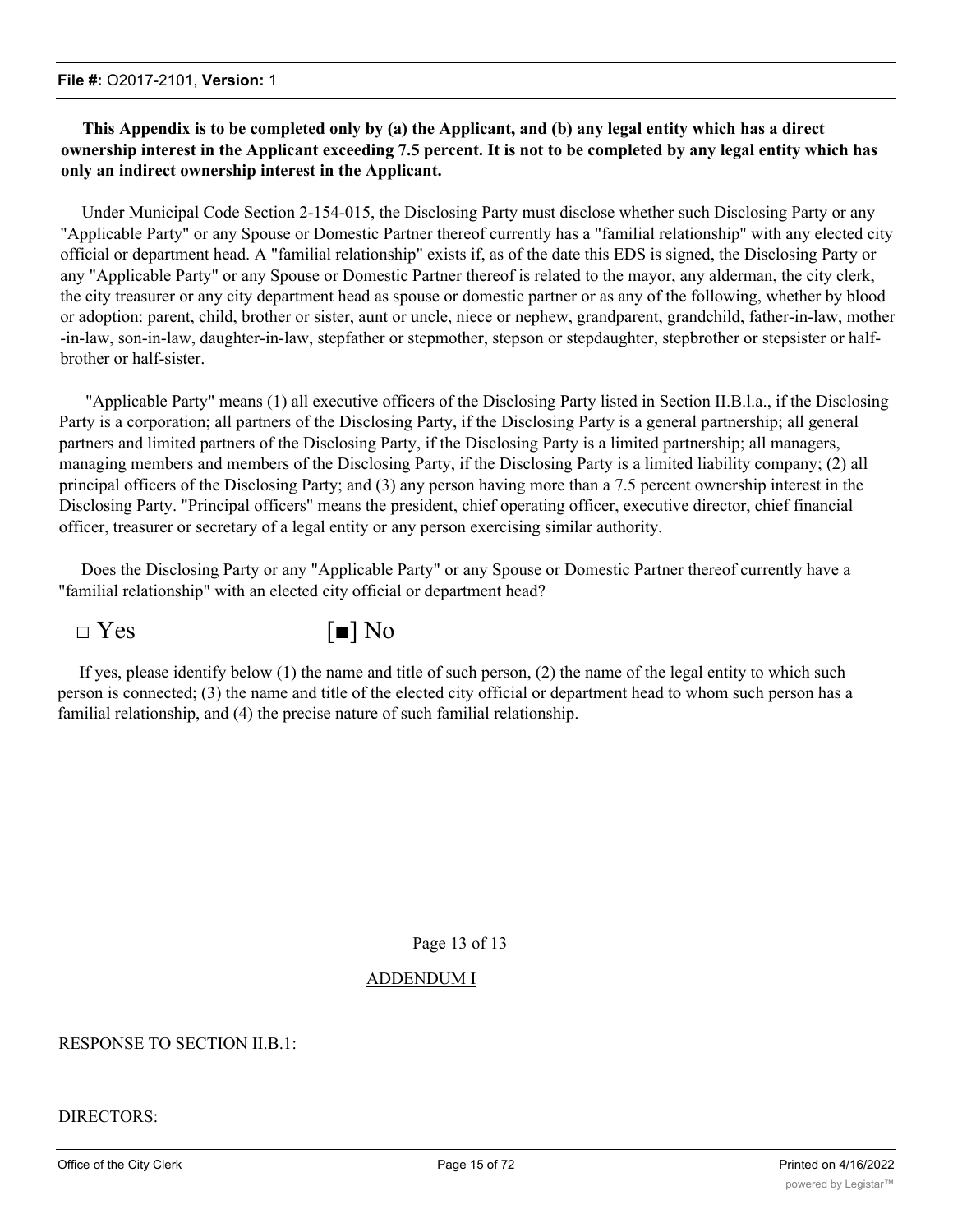Thomas J. Baltimore, Jr. Sean Dell'Orto Thomas C. Morey

# OFFICERS:

Thomas J. Baltimore, Jr. Sean Dell'Orto Thomas C. Morey

President

Vice President and Treasurer Vice President and Secretary

# **CITY OF CHICAGO ECONOMIC DISCLOSURE STATEMENT AND AFFIDAVIT**

# **SECTION I -- GENERAL INFORMATION**

A. Legal name of the Disclosing Party submitting this EDS. Include d/b/a/ if applicable: Park

Intermediate Holdings LLC

# **Check ONE of the following three boxes:**

Indicate whether the Disclosing Party submitting this EDS is:

- 1. j  $\vert$  the Applicant
	- OR
- 2. \u\ a legal entity holding a direct or indirect interest in the Applicant. State the legal name of the
- 2. Applicant in which the Disclosing Party holds an interest: HLT O Hare Inc. OR

3. □] a legal entity with a right of control (see Section II.B.l.) State the legal name of the entity in which the Disclosing Party holds a right of control:

B. Business address of the Disclosing Party: 1600 Tysons Blvd, Suite 1000, McLean, VA 22102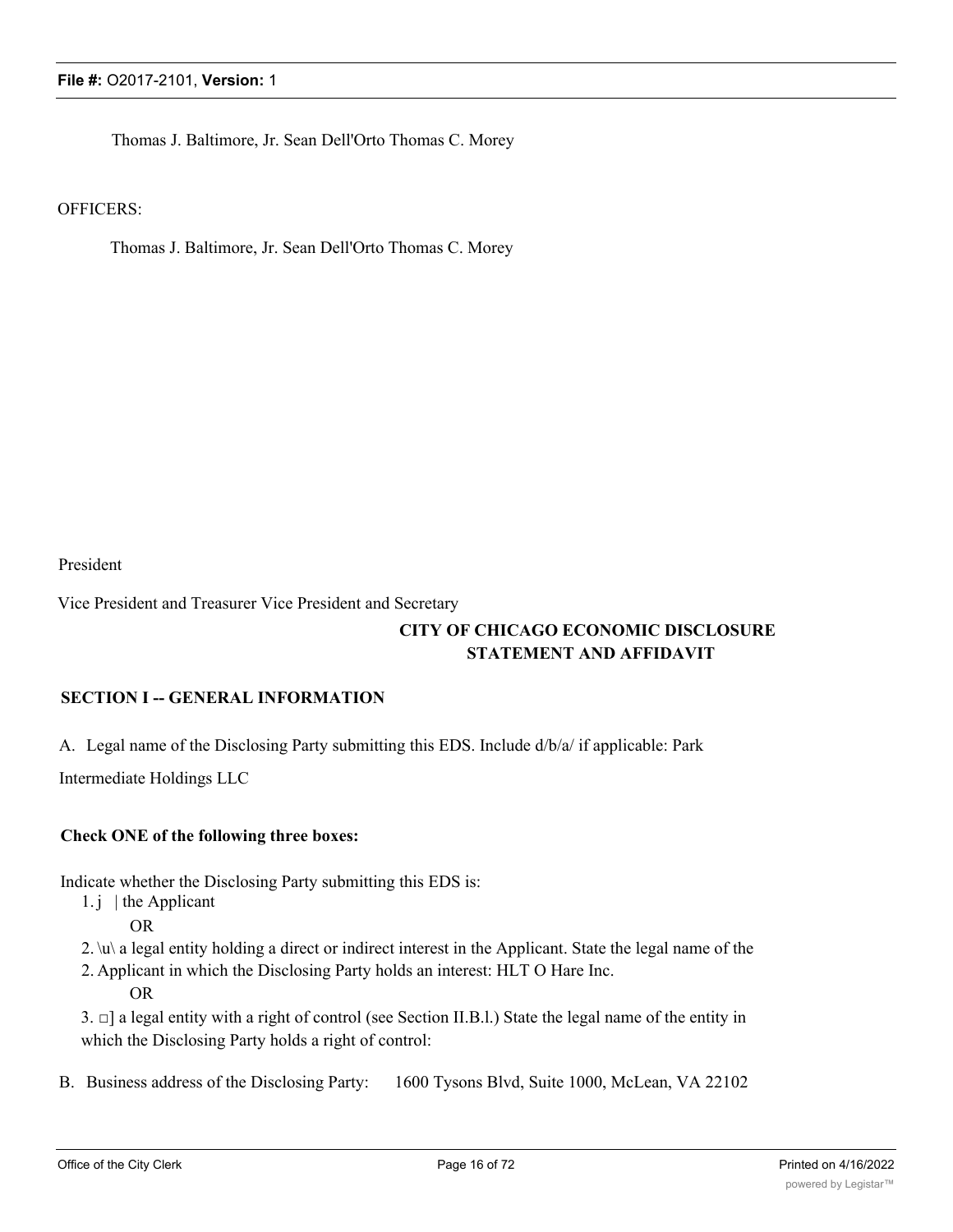C. Telephone: 12 - 324"8495 Fax: 312-324-9495 Email: ALongan@perkinscoie.com <mailto:ALongan@perkinscoie.com>

Alexander Longan

D. Name of contact person:

E. Federal Employer Identification No. (if you have one):

F. Brief description of contract, transaction or other undertaking (referred to below as the "Matter") to which this EDS pertains. (Include project number and location of property, if applicable):

Request for sublease at Hilton Chicago O'Hare, 10000 W. O'Hare Avenue, Chicago, IL by the Applicant, a a subsidiary of the Disclosing Party, to Chicago O'Hare Lessee LLC.

G. Which City agency or department is requesting this EDS? Department of Aviation

If the Matter is a contract being handled by the City's Department of Procurement Services, please complete the following:

Specification # and Contract #

Page 1 of 13

# **SECTION II - DISCLOSURE OF OWNERSHIP INTERESTS**

A. NATURE OF THE DISCLOSING PARTY 1. Indicate the nature of the Disclosing Party:

| $\lceil 3$ Person                           |     |                     |        |
|---------------------------------------------|-----|---------------------|--------|
| pj Publicly registered business corporation |     |                     |        |
| $\land$ Privately held business corporation |     |                     |        |
|                                             |     | Sole proprietorship | $\sim$ |
| Q General partnership                       | (Is |                     |        |
| PI Limited partnership                      |     |                     |        |
| $\Box$ Trust                                |     |                     |        |

Limited liability company Limited liability partnership Joint venture Not-for-profit corporation the not-for-profit corporation also a  $501(c)(3)$ ?

 $\square$  Yes ONo Other (please specify)

2. For legal entities, the state (or foreign country) of incorporation or organization, if applicable: Delaware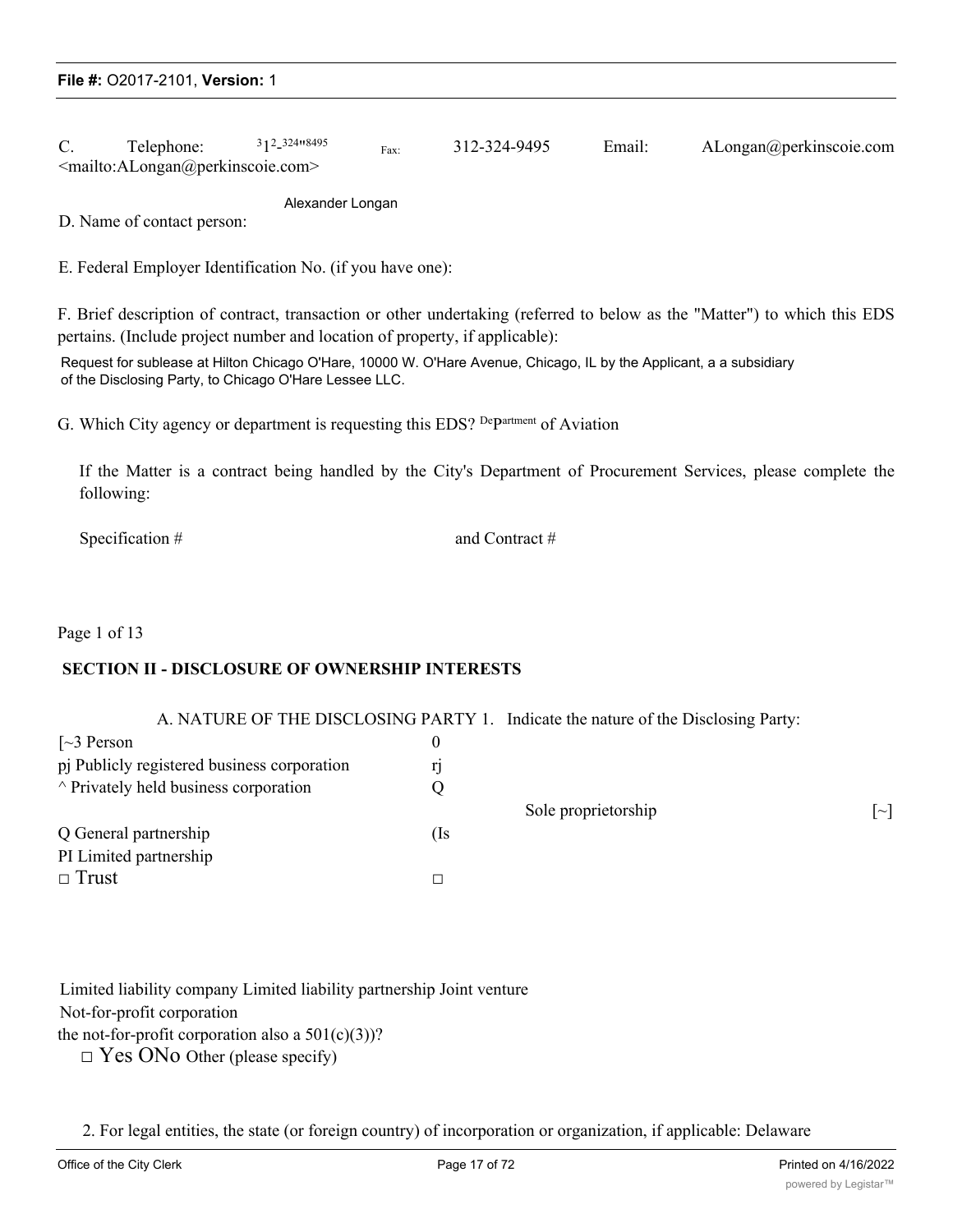3. For legal entities not organized in the State of Illinois: Has the organization registered to do business in the State of Illinois as a foreign entity?

# $H<sup>Y</sup>$ es  $[H<sup>N/A</sup>$  b. If the disclosing party is a legal

### ENTITY:

1. List below the full names and titles of all executive officers and all directors of the entity. NOTE: For not-forprofit corporations, also list below all members, if any, which are legal entities. If there are no such members, write "no members." For trusts, estates or other similar entities, list below the legal titleholder(s).

If the entity is a general partnership, limited partnership, limited liability company, limited liability partnership or joint venture, list below the name and title of each general partner, managing member, manager or any other person or entity that controls the day-to-day management of the Disclosing Party. NOTE: Each legal entity listed below must submit an EDS on its own behalf.

Name Title (Please see Addendum 1)

2. Please provide the following information concerning each person or entity having a direct or indirect beneficial interest (including ownership) in excess of 7.5% of the Disclosing Party. Examples of such an interest include shares in a corporation, partnership interest in a partnership or joint venture,

# Page 2 of 13

interest of a member or manager in a limited liability company, or interest of a beneficiary of a trust, estate or other similar entity. If none, state "None." NOTE: Pursuant to Section 2-154-030 of the Municipal Code of Chicago ("Municipal Code"), the City may require any such additional information from any applicant which is reasonably intended to achieve full disclosure.

| Name                      | Business Address                                    | Percentage Interest in the |
|---------------------------|-----------------------------------------------------|----------------------------|
|                           |                                                     | Disclosing Party           |
| Park Hotels & Resorts Inc | 1600 Tysons Blvd, Suite 1000, McLean, VA 22102 100% |                            |

(Park Hotels & Resorts Inc. is a publicly traded company. These disclosures do not address persons or entities that own shares in Park Hotels &

Resorts Inc.)

# **SECTION III - BUSINESS RELATIONSHIPS WITH CITY ELECTED OFFICIALS**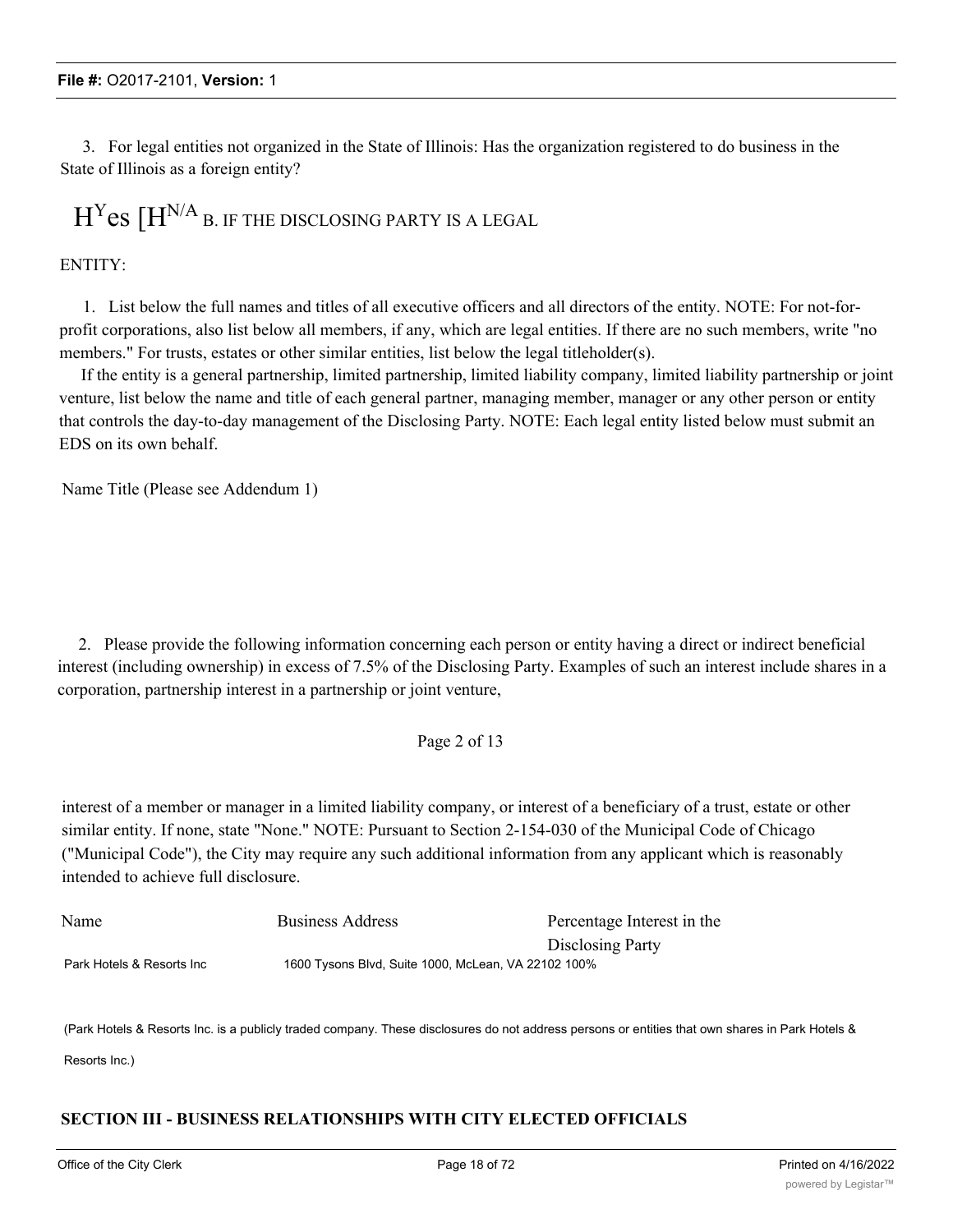Has the Disclosing Party had a "business relationship," as defined in Chapter 2-156 of the Municipal Code, with any City elected official in the 12 months before the date this EDS is signed?

# $\Box$  Yes ["3<sup>No</sup>

If yes, please identify below the name(s) of such City elected official(s) and describe such relationship(s):

# **SECTION IV - DISCLOSURE OF SUBCONTRACTORS AND OTHER RETAINED PARTIES**

The Disclosing Party must disclose the name and business address of each subcontractor, attorney, lobbyist, accountant, consultant and any other person or entity whom the Disclosing Party has retained or expects to retain in connection with the Matter, as well as the nature of the relationship, and the total amount of the fees paid or estimated to be paid. The Disclosing Party is not required to disclose employees who are paid solely through the Disclosing Party's regular payroll.

"Lobbyist" means any person or entity who undertakes to influence any legislative or administrative action on behalf of any person or entity other than: (1) a not-for-profit entity, on an unpaid basis, or (2) himself. "Lobbyist" also means any person or entity any part of whose duties as an employee of another includes undertaking to influence any legislative or administrative action.

If the Disclosing Party is uncertain whether a disclosure is required under this Section, the Disclosing Party must either ask the City whether disclosure is required or make the disclosure.

Page 3 of 13

| Name (indicate whether  | <b>Business</b> | <b>Relationship to Disclosing Party Fees (indicate whether</b> |                              |
|-------------------------|-----------------|----------------------------------------------------------------|------------------------------|
| retained or anticipated | <b>Address</b>  | (subcontractor, attorney,                                      | paid or estimated.) NOTE:    |
| to be retained)         |                 | lobbyist, etc.)                                                | "hourly rate" or "t.b.d." is |
|                         |                 |                                                                | not an acceptable response.  |

```
(Add sheets if necessary)
```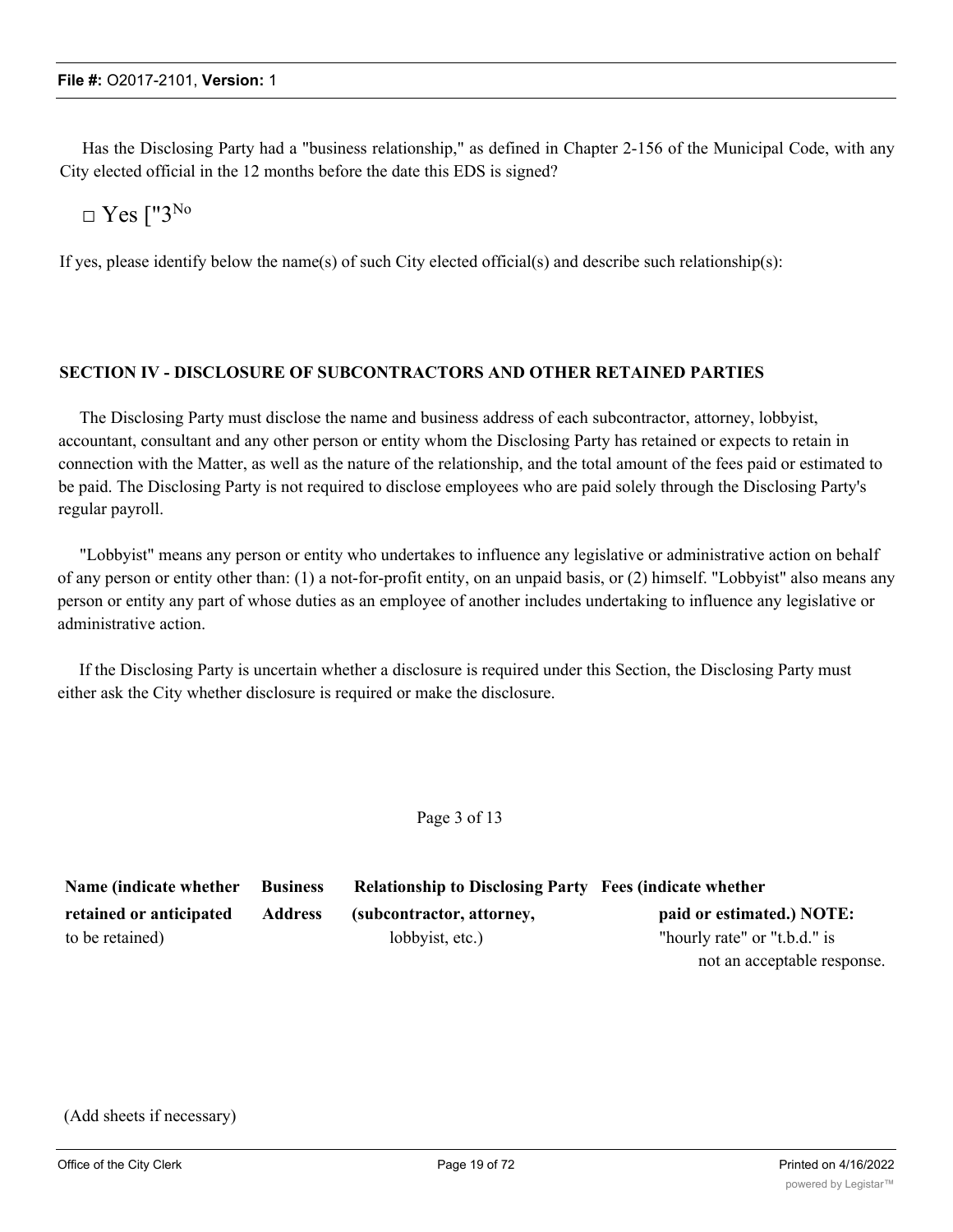# \7\ Check h ere if the Disclosing Party has not retained, nor expects to retain, any such persons or entities.

# **SECTION V - CERTIFICATIONS**

# A. COURT-ORDERED CHILD SUPPORT COMPLIANCE

Under Municipal Code Section 2-92-415, substantial owners of business entities that contract with the City must remain in compliance with their child support obligations throughout the contract's term.

Has any person who directly or indirectly owns 10% or more of the Disclosing Party been declared in arrearage on any child support obligations by any Illinois court of competent jurisdiction?

| I 1 Yes | $0^{\wedge}0$ | $\Box$ No person directly or indirectly owns 10% or more of the |
|---------|---------------|-----------------------------------------------------------------|
|         |               | Disclosing Party.                                               |

If "Yes," has the person entered into a court-approved agreement for payment of all support owed and is the person in compliance with that agreement?

# $\Box$  Yes  $\Box$ No

# B. FURTHER CERTIFICATIONS

1. Pursuant to Municipal Code Chapter 1-23, Article I ("Article I")(which the Applicant should consult for defined terms (e.g., "doing business") and legal requirements), if the Disclosing Party submitting this EDS is the Applicant and is doing business with the City, then the Disclosing Party certifies as follows: (i) neither the Applicant nor any controlling person is currently indicted or charged with, or has admitted guilt of, or has ever been convicted of, or placed under supervision for, any criminal offense involving actual, attempted, or conspiracy to commit bribery, theft, fraud, forgery, perjury, dishonesty or deceit against an officer or employee of the City or any sister agency; and (ii) the Applicant understands and acknowledges that compliance with Article I is a continuing requirement for doing business with the City. NOTE: If Article I applies to the Applicant, the permanent compliance timeframe in Article I supersedes some fiveyear compliance timeframes in certifications 2 and 3 below.

# Page 4 of 13

2. The Disclosing Party and, if the Disclosing Party is a legal entity, all of those persons or entities identified in Section II.B. 1. of this EDS:

- a. are not presently debarred, suspended, proposed for debarment, declared ineligible or voluntarily excluded from any transactions by any federal, state or local unit of government;
- b. have not, within a five-year period preceding the date of this EDS, been convicted of a criminal offense, adjudged guilty, or had a civil judgment rendered against them in connection with: obtaining, attempting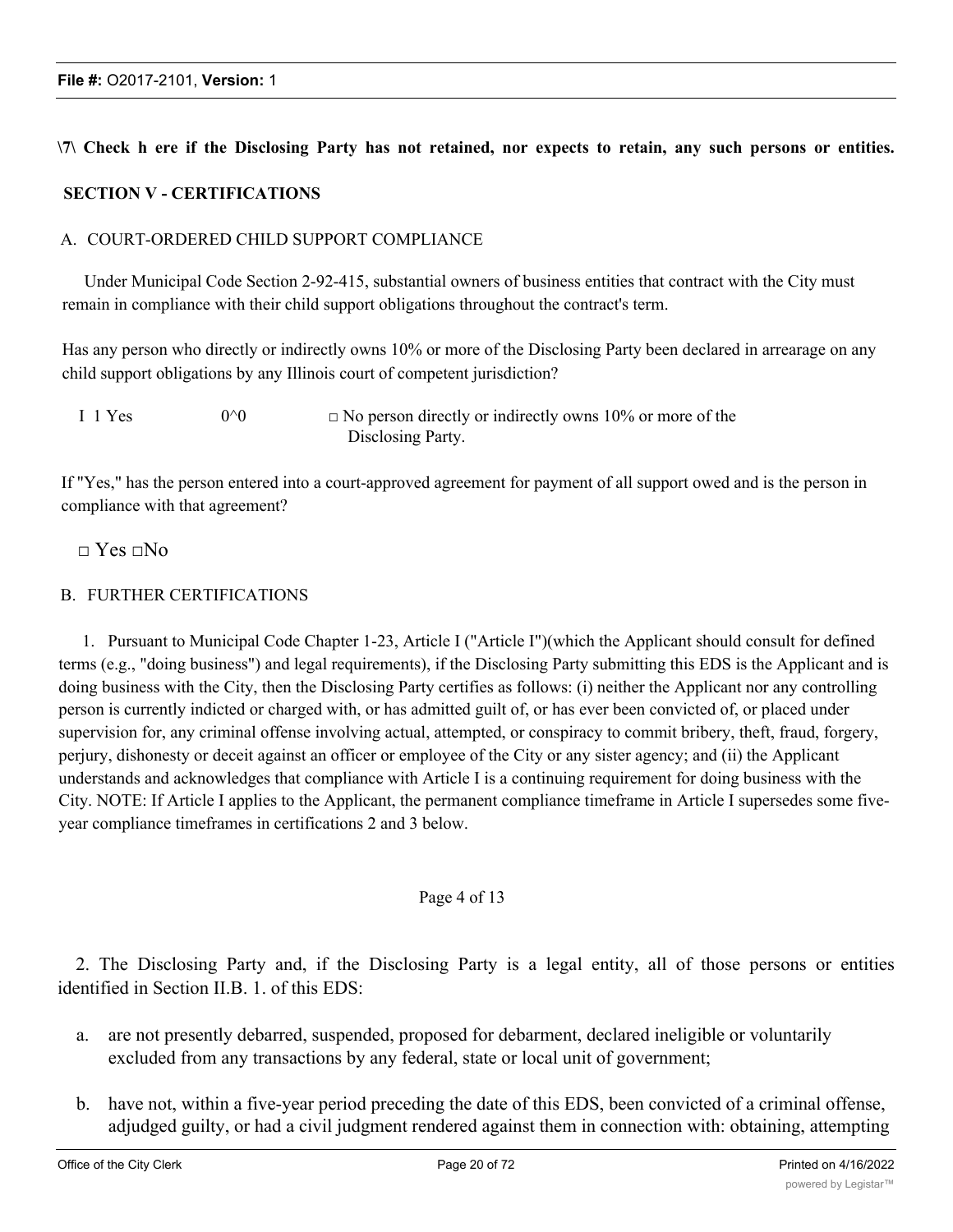to obtain, or performing a public (federal, state or local) transaction or contract under a public transaction; a violation of federal or state antitrust statutes; fraud; embezzlement; theft; forgery; bribery; falsification or destruction of records; making false statements; or receiving stolen property;

- c. are not presently indicted for, or criminally or civilly charged by, a governmental entity (federal, state or local) with committing any of the offenses set forth in clause B.2.b. of this Section V;
- d. have not, within a five-year period preceding the date of this EDS, had one or more public transactions (federal, state or local) terminated for cause or default; and
- e. have not, within a five-year period preceding the date of this EDS, been convicted, adjudged guilty, or found liable in a civil proceeding, or in any criminal or civil action, including actions concerning environmental violations, instituted by the City or by the federal government, any state, or any other unit of local government.
- 3. The certifications in subparts 3, 4 and 5 concern:

# • the Disclosing Party;

· any "Contractor" (meaning any contractor or subcontractor used by the Disclosing Party in connection with the Matter, including but not limited to all persons or legal entities disclosed under Section IV, "Disclosure of Subcontractors and Other Retained Parties");

· any "Affiliated Entity" (meaning a person or entity that, directly or indirectly: controls the Disclosing Party, is controlled by the Disclosing Party, or is, with the Disclosing Party, under common control of another person or entity. Indicia of control include, without limitation: interlocking management or ownership; identity of interests among family members, shared facilities and equipment; common use of employees; or organization of a business entity following the ineligibility of a business entity to do business with federal or state or local government, including the City, using substantially the same management, ownership, or principals as the ineligible entity); with respect to Contractors, the term Affiliated Entity means a person or entity that directly or indirectly controls the Contractor, is controlled by it, or, with the Contractor, is under common control of another person or entity;

· any responsible official of the Disclosing Party, any Contractor or any Affiliated Entity or any other official, agent or employee of the Disclosing Party, any Contractor or any Affiliated Entity, acting pursuant to the direction or authorization of a responsible official of the Disclosing Party, any Contractor or any Affiliated Entity (collectively "Agents").

# Page 5 of 13

Neither the Disclosing Party, nor any Contractor, nor any Affiliated Entity of either the Disclosing Party or any Contractor nor any Agents have, during the five years before the date this EDS is signed, or, with respect to a Contractor, an Affiliated Entity, or an Affiliated Entity of a Contractor during the five years before the date of such Contractor's or Affiliated Entity's contract or engagement in connection with the Matter:

a. bribed or attempted to bribe, or been convicted or adjudged guilty of bribery or attempting to bribe, a public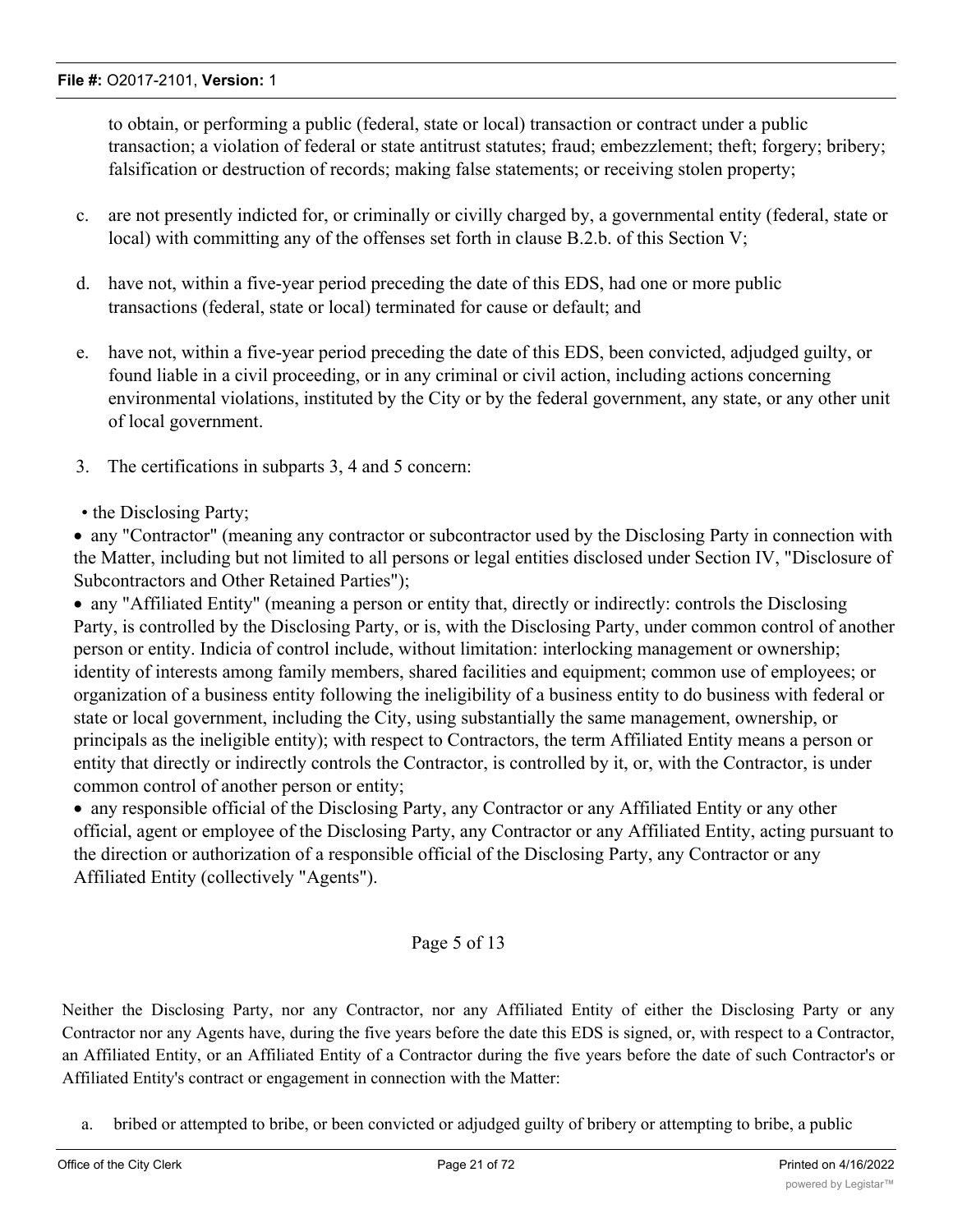officer or employee of the City, the State of Illinois, or any agency of the federal government or of any state or local government in the United States of America, in that officer's or employee's official capacity;

- b. agreed or colluded with other bidders or prospective bidders, or been a party to any such agreement, or been convicted or adjudged guilty of agreement or collusion among bidders or prospective bidders, in restraint of freedom of competition by agreement to bid a fixed price or otherwise; or
- c. made an admission of such conduct described in a. or b. above that is a matter of record, but have not been prosecuted for such conduct; or
- d. violated the provisions of Municipal Code Section 2-92-610 (Living Wage Ordinance).

4. Neither the Disclosing Party, Affiliated Entity or Contractor, or any of their employees, officials, agents or partners, is barred from contracting with any unit of state or local government as a result of engaging in or being convicted of (1) bid-rigging in violation of 720 ILCS 5/33E-3; (2) bid-rotating in violation of 720 ILCS 5/33E-4; or (3) any similar offense of any state or of the United States of America that contains the same elements as the offense of bidrigging or bid-rotating.

5. Neither the Disclosing Party nor any Affiliated Entity is listed on any of the following lists maintained by the Office of Foreign Assets Control of the U.S. Department of the Treasury or the Bureau of Industry and Security of the U.S. Department of Commerce or their successors: the Specially Designated Nationals List, the Denied Persons List, the Unverified List, the Entity List and the Debarred List.

6. The Disclosing Party understands and shall comply with the applicable requirements of Chapters 2-55 (Legislative Inspector General), 2-56 (Inspector General) and 2-156 (Governmental Ethics) of the Municipal Code.

7. If the Disclosing Party is unable to certify to any of the above statements in this Part B (Further Certifications), the Disclosing Party must explain below: The statements in B(2) -(5) are made to the best of the Disclosing Party's knowledge after reasonable inquiry.

#### Page 6 of 13

If the letters "NA," the word "None," or no response appears on the lines above, it will be conclusively presumed that the Disclosing Party certified to the above statements.

8. To the best of the Disclosing Party's knowledge after reasonable inquiry, the following is a complete list of all current employees of the Disclosing Party who were, at any time during the 12-month period preceding the execution date of this EDS, an employee, or elected or appointed official, of the City of Chicago (if none, indicate with "N/A" or "none"). None.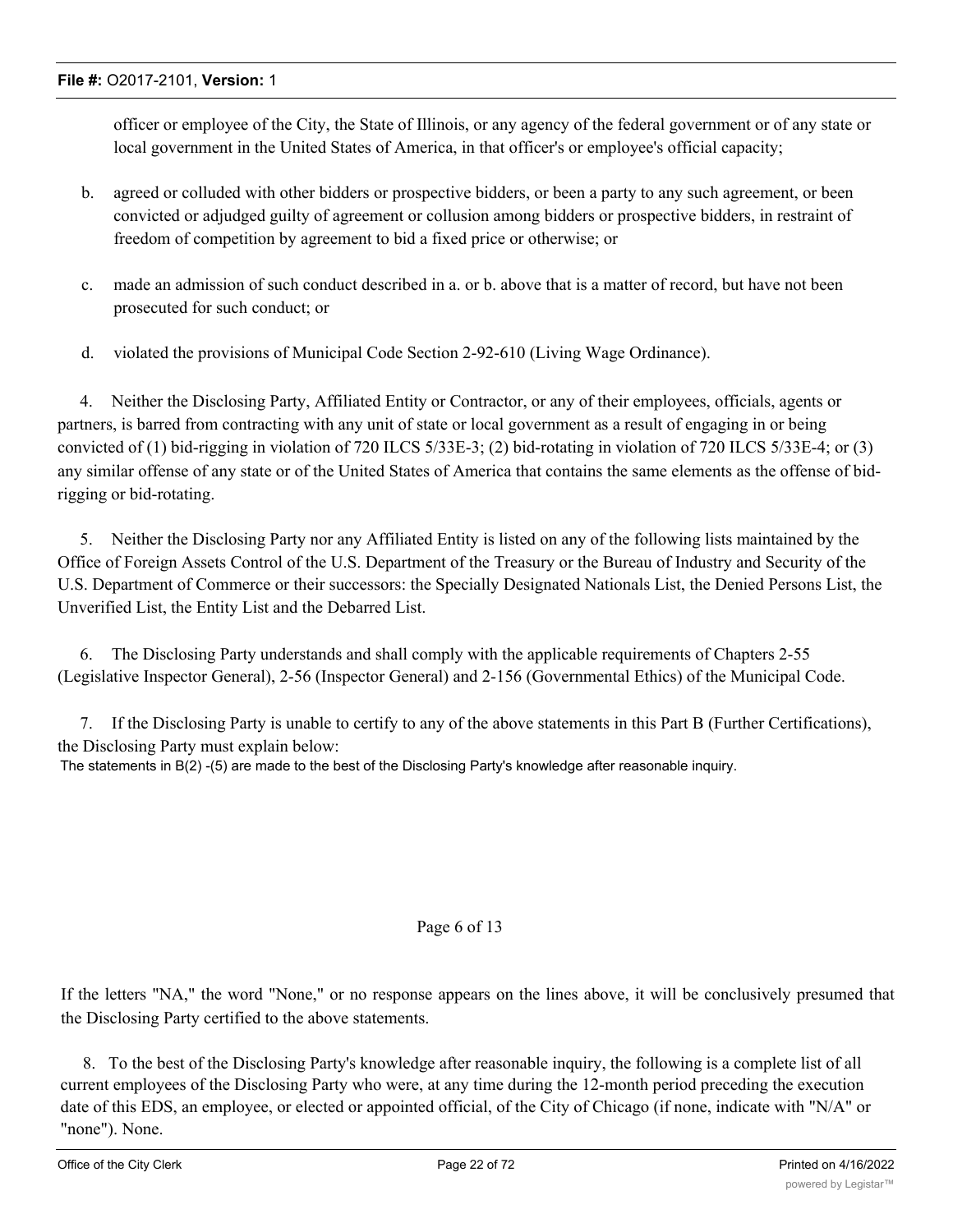9. To the best of the Disclosing Party's knowledge after reasonable inquiry, the following is a complete list of all gifts that the Disclosing Party has given or caused to be given, at any time during the 12-month period preceding the execution date of this EDS, to an employee, or elected or appointed official, of the City of Chicago. For purposes of this statement, a "gift" does not include: (i) anything made generally available to City employees or to the general public, or (ii) food or drink provided in the course of official City business and having a retail value of less than \$20 per recipient (if none, indicate with "N/A" or "none"). As to any gift listed below, please also list the name of the City recipient. None.

# C. CERTIFICATION OF STATUS AS FINANCIAL INSTITUTION

- 1. The Disclosing Party certifies that the Disclosing Party (check one)
- 1. [ j is pTjis not

a "financial institution" as defined in Section 2-32-45 5(b) of the Municipal Code.

2. If the Disclosing Party IS a financial institution, then the Disclosing Party pledges:

"We are not and will not become a predatory lender as defined in Chapter 2-32 of the Municipal Code. We further pledge that none of our affiliates is, and none of them will become, a predatory lender as defined in Chapter 2-32 of the Municipal Code. We understand that becoming a predatory lender or becoming an affiliate of a predatory lender may result in the loss of the privilege of doing business with the City."

If the Disclosing Party is unable to make this pledge because it or any of its affiliates (as defined in Section 2-32-455(b) of the Municipal Code) is a predatory lender within the meaning of Chapter 2-32 of the Municipal Code, explain here (attach additional pages if necessary):

# Page 7 of 13

If the letters "NA," the word "None," or no response appears on the lines above, it will be conclusively presumed that the Disclosing Party certified to the above statements.

# D. CERTIFICATION REGARDING INTEREST IN CITY BUSINESS

Any words or terms that are defined in Chapter 2-156 of the Municipal Code have the same meanings when used in this Part D.

1. In accordance with Section 2-156-110 of the Municipal Code: Does any official or employee of the City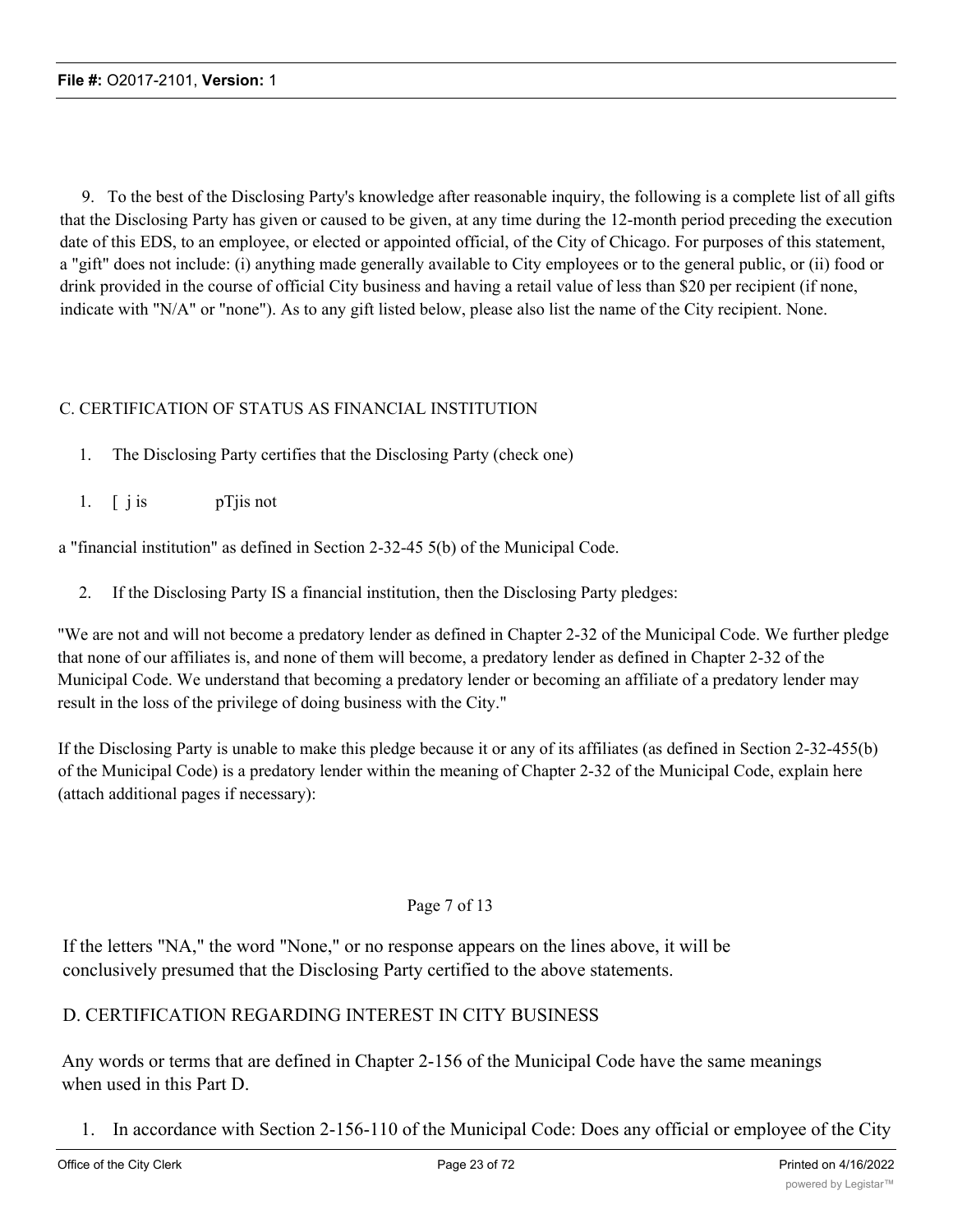have a financial interest in his or her own name or in the name of any other person or entity in the Matter? Q|Yes [TjNo

NOTE: If you checked "Yes" to Item D.L, proceed to Items D.2. and D.3. If you checked "No" to Item D.L, proceed to Part E.

2. Unless sold pursuant to a process of competitive bidding, or otherwise permitted, no City elected official or employee shall have a financial interest in his or her own name or in the name of any other person or entity in the purchase of any property that (i) belongs to the City, or (ii) is sold for taxes or assessments, or (iii) is sold by virtue of legal process at the suit of the City (collectively, "City Property Sale"). Compensation for property taken pursuant to the City's eminent domain power does not constitute a financial interest within the meaning of this Part D.

Does the Matter involve a City Property Sale?

 $\Box$  Yes DNo

3. If you checked "Yes" to Item D.L, provide the names and-business addresses of the City officials or employees having such interest and identify the nature of such interest:

Name Business Address Nature of Interest

4. The Disclosing Party further certifies that no prohibited financial interest in the Matter will be acquired by any City official or employee.

# E. CERTIFICATION REGARDING SLAVERY ERA BUSINESS

Please check either 1. or 2. below. If the Disclosing Party checks 2., the Disclosing Party must disclose below or in an attachment to this EDS all information required by paragraph 2. Failure to

Page 8 of 13

comply with these disclosure requirements may make any contract entered into with the City in connection with the Matter voidable by the City.

1. The Disclosing Party verifies that the Disclosing Party has searched any and all records of the Disclosing Party and any and all predecessor entities regarding records of investments or profits from slavery or slaveholder insurance policies during the slavery era (including insurance policies issued to slaveholders that provided coverage for damage to or injury or death of their slaves), and the Disclosing Party has found no such records.

2. The Disclosing Party verifies that, as a result of conducting the search in step 1 above, the Disclosing Party has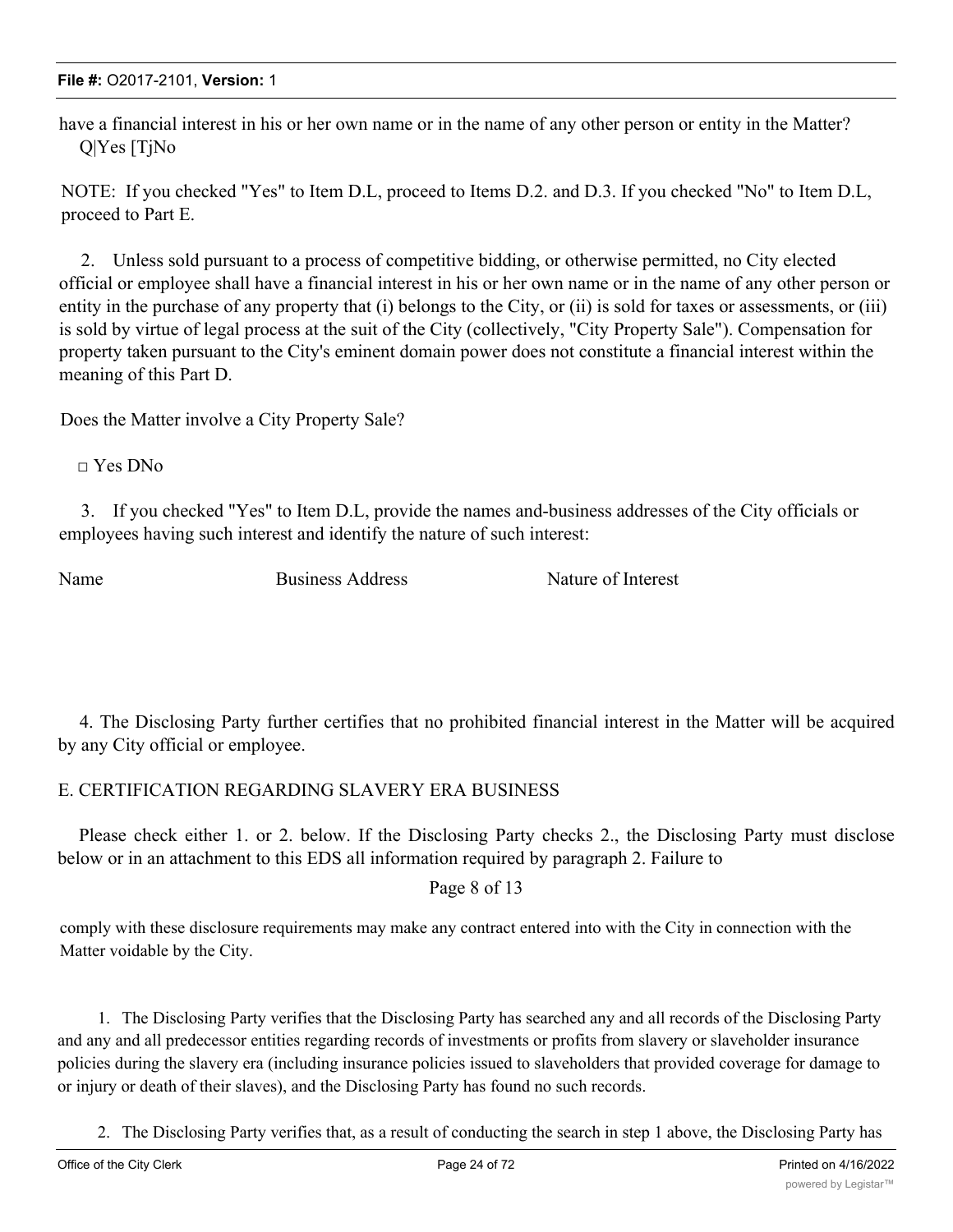found records of investments or profits from slavery or slaveholder insurance policies. The Disclosing Party verifies that the following constitutes full disclosure of all such records, including the names of any and all slaves or slaveholders described in those records:

The Disclosing Party is a subsidiary of Park Hotels & Resorts Inc., which was formerly known as Hilton Hotels

Corporation ("HHC"). HHC was formed in 1946, after the end of the slavery era.

# **SECTION VI -- CERTIFICATIONS FOR FEDERALLY FUNDED MATTERS**

NOTE: If the Matter is federally funded, complete this Section VI. If the Matter is not federally funded, proceed to Section VII. For purposes of this Section VI, tax credits allocated by the City and proceeds of debt obligations of the City are not federal funding.

# A. CERTIFICATION REGARDING LOBBYING

1. List below the names of all persons or entities registered under the federal Lobbying Disclosure Act of 1995 who have made lobbying contacts on behalf of the Disclosing Party with respect to the Matter: (Add sheets if necessary):

(If no explanation appears or begins on the lines above, or if the letters "NA" or if the word "None" appear, it will be conclusively presumed that the Disclosing Party means that NO persons or entities registered under the Lobbying Disclosure Act of 1995 have made lobbying contacts on behalf of the Disclosing Party with respect to the Matter.)

2. The Disclosing Party has not spent and will not expend any federally appropriated funds to pay any person or entity listed in Paragraph A.l. above for his or her lobbying activities or to pay any person or entity to influence or attempt to influence an officer or employee of any agency, as defined by applicable federal law, a member of Congress, an officer or employee of Congress, or an employee of a member of Congress, in connection with the award of any federally funded contract, making any federally funded grant or loan, entering into any cooperative agreement, or to extend, continue, renew, amend, or modify any federally funded contract, grant, loan, or cooperative agreement.

Page 9 of 13

3. The Disclosing Party will submit an updated certification at the end of each calendar quarter in which there occurs any event that materially affects the accuracy of the statements and information set forth in paragraphs A.l. and A.2. above.

4. The Disclosing Party certifies that either: (i) it is not an organization described in section  $501(c)(4)$  of the Internal Revenue Code of 1986; or (ii) it is an organization described in section 501(c)(4) of the Internal Revenue Code of 1986 but has not engaged and will not engage in "Lobbying Activities".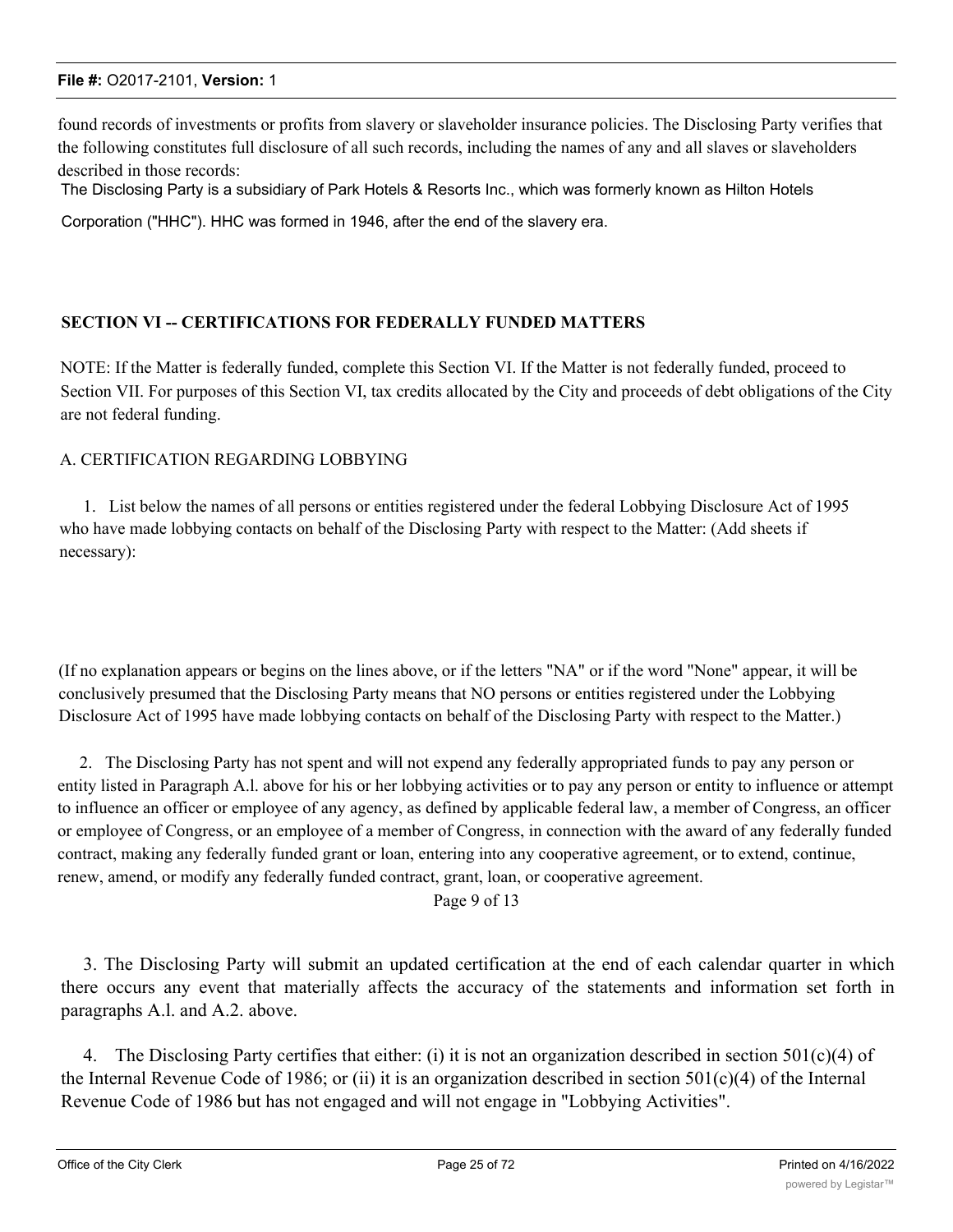5. If the Disclosing Party is the Applicant, the Disclosing Party must obtain certifications equal in form and substance to paragraphs A.l. through A.4. above from all subcontractors before it awards any subcontract and the Disclosing Party must maintain all such subcontractors' certifications for the duration of the Matter and must make such certifications promptly available to the City upon request.

# B. CERTIFICATION REGARDING EQUAL EMPLOYMENT OPPORTUNITY

If the Matter is federally funded, federal regulations require the Applicant and all proposed subcontractors to submit the following information with their bids or in writing at the outset of negotiations.

Is the Disclosing Party the Applicant?

 $[$  [Yes O<sup>N0</sup> If "Yes," answer the three questions

below:

1. Have you developed and do you have on file affirmative action programs pursuant to applicable federal regulations? (See 41 CFR Part 60-2.)

• Yes P]No

2. Have you filed with the Joint Reporting Committee, the Director of the Office of Federal Contract Compliance Programs, or the Equal Employment Opportunity Commission all reports due under the applicable filing requirements?

QYes []No

3. Have you participated in any previous contracts or subcontracts subject to the equal opportunity clause?

• *Yes*  $\sim 2^{N_o}$ 

If you checked "No" to question 1. or 2. above, please provide an explanation:

# Page 10 of 13

# **SECTION VII - ACKNOWLEDGMENTS, CONTRACT INCORPORATION, COMPLIANCE, PENALTIES, DISCLOSURE**

The Disclosing Party understands and agrees that:

A. The certifications, disclosures, and acknowledgments contained in this EDS will become part of any contract or other agreement between the Applicant and the City in connection with the Matter, whether procurement, City assistance, or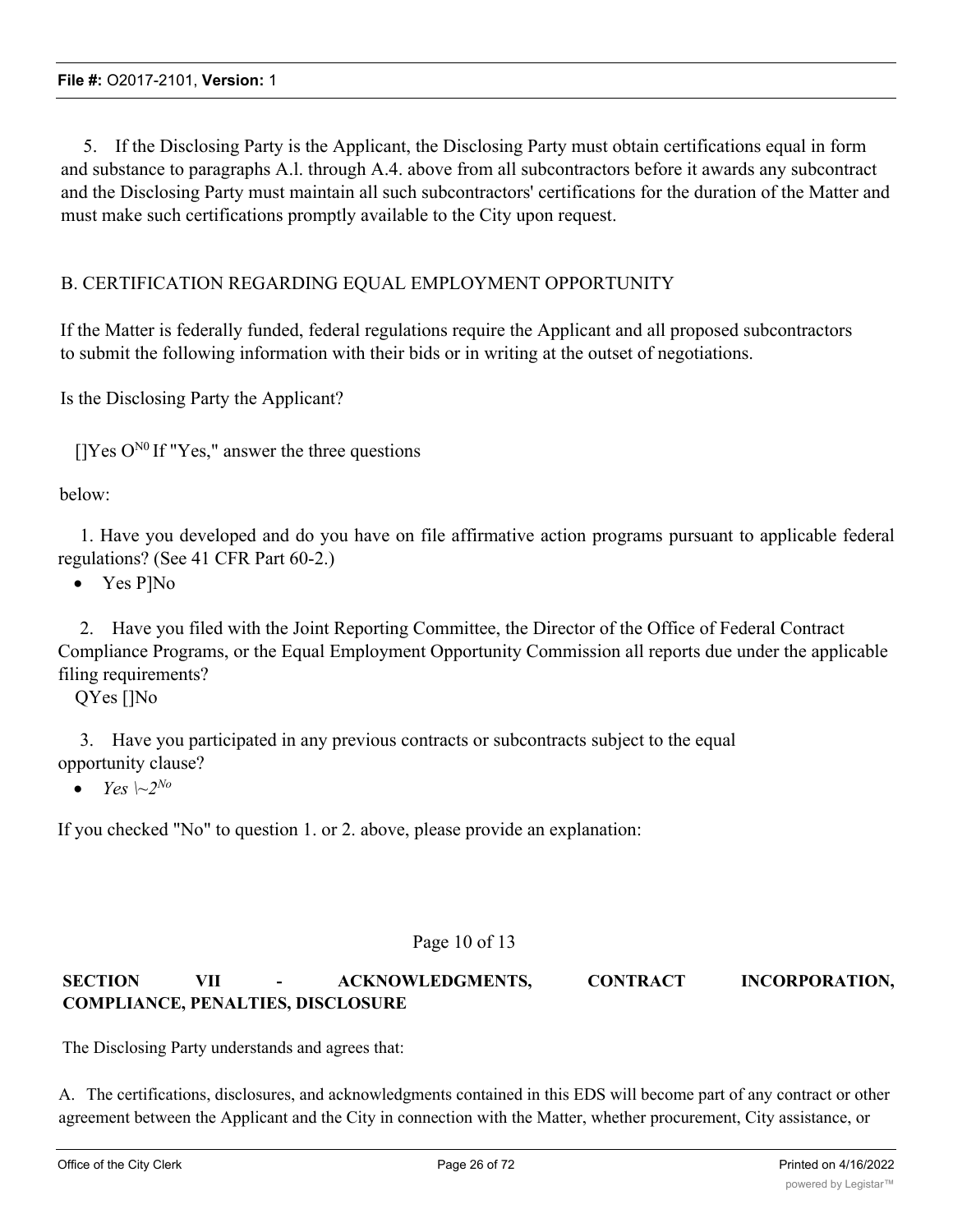other City action, and are material inducements to the City's execution of any contract or taking other action with respect to the Matter. The Disclosing Party understands that it must comply with all statutes, ordinances, and regulations on which this EDS is based.

B. The City's Governmental Ethics and Campaign Financing Ordinances, Chapters 2-156 and 2-164 of the Municipal Code, impose certain duties and obligations on persons or entities seeking City contracts, work, business, or transactions. The full text of these ordinances and a training program is available on line at www.cityofchicago.org/Ethics <http://www.cityofchicago.org/Ethics>, and may also be obtained from the City's Board of Ethics, 740 N.

Sedgwick St., Suite 500, Chicago, IL 60610, (312) 744-9660. The Disclosing Party must comply fully with the applicable ordinances.

C. If the City determines that any information provided in this EDS is false, incomplete or inaccurate, any contract or other agreement in connection with which it is submitted may be rescinded or be void or voidable, and the City may pursue any remedies under the contract or agreement (if not rescinded or void), at law, or in equity, including terminating the Disclosing Party's participation in the Matter and/or declining to allow the Disclosing Party to participate in other transactions with the City. Remedies at law for a false statement of material fact may include incarceration and an award to the City of treble damages.

D. It is the City's policy to make this document available to the public on its Internet site and/or upon request. Some or all of the information provided on this EDS and any attachments to this EDS may be made available to the public on the Internet, in response to a Freedom of Information Act request, or otherwise. By completing and signing this EDS, the Disclosing Party waives and releases any possible rights or claims which it may have against the City in connection with the public release of information contained in this EDS and also authorizes the City to verify the accuracy of any information submitted in this EDS.

E. The information provided in this EDS must be kept current. In the event of changes, the Disclosing Party must supplement this EDS up to the time the City takes action on the Matter. If the Matter is a contract being handled by the City's Department of Procurement Services, the Disclosing Party must update this EDS as the contract requires. NOTE: With respect to Matters subject to Article I of Chapter 1-23 of the Municipal Code (imposing PERMANENT INELIGIBILITY for certain specified offenses), the information provided herein regarding eligibility must be kept current for a longer period, as required by Chapter 1-23 and Section 2-154-020 of the Municipal Code.

The Disclosing Party represents and warrants that:

# Page 11 of 13

F.l. The Disclosing Party is not delinquent in the payment of any tax administered by the Illinois Department of Revenue, nor are the Disclosing Party or its Affiliated Entities delinquent in paying any fine, fee, tax or other charge owed to the City. This includes, but is not limited to, all water charges, sewer charges, license fees, parking tickets, property taxes or sales taxes.

F.2 If the Disclosing Party is the Applicant, the Disclosing Party and its Affiliated Entities will not use, nor permit their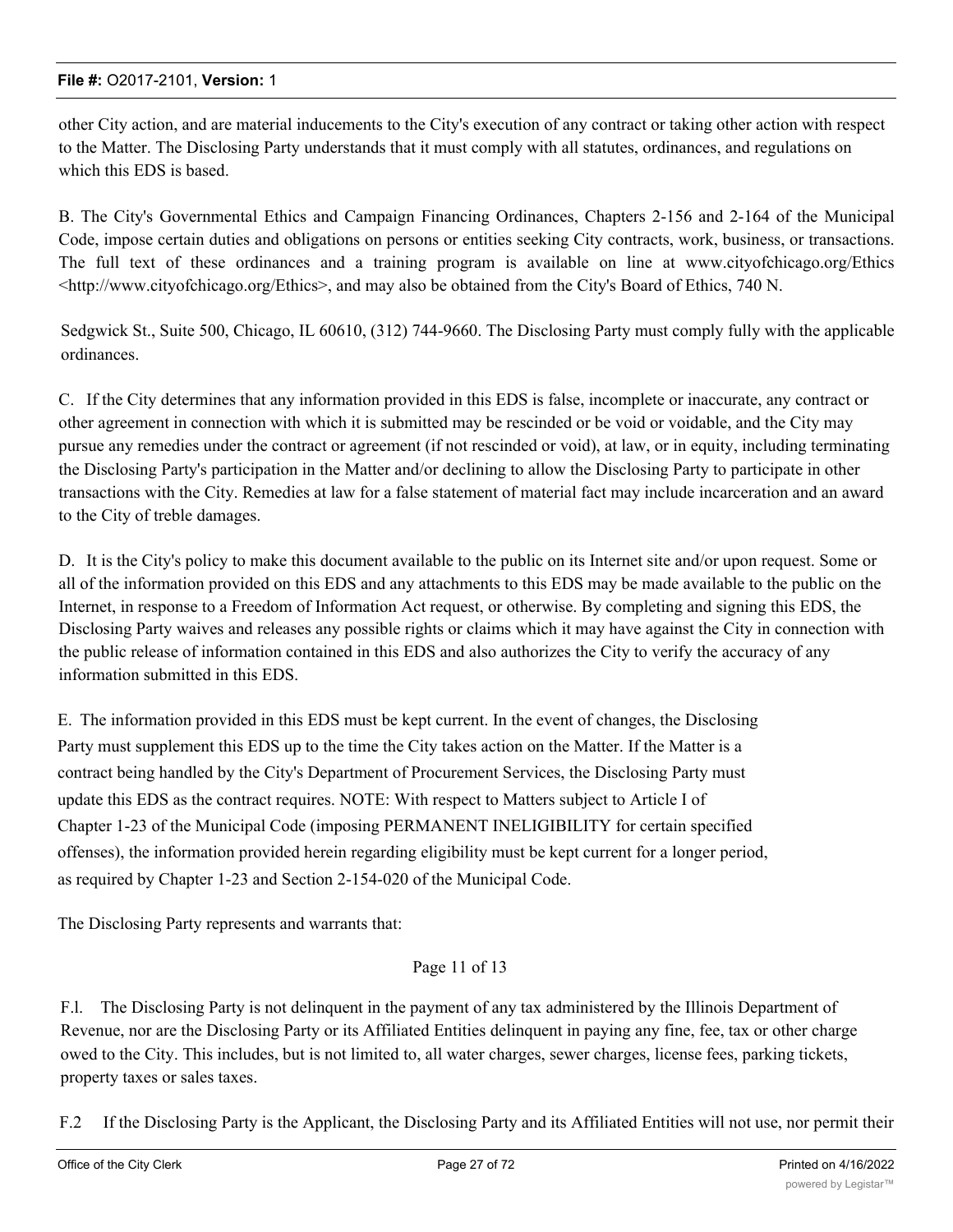subcontractors to use, any facility listed by the U.S. E.P.A. on the federal Excluded Parties List System ("EPLS") maintained by the U. S. General Services Administration.

F.3 If the Disclosing Party is the Applicant, the Disclosing Party will obtain from any contractors/subcontractors hired or to be hired in connection with the Matter certifications equal in form and substance to those in F.l. and F.2. above and will not, without the prior written consent of the City, use any such contractor/subcontractor that does not provide such certifications or that the Disclosing Party has reason to believe has not provided or cannot provide truthful certifications.

NOTE: If the Disclosing Party cannot certify as to any of the items in F.L, F.2. or F.3. above, an explanatory statement must be attached to this EDS.

# **CERTIFICATION**

Under penalty of perjury, the person signing below: (1) warrants that he/she is authorized to execute this EDS and Appendix A (if applicable) on behalf of the Disclosing Party, and (2) warrants that all certifications and statements contained in this EDS and Appendix A (if applicable) are true, accurate and complete as of the date furnished to the City.

#### **Park Intermediate Holdings LLC**

(Print or  $\land\land\land\land\land$  me $\land$  of Disclosing Party)

"(Sign here) Sean Dell'Orto (Print or type name

of person signing)

| Executive                               | Vice | President. | Chief | Financial | Officer, | Treasurer |
|-----------------------------------------|------|------------|-------|-----------|----------|-----------|
| (Print or type title of person signing) |      |            |       |           |          |           |

*Signed and sworn to before me on (date)*  $\sim S'$ y $\sqrt{J}$  &.  $V \sim y$  OrJIT? at EaIr'fa K County,  $\sqrt{I''}$  ( $V'$ i n X/X (state). <sup>*f*</sup>

dfe^&ti&J, ^rUA j^ATl^ Notary Public. Commission expires: £f^)\f \ \f \ 13[\pid \cdots \cdots \frac{1}{\cdots}}

CLAUDIA ANN 8ARTZ Notary Public Commonwealth of Virginia 309518

My Commission Expires Sep 30, 2017 *v w m*

# Page 12 of 13

# **CITY OF CHICAGO ECONOMIC DISCLOSURE STATEMENT AND AFFIDAVIT APPENDIX A**

# **FAMILIAL RELATIONSHIPS WITH ELECTED CITY OFFICIALS AND DEPARTMENT HEADS**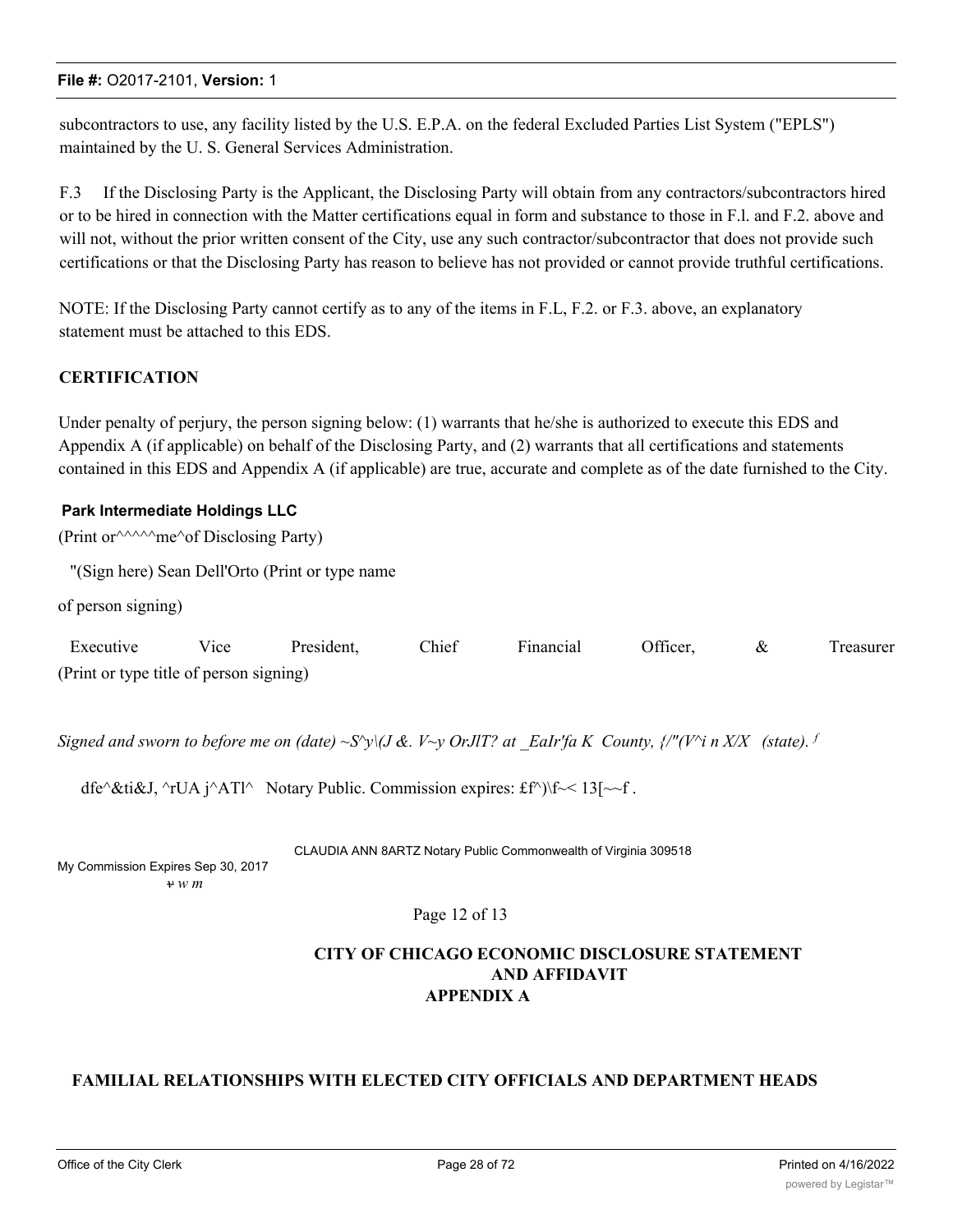# **This Appendix is to be completed only by (a) the Applicant, and (b) any legal entity which has a direct ownership interest in the Applicant exceeding 7.5 percent. It is not to be completed by any legal entity which has only an indirect ownership interest in the Applicant.**

Under Municipal Code Section 2-154-015, the Disclosing Party must disclose whether such Disclosing Party or any "Applicable Party" or any Spouse or Domestic Partner thereof currently has a "familial relationship" with any elected city official or department head. A "familial relationship" exists if, as of the date this EDS is signed, the Disclosing Party or any "Applicable Party" or any Spouse or Domestic Partner thereof is related to the mayor, any alderman, the city clerk, the city treasurer or any city department head as spouse or domestic partner or as any of the following, whether by blood or adoption: parent, child, brother or sister, aunt or uncle, niece or nephew, grandparent, grandchild, father-in-law, mother -in-law, son-in-law, daughter-in-law, stepfather or stepmother, stepson or stepdaughter, stepbrother or stepsister or halfbrother or half-sister.

"Applicable Party" means (1) all executive officers of the Disclosing Party listed in Section II.B.l.a., if the Disclosing Party is a corporation; all partners of the Disclosing Party, if the Disclosing Party is a general partnership; all general partners and limited partners of the Disclosing Party, if the Disclosing Party is a limited partnership; all managers, managing members and members of the Disclosing Party, if the Disclosing Party is a limited liability company; (2) all principal officers of the Disclosing Party; and (3) any person having more than a 7.5 percent ownership interest in the Disclosing Party. "Principal officers" means the president, chief operating officer, executive director, chief financial officer, treasurer or secretary of a legal entity or any person exercising similar authority.

Does the Disclosing Party or any "Applicable Party" or any Spouse or Domestic Partner thereof currently have a "familial relationship" with an elected city official or department head?



If yes, please identify below (1) the name and title of such person, (2) the name of the legal entity to which such person is connected; (3) the name and title of the elected city official or department head to whom such person has a familial relationship, and (4) the precise nature of such familial relationship.

# Page 13 of 13

# **CITY OF CHICAGO ECONOMIC DISCLOSURE STATEMENT AND AFFIDAVIT APPENDIX B**

# **BUILDING CODE SCOFFLAW/PROBLEM LANDLORD CERTIFICATION**

This Appendix is to be completed only by (a) the Applicant, and (b) any legal entity which has a direct ownership interest in the Applicant exceeding 7.5 percent (an "Owner"). It is not to be completed by any legal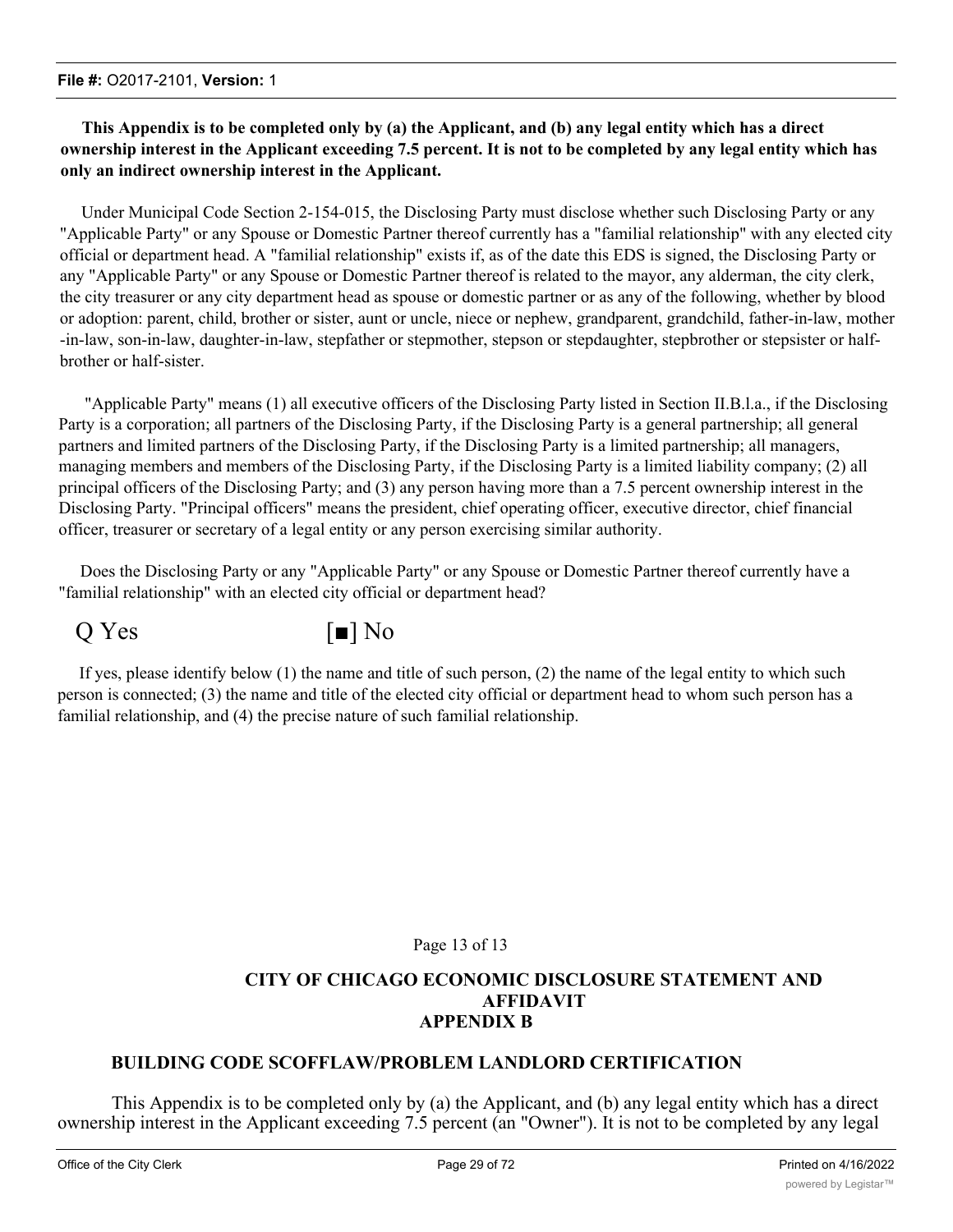entity which has only an indirect ownership interest in the Applicant. '

- 1. Pursuant to Municipal Code Section 2-154-010, is the Applicant or any Owner identified as a building code scofflaw or problem landlord pursuant to Section 2-92-416 of the Municipal Code?
- L] Yes
	- $\square$  Yes  $\lceil \blacksquare \rceil$  No
	- 2. If the Applicant is a legal entity publicly traded on any exchange, is any officer or director of the Applicant identified as a building code scofflaw or problem landlord pursuant to Section 2-92-416 of the Municipal Code?
		-

No jii] Not Applicable

3. If yes to (1) or (2) above, please identify below the name of the person or legal entity identified as a building code scofflaw or problem landlord and the address of the building or buildings to which the pertinent code violations apply.

# **FILLING OUT THIS APPENDIX B CONSTITUTES ACKNOWLEDGMENT AND AGREEMENT THAT THIS APPENDIX B IS INCORPORATED BY REFERENCE INTO, AND MADE A PART OF, THE ASSOCIATED EDS, AND THAT THE REPRESENTATIONS MADE IN THIS APPENDIX B ARE SUBJECT TO THE CERTIFICATION MADE UNDER PENALTY OF PERJURY ON PAGE 12 OF THE ASSOCIATED EDS.**

ADDENDUM I

# RESPONSE TO SECTION II.B.l

#### BOARD OF DIRECTORS:

Thomas J. Baltimore, Jr. Sean Dell'Orto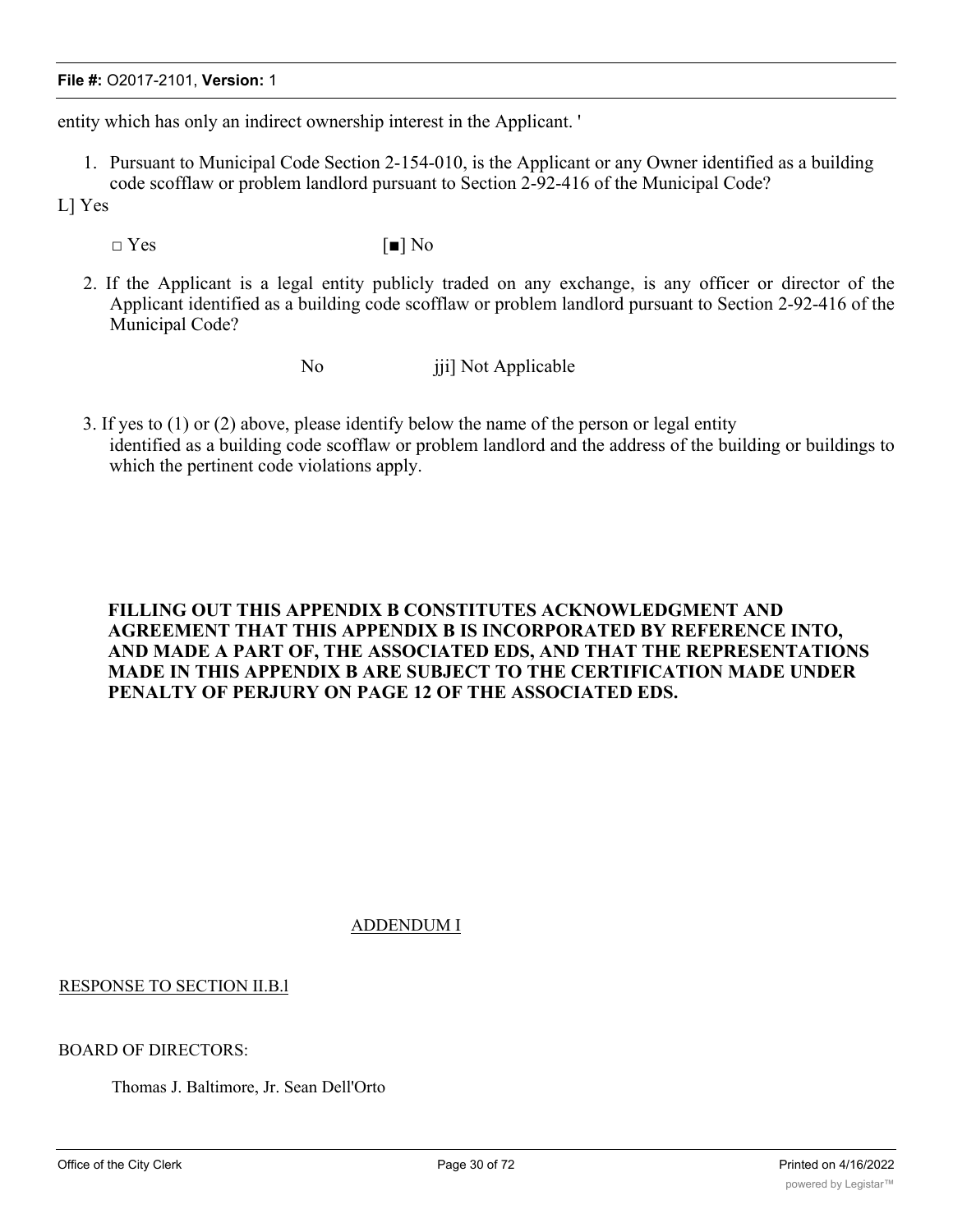OFFICERS:

Thomas J. Baltimore, Jr. Sean DelPOrto

Thomas C. Morey R. Deanne Brand Matthew A. Sparks Robert D. Tanenbaum Darren W. Robb W. Guy Lindsey Scott D. Winer Stephanie S. Wingader

President and Chief Executive Officer

Executive Vice President, Chief Financial Officer and Treasurer

Senior Vice President, General Counsel and Secretary Vice President, Capital Markets and Liquidity Executive Vice

President and Chief Investment Officer Executive Vice President, Asset Management Senior Vice President and Chief

Accounting Officer Senior Vice President, Design and Construction Senior Vice President, Tax Assistant Secretary

# **CITY OF CHICAGO ECONOMIC DISCLOSURE STATEMENT AND AFFIDAVIT**

# **SECTION I -- GENERAL INFORMATION**

A. Legal name of the Disclosing Party submitting this EDS. Include d/b/a/ if applicable: Chicago O'Hare Lessee LLC

# **Check ONE of the following three boxes:**

Indicate whether the Disclosing Party submitting this EDS is:

- 1. [™] the Applicant
	- OR
- 2. fT| a legal entity holding a direct or indirect interest in the Applicant. State the legal name of the Applicant in which the Disclosing Party holds an interest: HLT O'Hare Inc. (the Disclosing Party is OR only an affiliate of the Applicant
- $3. \Box$  a legal entity with a right of control (see Section II.B.l.) State the legal name of the entity in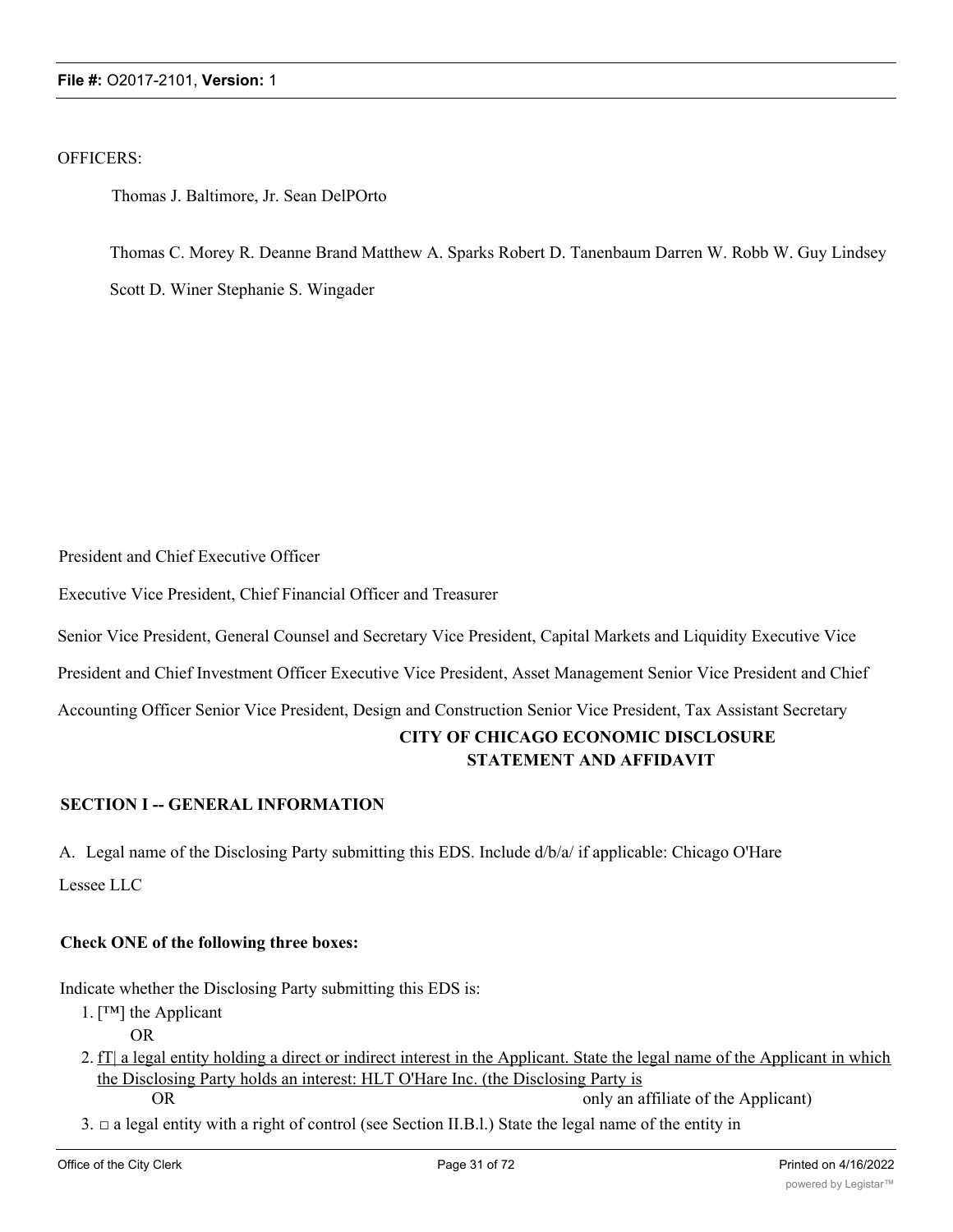which the Disclosing Party holds a right of control:

B. Business address of the Disclosing Party: 1600 Tysons Blvd, Suite 1000, McLean, VA 22102

C. Telephone: 12 - 324"8495 Fax: 312-324-9495 Email: ALon9an@perkinscoie.com <mailto:ALon9an@perkinscoie.com>

t-. x, T- . . Alexander Longan D. Name ot contact person:

E. Federal Employer Identification No. (if you have one):

F. Brief description of contract, transaction or other undertaking (referred to below as the "Matter") to which this EDS pertains. (Include project number and location of property, if applicable):

Request for sublease at Hilton Chicago O'Hare, 10000 W. O'Hare Avenue, Chicago, IL by the Applicant, an affiliate of the Disclosing Party, to the Disclosing Party.

G. Which City agency or department is requesting this EDS? Department ofAviation

If the Matter is a contract being handled by the City's Department of Procurement Services, please complete the following:

Specification # and Contract #

Page 1 of 13

# **SECTION II - DISCLOSURE OF OWNERSHIP INTERESTS**

|                                              |          | A. NATURE OF THE DISCLOSING PARTY 1. Indicate the nature of the Disclosing Party: |
|----------------------------------------------|----------|-----------------------------------------------------------------------------------|
| Person                                       | O        |                                                                                   |
| [3 Publicly registered business corporation] | 1!       |                                                                                   |
| Privately held business corporation          | $\wedge$ |                                                                                   |
| fj Sole proprietorship                       |          |                                                                                   |
| General partnership                          | (Is      |                                                                                   |
| $L^*$ ] Limited partnership                  |          |                                                                                   |
| $\Box$ Trust                                 |          |                                                                                   |

Limited liability company Limited liability partnership Joint venture Not-for-profit corporation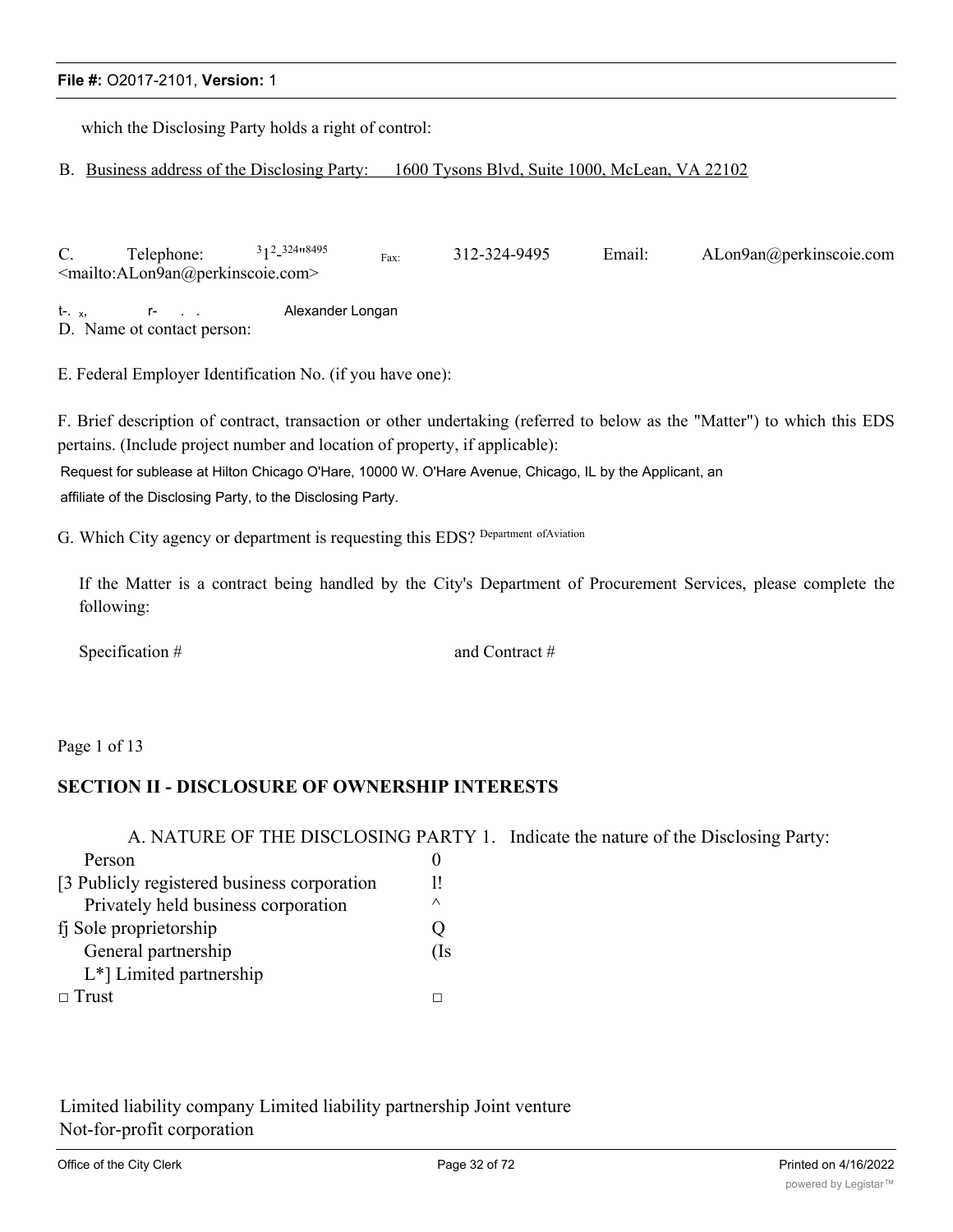the not-for-profit corporation also a  $501(c)(3)$ ?  $\overline{\mathbf{I}}$  Yes  $\mathbf{D}^{\text{No}}$  Other (please specify)

2. For legal entities, the state (or foreign country) of incorporation or organization, if applicable:

Delaware

3. For legal entities not organized in the State of Illinois: Has the organization registered to do business in the State of Illinois as a foreign entity?

 $0Y$ es  $EH^{N/A}$  B. IF THE DISCLOSING PARTY IS A LEGAL

ENTITY:

1. List below the full names and titles of all executive officers and all directors of the entity. NOTE: For not-for-profit corporations, also list below all members, if any, which are legal entities. If there are no such members, write "no members." For trusts, estates or other similar entities, list below the legal titleholder(s).

If the entity is a general partnership, limited partnership, limited liability company, limited liability partnership or joint venture, list below the name and title of each general partner, managing member, manager or any other person or entity that controls the day-to-day management of the Disclosing Party. NOTE: Each legal entity listed below must submit an EDS on its own behalf.

Name Title Thomas J. Baltimore, Jr. President

| Thomas C. Morey              | Vice President and Secretary |
|------------------------------|------------------------------|
| Sean Dell'Orto               | Vice President and Treasurer |
| Park US Lessee Holdings Inc. | <b>Managing Member</b>       |

2. Please provide the following information concerning each person or entity having a direct or indirect beneficial interest (including ownership) in excess of 7.5% of the Disclosing Party. Examples of such an interest include shares in a corporation, partnership interest in a partnership or joint venture,

Page 2 of 13

interest of a member or manager in a limited liability company, or interest of a beneficiary of a trust, estate or other similar entity. If none, state "None." NOTE: Pursuant to Section 2-154-030 of the Municipal Code of Chicago ("Municipal Code"), the City may require any such additional information from any applicant which is reasonably intended to achieve full disclosure.

Name Business Address Percentage Interest in the Disclosing Party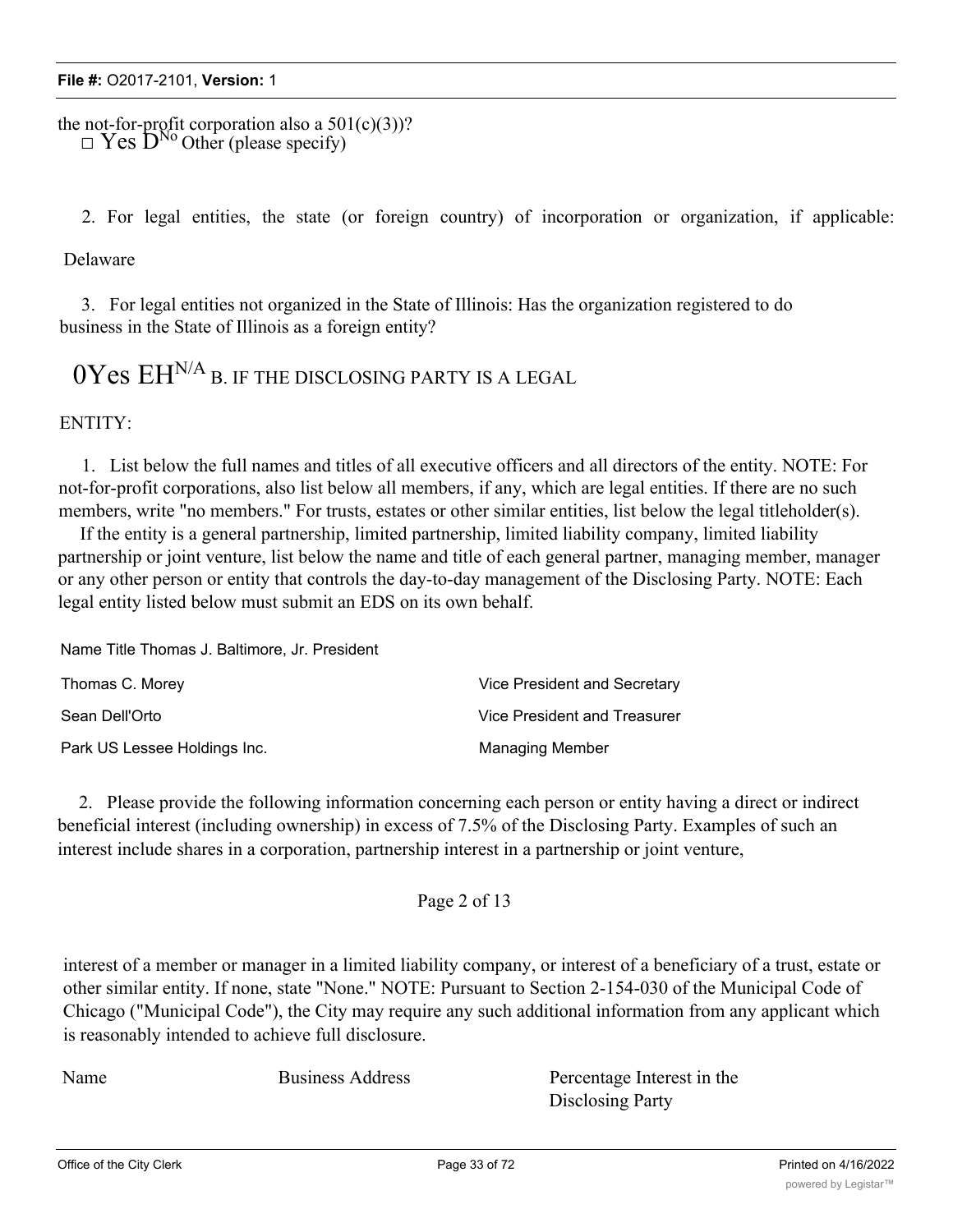| Park US Lessee Holdings Inc    | 1600 Tysons Blvd, Suite 1000, McLean, VA 22102 100%                                                                                             |
|--------------------------------|-------------------------------------------------------------------------------------------------------------------------------------------------|
| Park Intermediate Holdings LLC | 1600 Tysons Blvd, Suite 1000, McLean, VA 22102 100%                                                                                             |
| Park Hotels & Resorts Inc      | 1600 Tysons Blvd, Suite 1000, McLean, VA 22102 100%                                                                                             |
|                                | (Park Hotels & Resorts Inc. is a publicly traded company. These disclosures do not address persons or entities that own shares in Park Hotels & |
| Resorts Inc.)                  |                                                                                                                                                 |

# **SECTION III -- BUSINESS RELATIONSHIPS WITH CITY ELECTED OFFICIALS**

Has the Disclosing Party had a "business relationship," as defined in Chapter 2-156 of the Municipal Code, with any City elected official in the 12 months before the date this EDS is signed?

 $\Box$  Yes 0No

If yes, please identify below the name(s) of such City elected official(s) and describe such relationship(s):

# **SECTION IV -- DISCLOSURE OF SUBCONTRACTORS AND OTHER RETAINED PARTIES**

The Disclosing Party must disclose the name and business address of each subcontractor, attorney, lobbyist, accountant, consultant and any other person or entity whom the Disclosing Party has retained or expects to retain in connection with the Matter, as well as the nature of the relationship, and the total amount of the fees paid or estimated to be paid. The Disclosing Party is not required to disclose employees who are paid solely through the Disclosing Party's regular payroll.

"Lobbyist" means any person or entity who undertakes to influence any legislative or administrative action on behalf of any person or entity other than: (1) a not-for-profit entity, on an unpaid basis, or (2) himself. "Lobbyist" also means any person or entity any part of whose duties as an employee of another includes undertaking to influence any legislative or administrative action.

If the Disclosing Party is uncertain whether a disclosure is required under this Section, the Disclosing Party must either ask the City whether disclosure is required or make the disclosure.

# Page 3 of 13

| Name (indicate whether Business |                | <b>Relationship to Disclosing Party Fees (indicate whether</b> |                           |
|---------------------------------|----------------|----------------------------------------------------------------|---------------------------|
| retained or anticipated         | <b>Address</b> | (subcontractor, attorney,                                      | paid or estimated.) NOTE: |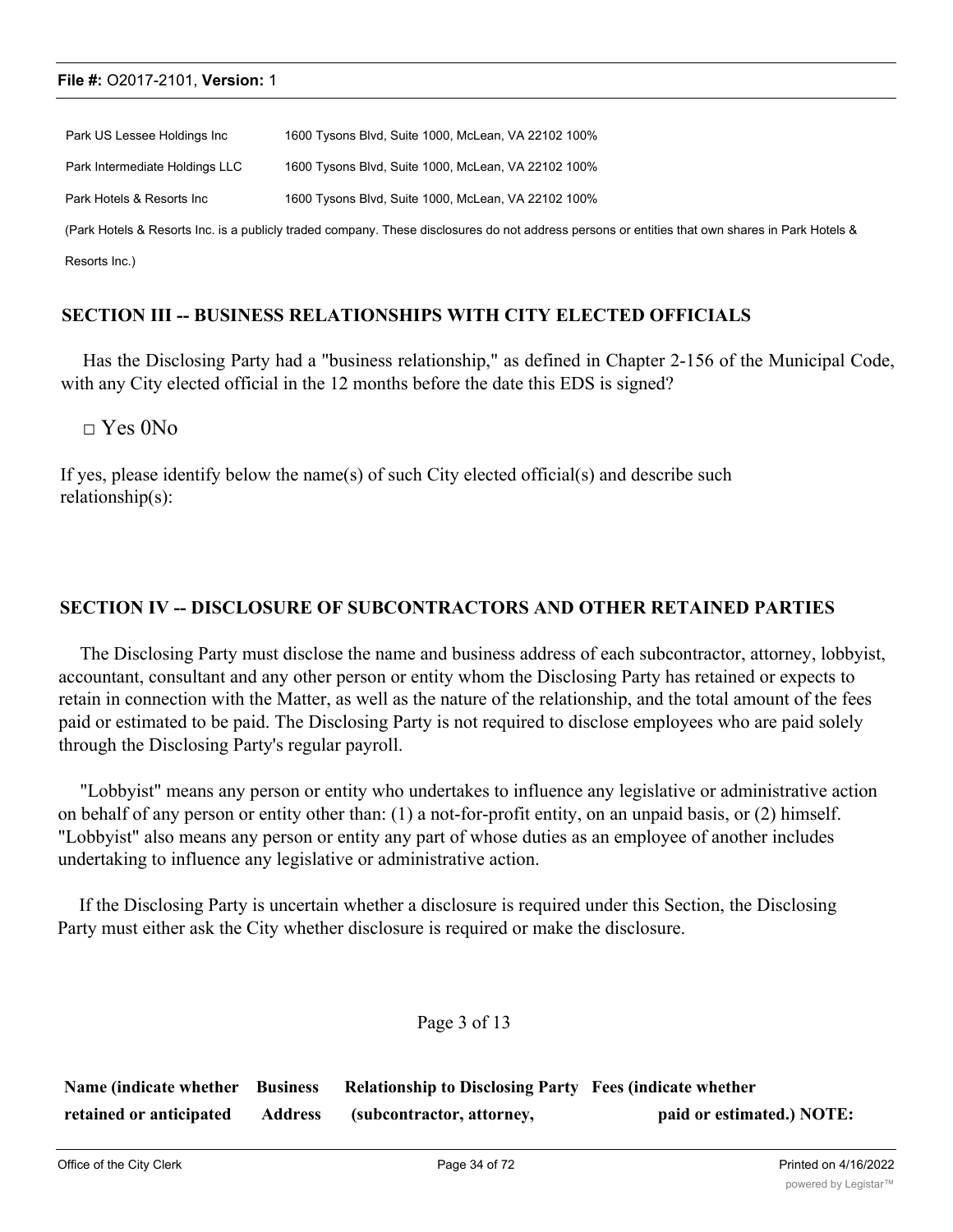| to be retained)                                                                                                                          | lobbyist, etc.)                                                  | "hourly rate" or "t.b.d." is<br>not an acceptable response. |  |  |
|------------------------------------------------------------------------------------------------------------------------------------------|------------------------------------------------------------------|-------------------------------------------------------------|--|--|
| Hogan Lovells LLP                                                                                                                        | 555 13th Street, NW, Washington DC 20004, Attorneys              | Approx. \$15,000                                            |  |  |
| Perkins Coie, LLP                                                                                                                        | 131 S. Dearborn Street, Suite 1700, Chicago, IL 60603, Attorneys | Approx \$15,000                                             |  |  |
| Michael Kasper of Fletcher, O'Brien, Kasper & Nottage, P.C., 222 N. LaSalle Street, Chicago, IL 60601, Lobbyist Approx. \$3,000 (Michael |                                                                  |                                                             |  |  |
| Kasper was also retained in connection with efforts to extend the lease between the Applicant and the City. Approx \$300,000)            |                                                                  |                                                             |  |  |

(Add sheets if necessary)

#### || Check here if the Disclosing Party has not retained, nor expects to retain, any such persons or entities.

# **SECTION V - CERTIFICATIONS**

# A. COURT-ORDERED CHILD SUPPORT COMPLIANCE

Under Municipal Code Section 2-92-415, substantial owners of business entities that contract with the City must remain in compliance with their child support obligations throughout the contract's term.

Has any person who directly or indirectly owns 10% or more of the Disclosing Party been declared in arrearage on any child support obligations by any Illinois court of competent jurisdiction?

| $\vert$ Yes | $^{\wedge}$ No | $\lceil \bullet \rceil$ No person directly or indirectly owns 10% or more of the |
|-------------|----------------|----------------------------------------------------------------------------------|
|             |                | Disclosing Party.                                                                |

If "Yes," has the person entered into a court-approved agreement for payment of all support owed and is the person in compliance with that agreement?

□ Yes ^No

# B. FURTHER CERTIFICATIONS

1. Pursuant to Municipal Code Chapter 1-23, Article I ("Article I")(which the Applicant should consult for defined terms (e.g., "doing business") and legal requirements), if the Disclosing Party submitting this EDS is the Applicant and is doing business with the City, then the Disclosing Party certifies as follows: (i) neither the Applicant nor any controlling person is currently indicted or charged with, or has admitted guilt of, or has ever been convicted of, or placed under supervision for, any criminal offense involving actual, attempted, or conspiracy to commit bribery, theft, fraud, forgery, perjury, dishonesty or deceit against an officer or employee of the City or any sister agency; and (ii) the Applicant understands and acknowledges that compliance with Article I is a continuing requirement for doing business with the City. NOTE: If Article I applies to the Applicant, the permanent compliance timeframe in Article I supersedes some fiveyear compliance timeframes in certifications 2 and 3 below.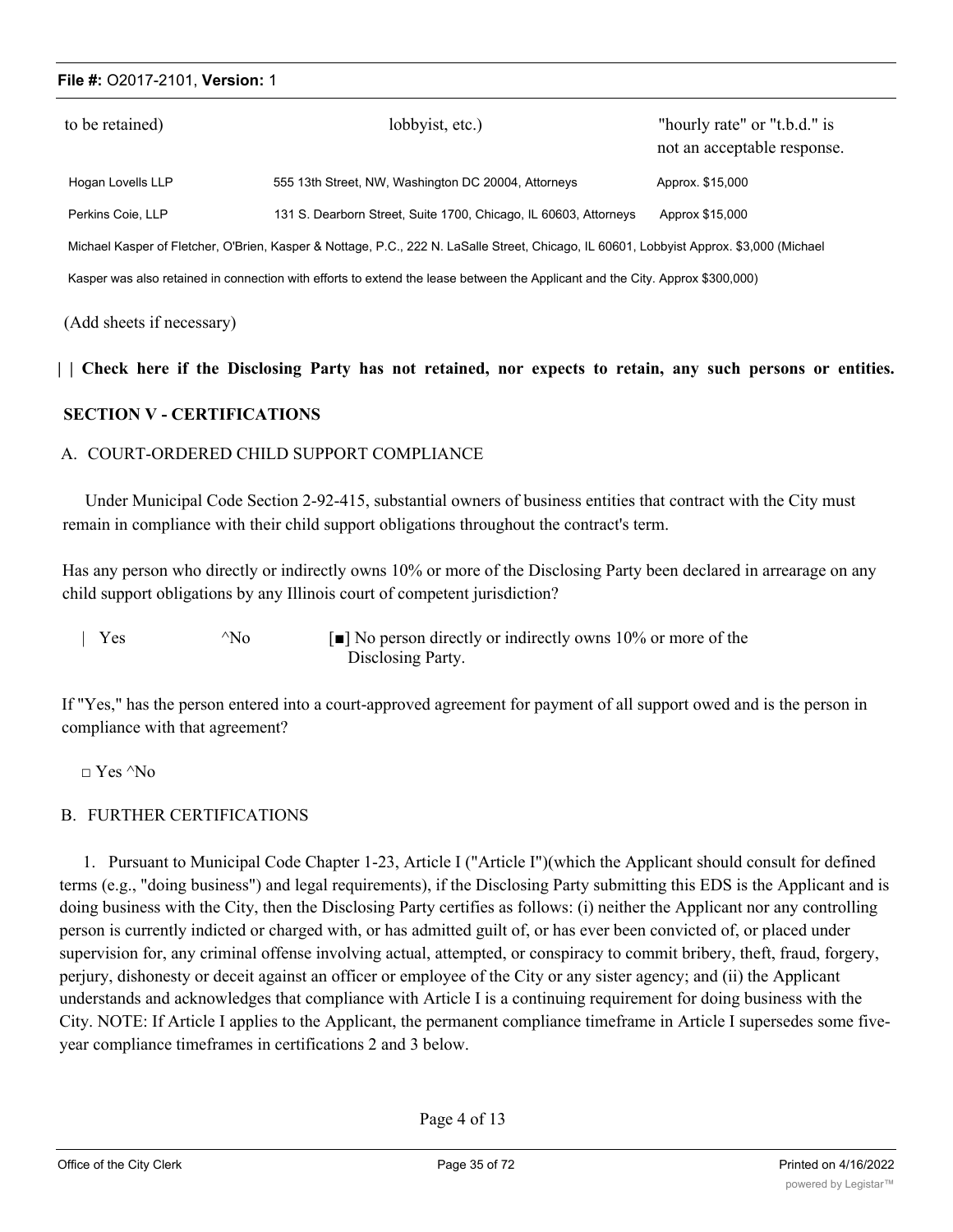2. The Disclosing Party and, if the Disclosing Party is a legal entity, all of those persons or entities identified in Section II.B.l. of this EDS:

- a. are not presently debarred, suspended, proposed for debarment, declared ineligible or voluntarily excluded from any transactions by any federal, state or local unit of government;
- b. have not, within a five-year period preceding the date of this EDS, been convicted of a criminal offense, adjudged guilty, or had a civil judgment rendered against them in connection with: obtaining, attempting to obtain, or performing a public (federal, state or local) transaction or contract under a public transaction; a violation of federal or state antitrust statutes; fraud; embezzlement; theft; forgery; bribery; falsification or destruction of records; making false statements; or receiving stolen property;
- c. are not presently indicted for, or criminally or civilly charged by, a governmental entity (federal, state or local) with committing any of the offenses set forth in clause B.2.b. of this Section V;
- d. have not, within a five-year period preceding the date of this EDS, had one or more public transactions (federal, state or local) terminated for cause or default; and
- e. have not, within a five-year period preceding the date of this EDS, been convicted, adjudged guilty, or found liable in a civil proceeding, or in any criminal or civil action, including actions concerning environmental violations, instituted by the City or by the federal government, any state, or any other unit of local government.
- 3. The certifications in subparts 3, 4 and 5 concern:
- the Disclosing Party;

· any "Contractor" (meaning any contractor or subcontractor used by the Disclosing Party in connection with the Matter, including but not limited to all persons or legal entities disclosed under Section IV, "Disclosure of Subcontractors and Other Retained Parties");

• any "Affiliated Entity" (meaning a person or entity that, directly or indirectly: controls the Disclosing Party, is controlled by the Disclosing Party, or is, with the Disclosing Party, under common control of another person or entity. Indicia of control include, without limitation: interlocking management or ownership; identity of interests among family members, shared facilities and equipment; common use of employees; or organization of a business entity following the ineligibility of a business entity to do business with federal or state or local government, including the City, using substantially the same management, ownership, or principals as the ineligible entity); with respect to Contractors, the term Affiliated Entity means a person or entity that directly or indirectly controls the Contractor, is controlled by it, or, with the Contractor, is under common control of another person or entity;

· any responsible official of the Disclosing Party, any Contractor or any Affiliated Entity or any other official, agent or employee of the Disclosing Party, any Contractor or any Affiliated Entity, acting pursuant to the direction or authorization of a responsible official of the Disclosing Party, any Contractor or any Affiliated Entity (collectively "Agents").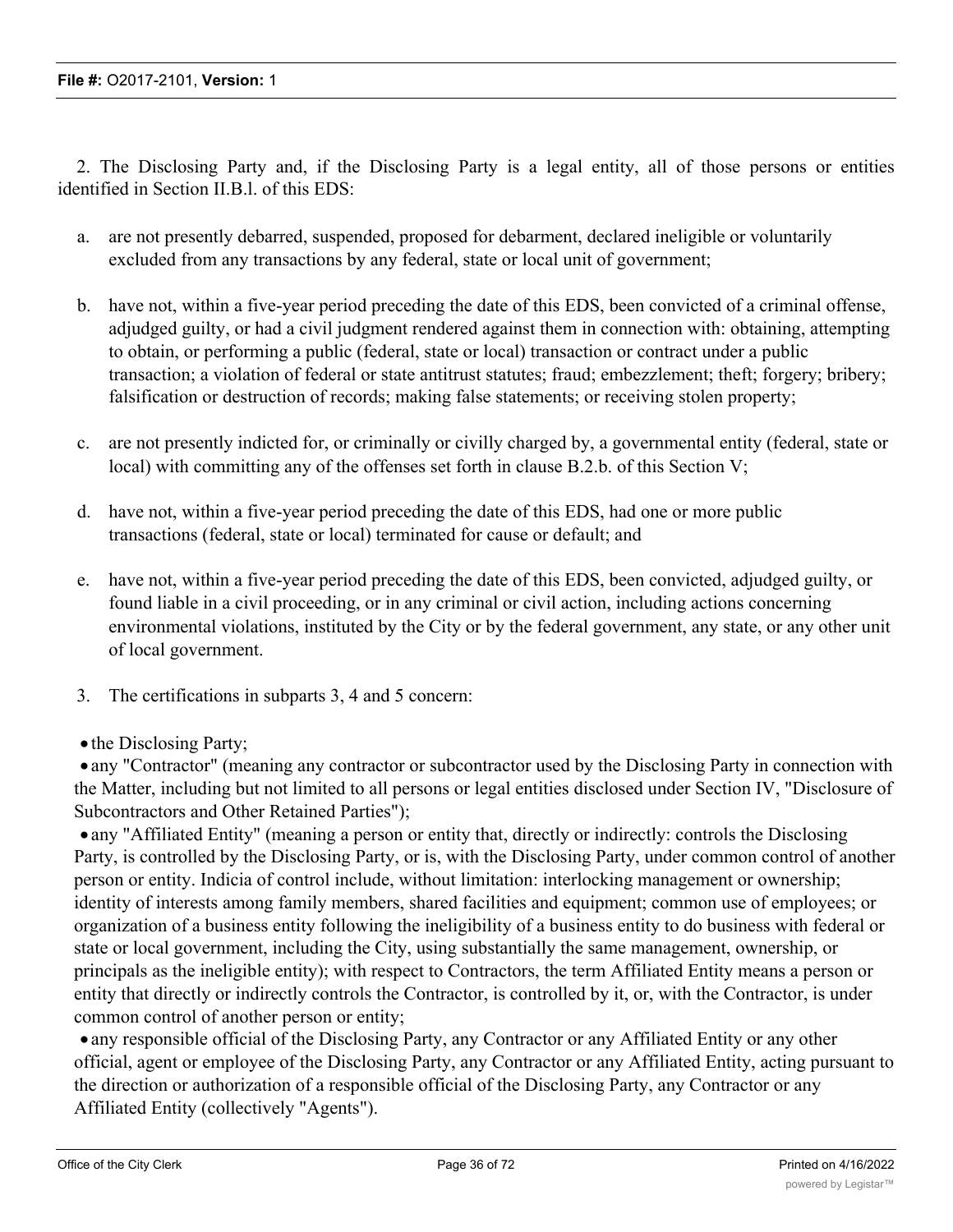## Page 5 of 13

Neither the Disclosing Party, nor any Contractor, nor any Affiliated Entity of either the Disclosing Party or any Contractor nor any Agents have, during the five years before the date this EDS is signed, or, with respect to a Contractor, an Affiliated Entity, or an Affiliated Entity of a Contractor during the five years before the date of such Contractor's or Affiliated Entity's contract or engagement in connection with the Matter:

- a. bribed or attempted to bribe, or been convicted or adjudged guilty of bribery or attempting to bribe, a public officer or employee of the City, the State of Illinois, or any agency of the federal government or of any state or local government in the United States of America, in that officer's or employee's official capacity;
- b. agreed or colluded with other bidders or prospective bidders, or been a party to any such agreement, or been convicted or adjudged guilty of agreement or collusion among bidders or prospective bidders, in restraint of freedom of competition by agreement to bid a fixed price or otherwise; or
- c. made an admission of such conduct described in a. or b. above that is a matter of record, but have not been prosecuted for such conduct; or
- d. violated the provisions of Municipal Code Section 2-92-610 (Living Wage Ordinance).

4. Neither the Disclosing Party, Affiliated Entity or Contractor, or any of their employees, officials, agents or partners, is barred from contracting with any unit of state or local government as a result of engaging in or being convicted of (1) bid-rigging in violation of 720 ILCS 5/33E-3; (2) bid-rotating in violation of 720 ILCS 5/33E-4; or (3) any similar offense of any state or of the United States of America that contains the same elements as the offense of bidrigging or bid-rotating.

5. Neither the Disclosing Party nor any Affiliated Entity is listed on any of the following lists maintained by the Office of Foreign Assets Control of the U.S. Department of the Treasury or the Bureau of Industry and Security of the U.S. Department of Commerce or their successors: the Specially Designated Nationals List, the Denied Persons List, the Unverified List, the Entity List and the Debarred List.

6. The Disclosing Party understands and shall comply with the applicable requirements of Chapters 2-55 (Legislative Inspector General), 2-56 (Inspector General) and 2-156 (Governmental Ethics) of the Municipal Code.

7. If the Disclosing Party is unable to certify to any of the above statements in this Part B (Further Certifications), the Disclosing Party must explain below: The statements in B(2)-(5) are made to the best of the Disclosing Party's knowledge after reasonable inquiry.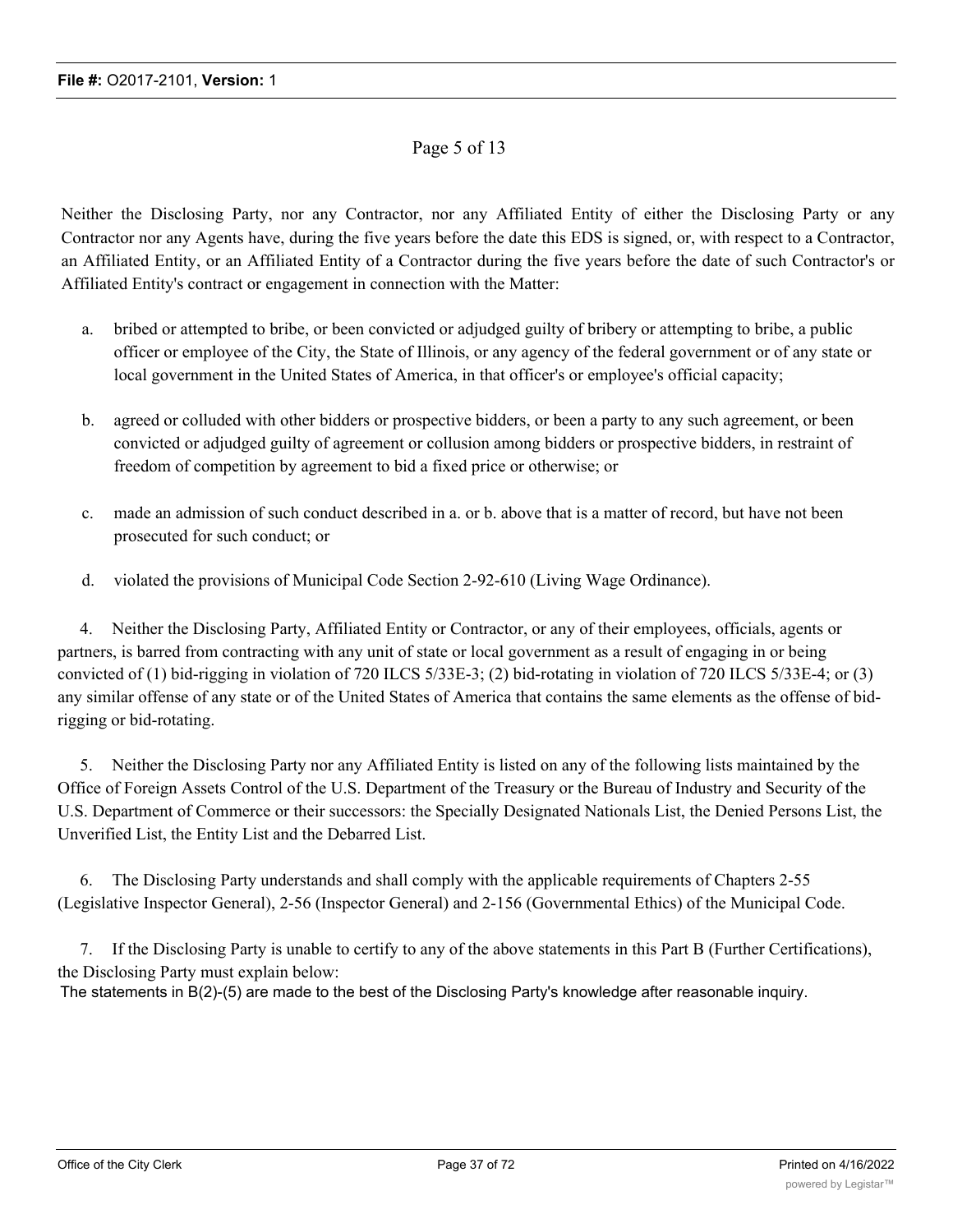#### Page 6 of 13

If the letters "NA," the word "None," or no response appears on the lines above, it will be conclusively presumed that the Disclosing Party certified to the above statements.

8. To the best of the Disclosing Party's knowledge after reasonable inquiry, the following is a complete list of all current employees of the Disclosing Party who were, at any time during the 12-month period preceding the execution date of this EDS, an employee, or elected or appointed official, of the City of Chicago (if none, indicate with "N/A" or "none"). None.

9. To the best of the Disclosing Party's knowledge after reasonable inquiry, the following is a complete list of all gifts that the Disclosing Party has given or caused to be given, at any time during the 12-month period preceding the execution date of this EDS, to an employee, or elected or appointed official, of the City of Chicago. For purposes of this statement, a "gift" does not include: (i) anything made generally available to City employees or to the general public, or (ii) food or drink provided in the course of official City business and having a retail value of less than \$20 per recipient (if none, indicate with "N/A" or "none"). As to any gift listed below, please also list the name of the City recipient. None.

#### C. CERTIFICATION OF STATUS AS FINANCIAL INSTITUTION

- 1. The Disclosing Party certifies that the Disclosing Party (check one)
- 1.  $|\sim i$  is . fill fit is not

a "financial institution" as defined in Section 2-32-455(b) of the Municipal Code.

2. If the Disclosing Party IS a financial institution, then the Disclosing Party pledges:

"We are not and will not become a predatory lender as defined in Chapter 2-32 of the Municipal Code. We further pledge that none of our affiliates is, and none of them will become, a predatory lender as defined in Chapter 2-32 of the Municipal Code. We understand that becoming a predatory lender or becoming an affiliate of a predatory lender may result in the loss of the privilege of doing business with the City."

If the Disclosing Party is unable to make this pledge because it or any of its affiliates (as defined in Section 2-32-455(b) of the Municipal Code) is a predatory lender within the meaning of Chapter 2-32 of the Municipal Code, explain here (attach additional pages if necessary):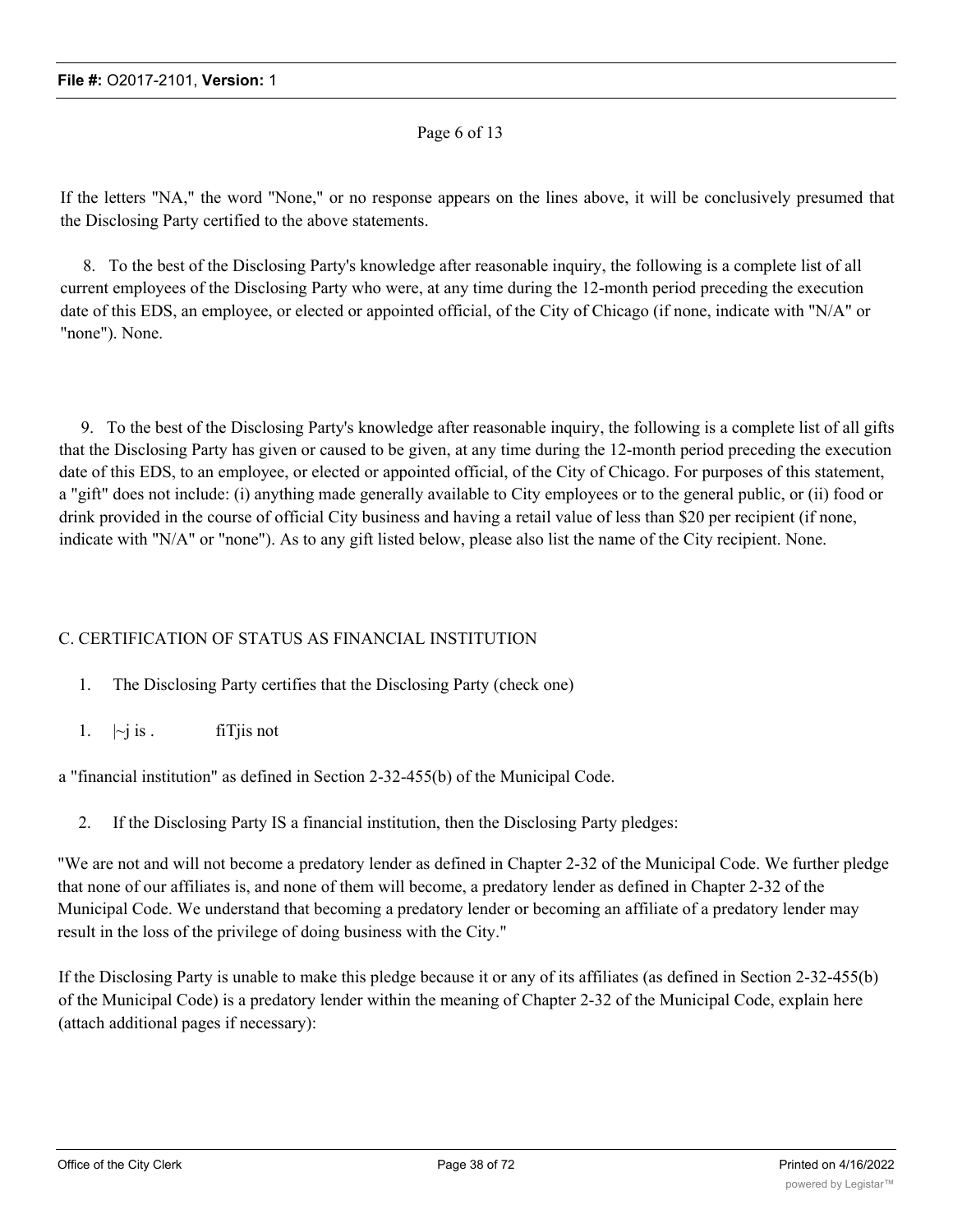#### Page 7 of 13

If the letters "NA," the word "None," or no response appears on the lines above, it will be conclusively presumed that the Disclosing Party certified to the above statements.

#### D. CERTIFICATION REGARDING INTEREST IN CITY BUSINESS

Any words or terms that are defined in Chapter 2-156 of the Municipal Code have the same meanings when used in this Part D.

1. In accordance with Section 2-156-110 of the Municipal Code: Does any official or employee of the City have a financial interest in his or her own name or in the name of any other person or entity in the Matter?

• Yes [T]No

NOTE: If you checked "Yes" to Item D.l., proceed to Items D.2. and D.3. If you checked "No" to Item D.l., proceed to Part E.

2. Unless sold pursuant to a process of competitive bidding, or otherwise permitted, no City elected official or employee shall have a financial interest in his or her own name or in the name of any other person or entity in the purchase of any property that (i) belongs to the City, or (ii) is sold for taxes or assessments, or (iii) is sold by virtue of legal process at the suit of the City (collectively, "City Property Sale"). Compensation for property taken pursuant to the City's eminent domain power does not constitute a financial interest within the meaning of this Part D.

Does the Matter involve a City Property Sale?

· Yes

3. If you checked "Yes" to Item D.l., provide the names and business addresses of the City officials or employees having such interest and identify the nature of such interest:

Name Business Address Nature of Interest

4. The Disclosing Party further certifies that no prohibited financial interest in the Matter will be acquired by any City official or employee.

## E. CERTIFICATION REGARDING SLAVERY ERA BUSINESS

Please check either 1. or 2. below. If the Disclosing Party checks 2., the Disclosing Party must disclose below or in an attachment to this EDS all information required by paragraph 2. Failure to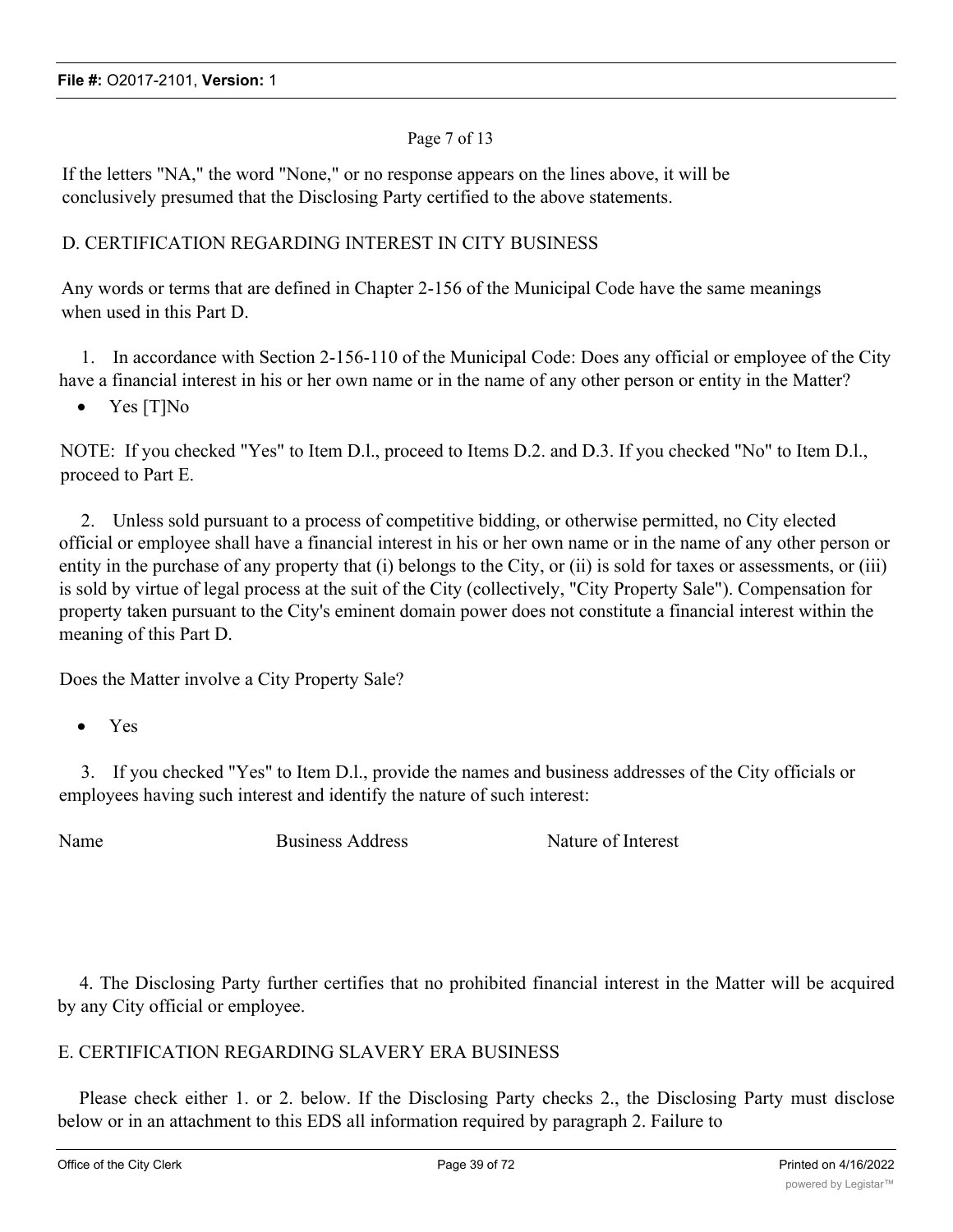#### Page 8 of 13

comply with these disclosure requirements may make any contract entered into with the City in connection with the Matter voidable by the City.

1. The Disclosing Party verifies that the Disclosing Party has searched any and all records of the Disclosing Party and any and all predecessor entities regarding records of investments or profits from slavery or slaveholder insurance policies during the slavery era (including insurance policies issued to slaveholders that provided coverage for damage to or injury or death of their slaves), and the Disclosing Party has found no such records.

I [2. The Disclosing Party verifies that, as a result of conducting the search in step 1 above, the Disclosing Party has found records of investments or profits from slavery or slaveholder insurance policies. The Disclosing Party verifies that the following constitutes full disclosure of all such records, including the names of any and all slaves or slaveholders described in those records: The Disclosing Party is a subsidiary of Park Hotels & Resorts Inc., which was formerly known as Hilton Hotels

Corporation ("HHC"). HHC was formed in 1946, after the end of the slavery era.

#### **SECTION VI - CERTIFICATIONS FOR FEDERALLY FUNDED MATTERS**

NOTE: If the Matter is federally funded, complete this Section VI. If the Matter is not federally funded, proceed to Section VII. For purposes of this Section VI, tax credits allocated by the City and proceeds of debt obligations of the City arc not federal funding.

#### A. CERTIFICATION REGARDING LOBBYING

1. List below the names of all persons or entities registered under the federal Lobbying Disclosure Act of 1995 who have made lobbying contacts on behalf of the Disclosing Party with respect to the Matter: (Add sheets if necessary):

(If no explanation appears or begins on the lines above, or if the letters "NA" or if the word "None" appear, it will be conclusively presumed that the Disclosing Party means that NO persons or entities registered under the Lobbying Disclosure Act of 1995 have made lobbying contacts on behalf of the Disclosing Party with respect to the Matter.)

2. The Disclosing Party has not spent and will not expend any federally appropriated funds to pay any person or entity listed in Paragraph A.l. above for his or her lobbying activities or to pay any person or entity to influence or attempt to influence an officer or employee of any agency, as defined by applicable federal law, a member of Congress, an officer or employee of Congress, or an employee of a member of Congress, in connection with the award of any federally funded contract, making any federally funded grant or loan, entering into any cooperative agreement, or to extend, continue,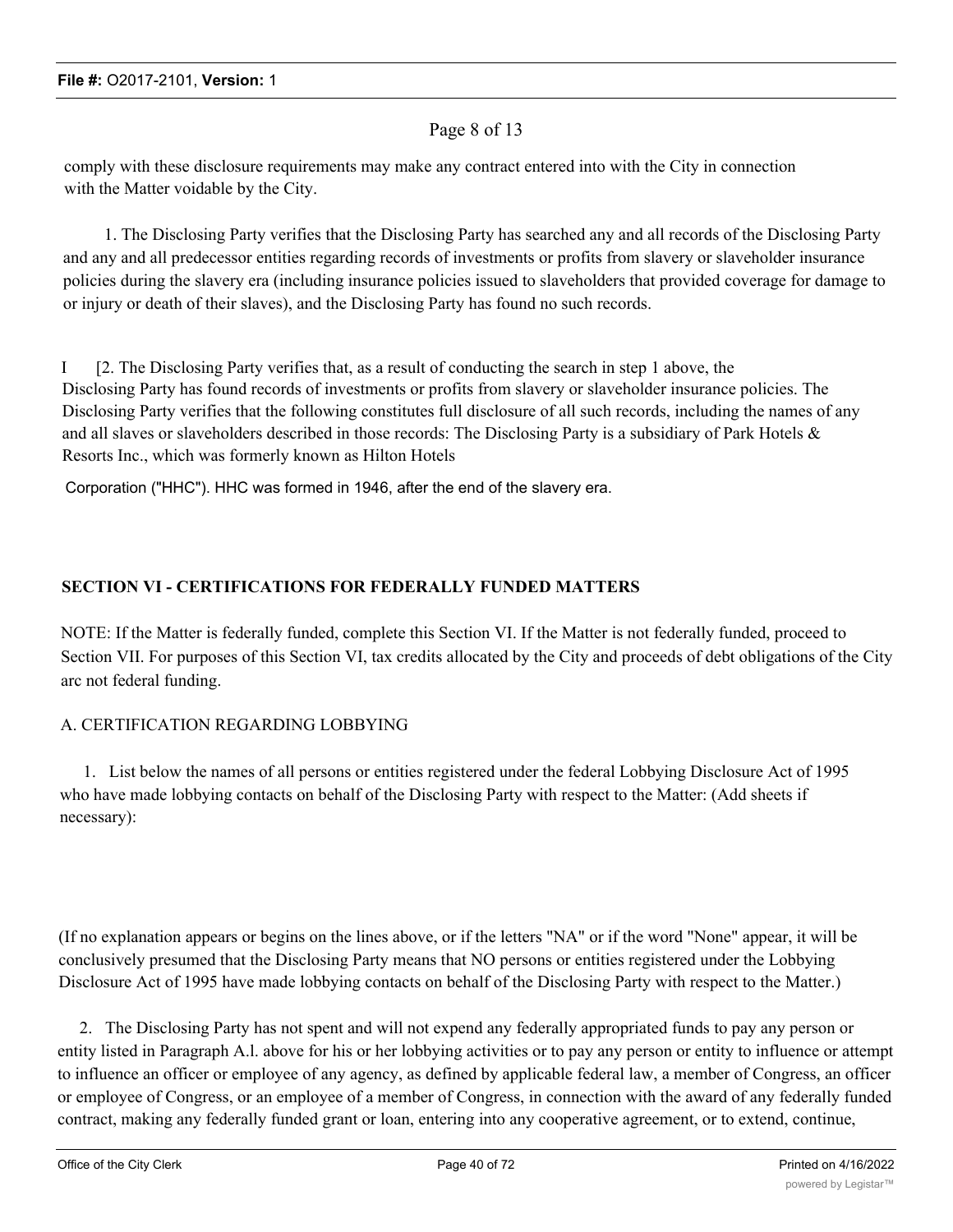renew, amend, or modify any federally funded contract, grant, loan, or cooperative agreement. Page 9 of 13

3. The Disclosing Party will submit an updated certification at the end of each calendar quarter in which there occurs any event that materially affects the accuracy of the statements and information set forth in paragraphs A.l. and A.2. above.

4. The Disclosing Party certifies that either: (i) it is not an organization described in section  $501(c)(4)$  of the Internal Revenue Code of 1986; or (ii) it is an organization described in section  $501(c)(4)$  of the Internal Revenue Code of 1986 but has not engaged and will not engage in "Lobbying Activities".

5. If the Disclosing Party is the Applicant, the Disclosing Party must obtain certifications equal in form and substance to paragraphs A.l. through A.4. above from all subcontractors before it awards any subcontract and the Disclosing Party must maintain all such subcontractors' certifications for the duration of the Matter and must make such certifications promptly available to the City upon request.

## B. CERTIFICATION REGARDING EQUAL EMPLOYMENT OPPORTUNITY

If the Matter is federally funded, federal regulations require the Applicant and all proposed subcontractors to submit the following information with their bids or in writing at the outset of negotiations.

Is the Disclosing Party the Applicant?

 $\mathbf{Q}$ ]Yes  $\mathbf{Q}^{\text{No}}$  If "Yes," answer the three

questions below:

1. Have you developed and do you have on file affirmative action programs pursuant to applicable federal regulations? (See 41 CFR Part 60-2.)

• Yes  $r~N$ o

2. Have you filed with the Joint Reporting Committee, the Director of the Office of Federal Contract Compliance Programs, or the Equal Employment Opportunity Commission all reports due under the applicable filing requirements?

• Yes  $f\sim No$ 

3. Have you participated in any previous contracts or subcontracts subject to the equal opportunity clause?

OYes O<sup>N0</sup>

If you checked "No" to question 1. or 2. above, please provide an explanation: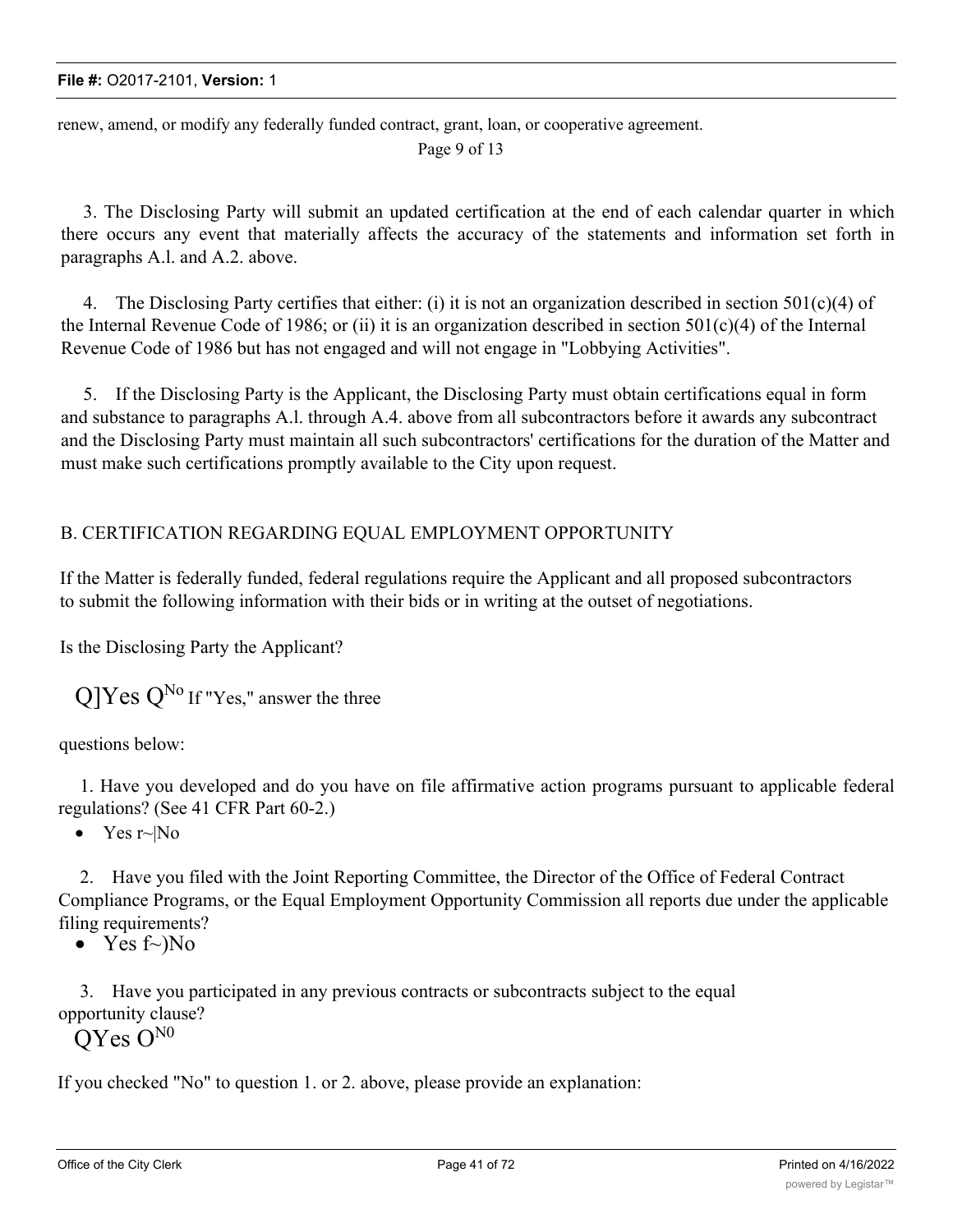#### Page 10 of 13

## **SECTION VII - ACKNOWLEDGMENTS, CONTRACT INCORPORATION, COMPLIANCE, PENALTIES, DISCLOSURE**

The Disclosing Party understands and agrees that:

A. The certifications, disclosures, and acknowledgments contained in this EDS will become part of any contract or other agreement between the Applicant and the City in connection with the Matter, whether procurement, City assistance, or other City action, and arc material inducements to the City's execution of any contract or taking other action with respect to the Matter. The Disclosing Party understands that it must comply with all statutes, ordinances, and regulations on which this EDS is based.

B. The City's Governmental Ethics and Campaign Financing Ordinances, Chapters 2-156 and 2-164 of the Municipal Code, impose certain duties and obligations on persons or entities seeking City contracts, work, business, or transactions. The full text of these ordinances and a training program is available on line at www.cityofchicago.org/Ethics <http://www.cityofchicago.org/Ethics>, and may also be obtained from the City's Board of Ethics, 740 N.

Sedgwick St., Suite 500, Chicago, IL 60610, (312) 744-9660. The Disclosing Party must comply fully with the applicable ordinances.

C. If the City determines that any information provided in this EDS is false, incomplete or inaccurate, any contract or other agreement in connection with which it is submitted may be rescinded or be void or voidable, and the City may pursue any remedies under the contract or agreement (if not rescinded or void), at law, or in equity, including terminating the Disclosing Party's participation in the Matter and/or declining to allow the Disclosing Party to participate in other transactions with the City. Remedies at law for a false statement of material fact may include incarceration and an award to the City of treble damages.

D. It is the City's policy to make this document available to the public on its Internet site and/or upon request. Some or all of the information provided on this EDS and any attachments to this EDS may be made available to the public on the Internet, in response to a Freedom of Information Act request, or otherwise. By completing and signing this EDS, the Disclosing Party waives and releases any possible rights or claims which it may have against the City in connection with the public release of information contained in this EDS and also authorizes the City to verify the accuracy of any information submitted in this EDS.

E. The information provided in this EDS must be kept current. In the event of changes, the Disclosing Party must supplement this EDS up to the time the City takes action on the Matter. If the Matter is a contract being handled by the City's Department of Procurement Services, the Disclosing Party must update this EDS as the contract requires. NOTE: With respect to Matters subject to Article I of Chapter 1-23 of the Municipal Code (imposing PERMANENT INELIGIBILITY for certain specified offenses), the information provided herein regarding eligibility must be kept current for a longer period, as required by Chapter 1-23 and Section 2-154-020 of the Municipal Code.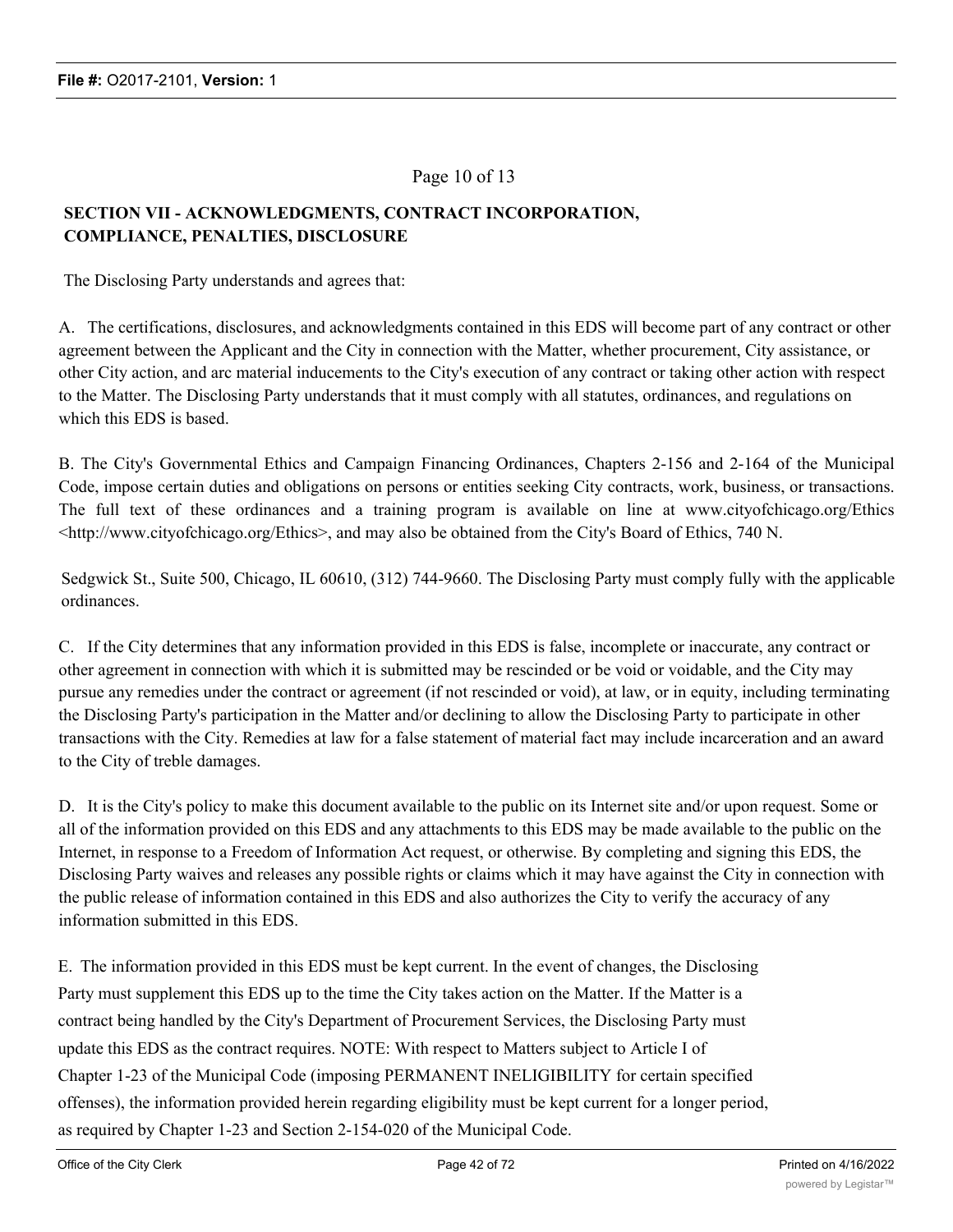The Disclosing Party represents and warrants that:

#### Page 11 of 13

F. 1. The Disclosing Party is not delinquent in the payment of any tax administered by the Illinois Department of Revenue, nor are the Disclosing Party or its Affiliated Entities delinquent in paying any fine, fee, tax or other charge owed to the City. This includes, but is not limited to, all water charges, sewer charges, license fees, parking tickets, property taxes or sales taxes.

F.2 If the Disclosing Party is the Applicant, the Disclosing Party and its Affiliated Entities will not use, nor permit their subcontractors to use, any facility listed by the U.S. E.P.A. on the federal Excluded Parties List System ("EPLS") maintained by the U. S. General Services Administration.

F.3 If the Disclosing Party is the Applicant, the Disclosing Party will obtain from any contractors/subcontractors hired or to be hired in connection with the Matter certifications equal in form and substance to those in F.l. and F.2. above and will not, without the prior written consent of the City, use any such contractor/subcontractor that does not provide such certifications or that the Disclosing Party has reason to believe has not provided or cannot provide truthful certifications.

NOTE: If the Disclosing Party cannot certify as to any of the items in F.l., F.2. or F.3. above, an explanatory statement must be attached to this EDS.

#### **CERTIFICATION**

Under penalty of perjury, the person signing below: (1) warrants that he/she is authorized to execute this EDS and Appendix A (if applicable) on behalf of the Disclosing Party, and (2) warrants that all certifications and statements contained in this EDS and Appendix A (if applicable) are true, accurate and complete as of the date furnished to the City.

Chicago O'Hare Lessee LLC

(Sign here) Sean DeN'Orto (Print or type name of person signing)

Vice President & Treasurer (Print or type title of person signing)

#### S at

igned and sworn to before me on (date) ^flf\Uv\*Y'tj 3o, 24?\ ~~J. t "P^U r X County, \f\^a\\/\\tX (state)/

#### ( $\gamma$ J $\gamma$ ftfit $\Delta$ '  $\gamma$ /lpi $\gamma$ Cj/ $\epsilon$ /tsl& Notary Public. Commission expires: CSjZ{?K ~ 30 $\gamma$ ,  $\gamma$ O $\gamma$  7

Page 12 of 13

#### CLAUDIA ANN BARTZ Notary Public Commonwealth ot Virginia 309518

My Commission Expires Sep 30, 2017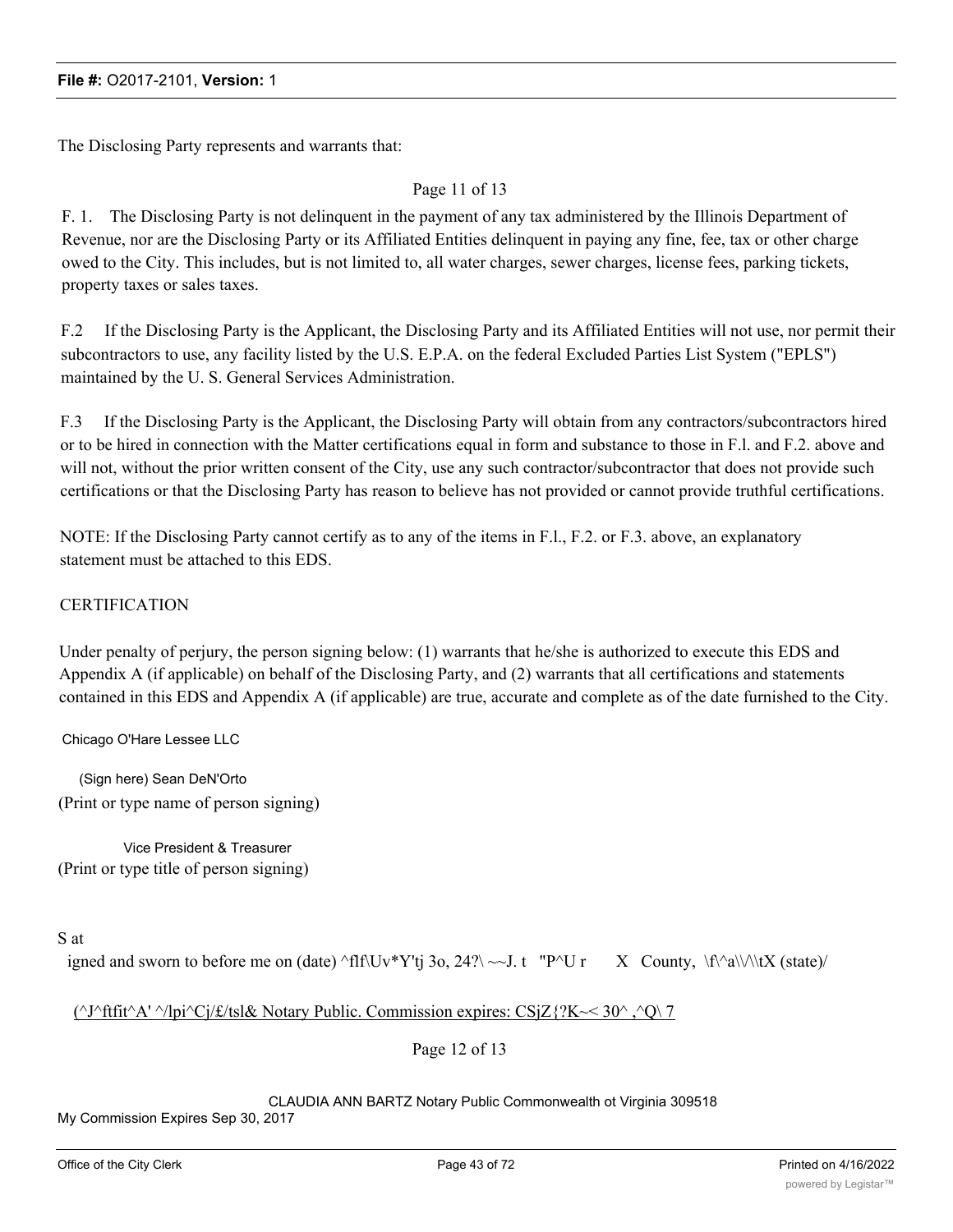#### **CITY OF CHICAGO ECONOMIC DISCLOSURE STATEMENT AND AFFIDAVIT APPENDIX A**

#### **FAMILIAL RELATIONSHIPS WITH ELECTED CITY OFFICIALS AND DEPARTMENT HEADS**

#### **This Appendix is to be completed only by (a) the Applicant, and (b) any legal entity which has a direct ownership interest in the Applicant exceeding 7.5 percent. It is not to be completed by any legal entity which has only an indirect ownership interest in the Applicant.**

Under Municipal Code Section 2-154-015, the Disclosing Party must disclose whether such Disclosing Party or any "Applicable Party" or any Spouse or Domestic Partner thereof currently has a "familial relationship" with any elected city official or department head. A "familial relationship" exists if, as of the date this EDS is signed, the Disclosing Party or any "Applicable Party" or any Spouse or Domestic Partner thereof is related to the mayor, any alderman, the city clerk, the city treasurer or any city department head as spouse or domestic partner or as any of the following, whether by blood or adoption: parent, child, brother or sister, aunt or uncle, niece or nephew, grandparent, grandchild, father-in-law, mother -in-law, son-in-law, daughter-in-law, stepfather or stepmother, stepson or stepdaughter, stepbrother or stepsister or halfbrother or half-sister.

"Applicable Party" means (1) all executive officers of the Disclosing Party listed in Section II.B.l.a., if the Disclosing Party is a corporation; all partners of the Disclosing Party, if the Disclosing Party is a general partnership; all general partners and limited partners of the Disclosing Party, if the Disclosing Party is a limited partnership; all managers, managing members and members of the Disclosing Party, if the Disclosing Party is a limited liability company; (2) all principal officers of the Disclosing Party; and (3) any person having more than a 7.5 percent ownership interest in the Disclosing Party. "Principal officers" means the president, chief operating officer, executive director, chief financial officer, treasurer or secretary of a legal entity or any person exercising similar authority.

Does the Disclosing Party or any "Applicable Party" or any Spouse or Domestic Partner thereof currently have a "familial relationship" with an elected city official or department head?

#### $\Box$  No

If yes, please identify below (1) the name and title of such person, (2) the name of the legal entity to which such person is connected; (3) the name and title of the elected city official or department head to whom such person has a familial relationship, and (4) the precise nature of such familial relationship.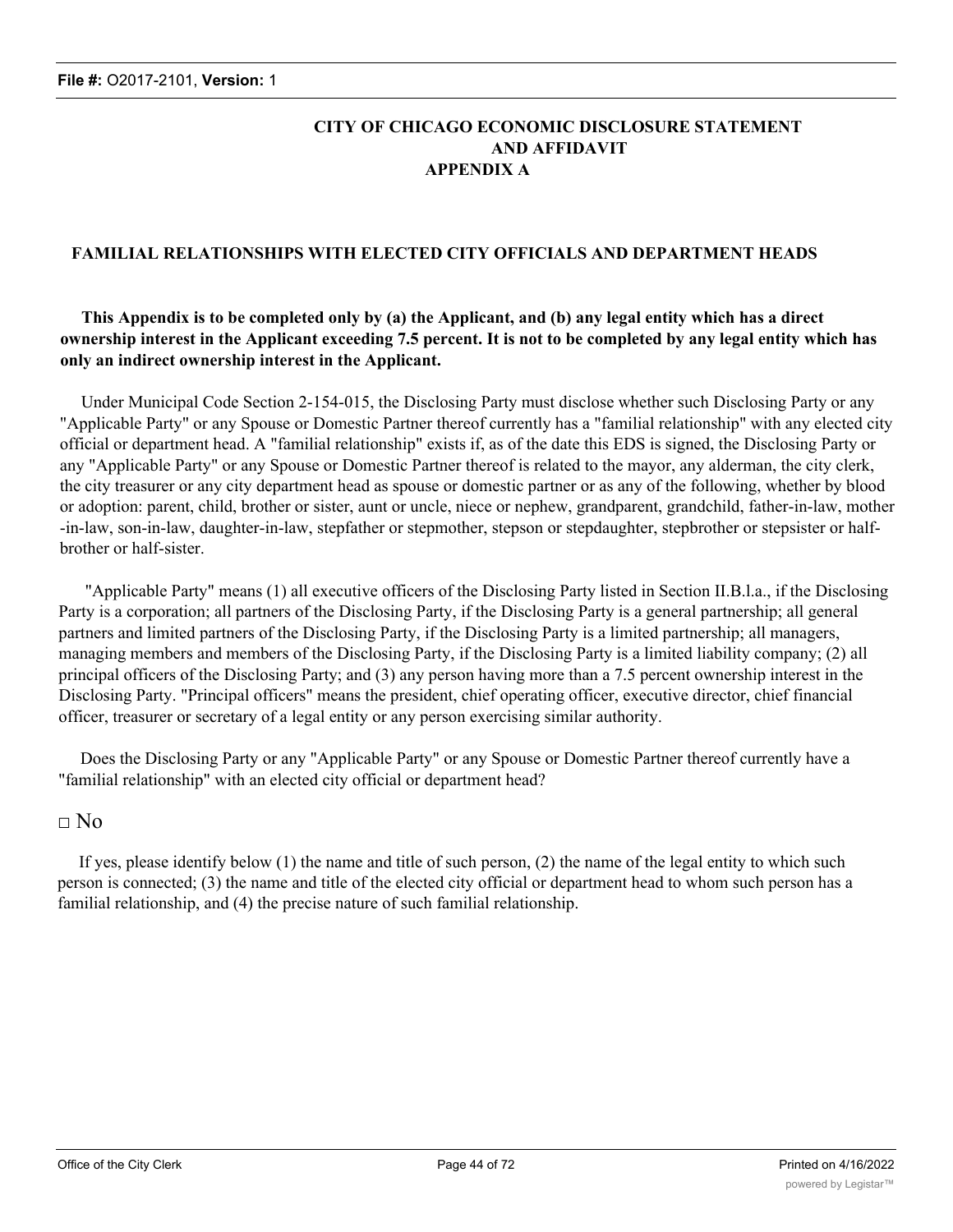#### Page 13 of 13

#### **CITY OF CHICAGO ECONOMIC DISCLOSURE STATEMENT AND AFFIDAVIT**

#### **SECTION I -- GENERAL INFORMATION**

A. Legal name of the Disclosing Party submitting this EDS. Include d/b/a/ if applicable: Park US Lessee Holdings Inc.

#### **Check ONE of the following three boxes:**

Indicate whether the Disclosing Party submitting this EDS is:

- $1. \Box$  the Applicant
	- OR
- 2. fir| a legal entity holding a direct or indirect interest in the Applicant. State the legal name of the Applicant in which the Disclosing Party holds an interest: HLT O'Hare Inc. (the Disclosing Party is O R only an affiliate of the Applicant)
- 3. ^] a legal entity with a right of control (see Section II.B.l.) State the legal name of the entity in
- 3. which the Disclosing Party holds a right of control:

B. Business address of the Disclosing Party: 1600 Tysons Blvd, Suite 1000, McLean, VA 22102

| C. | Telephone:                                                | 312 324 8495    | Fax: | 312-324-9495 | Email: |          | $\rm ALO$ ngan $\omega$ perkinscoie.com |
|----|-----------------------------------------------------------|-----------------|------|--------------|--------|----------|-----------------------------------------|
|    | $\leq$ mailto:ngan@perkinscoie.com>                       |                 |      |              |        |          |                                         |
| p. | $c \rightarrow$<br>D. Name of contact person:             | AlexanderLongan |      |              |        |          |                                         |
|    | E. Federal Employer Identification No. (if you have one): |                 |      |              |        | $\cdots$ |                                         |

F. Brief description of contract, transaction or other undertaking (referred to below as the "Matter") to which this EDS pertains. (Include project number and location of property, if applicable):

Request for sublease at Hilton Chicago O'Hare, 10000 W. O'Hare Avenue, Chicago, IL by the Applicant, an affiliate of the Disclosing Party, to Chicago O'Hare Lessee LLC.

G. Which City agency or department is requesting this EDS? Department of Aviation

If the Matter is a contract being handled by the City's Department of Procurement Services, please complete the following:

Specification # and Contract #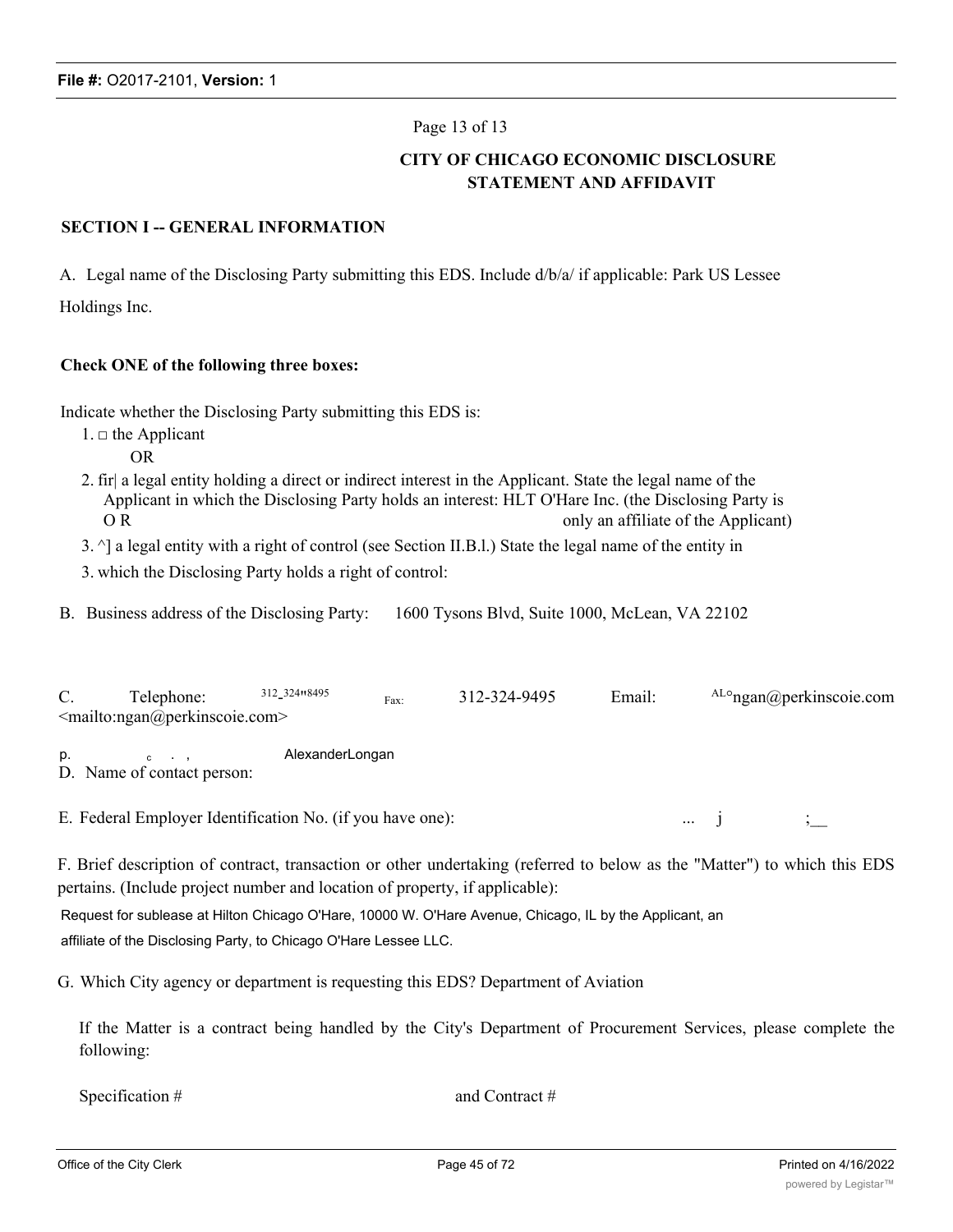#### Page 1 of 13

## **SECTION II -- DISCLOSURE OF OWNERSHIP INTERESTS**

#### A. NATURE OF THE DISCLOSING PARTY

Person

Publicly registered business corporation |T] Privately held business corporation PI Sole proprietorship n General partnership  $\lceil \sim \rceil$  Limited partnership  $\Box$  Trust n Limited liability company  $\wedge$  Limited liability partnership fi Joint venture  $\wedge$  Not-for-profit corporation (Is the not-for-profit corporation also a  $501(c)(3)$ )?  $\Box$  Yes D<sup>No</sup> fi Other (please specify)

2. For legal entities, the state (or foreign country) of incorporation or organization, if applicable:

Delaware

3. For legal entities not organized in the State of Illinois: Has the organization registered to do business in the State of Illinois as a foreign entity?

 $\Box$  Yes HNo  $\Box$ jN/A

#### B. IF THE DISCLOSING PARTY IS A LEGAL ENTITY:

1. List below the full names and titles of all executive officers and all directors of the entity. NOTE: For not-for-profit corporations, also list below all members, if any, which are legal entities. If there are no such members, write "no members." For trusts, estates or other similar entities, list below the legal titleholder(s).

If the entity is a general partnership, limited partnership, limited liability company, limited liability partnership or joint venture, list below the name and title of each general partner, managing member, manager or any other person or entity that controls the day-to-day management of the Disclosing Party. NOTE: Each legal entity listed below must submit an EDS on its own behalf.

Name Title (Please see Addendum 1)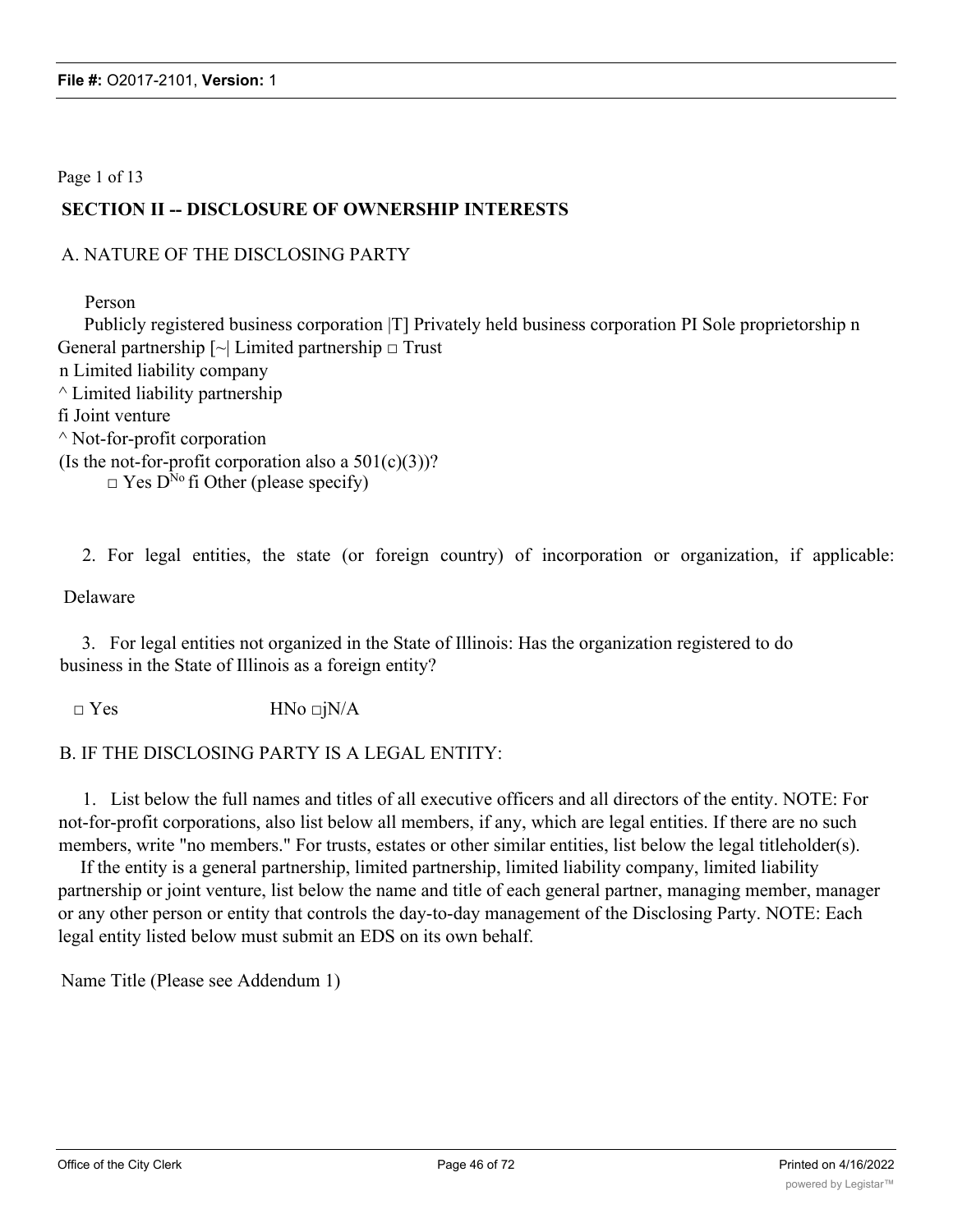2. Please provide the following information concerning each person or entity having a direct or indirect beneficial interest (including ownership) in excess of 7.5% of the Disclosing Party. Examples of such an interest include shares in a corporation, partnership interest in a partnership or joint venture,

#### Page 2 of 13

interest of a member or manager in a limited liability company, or interest of a beneficiary of a trust, estate or other similar entity. If none, state "None." NOTE: Pursuant to Section 2-154-030 of the Municipal Code of Chicago ("Municipal Code"), the City may require any such additional information from any applicant which is reasonably intended to achieve full disclosure.

| Name                           | <b>Business Address</b>                             | Percentage Interest in the<br>Disclosing Party |  |  |
|--------------------------------|-----------------------------------------------------|------------------------------------------------|--|--|
| Park Intermediate Holdings LLC | 1600 Tysons Blvd, Suite 1000, McLean, VA 22102 100% |                                                |  |  |
| Park Hotels & Resorts Inc.     | 1600 Tysons Blvd, Suite 1000, McLean, VA 22102 100% |                                                |  |  |

(Park Hotels & Resorts Inc. is a publicly traded company. These disclosures do not address persons or entities that own shares in Park Hotels

& Resorts Inc.)

## **SECTION III -- BUSINESS RELATIONSHIPS WITH CITY ELECTED OFFICIALS**

Has the Disclosing Party had a "business relationship," as defined in Chapter 2-156 of the Municipal Code, with any City elected official in the 12 months before the date this EDS is signed?

 $\square$  Yes [5 No

If yes, please identify below the name(s) of such City elected official(s) and describe such relationship(s):

## **SECTION IV - DISCLOSURE OF SUBCONTRACTORS AND OTHER RETAINED PARTIES**

The Disclosing Party must disclose the name and business address of each subcontractor, attorney, lobbyist, accountant, consultant and any other person or entity whom the Disclosing Party has retained or expects to retain in connection with the Matter, as well as the nature of the relationship, and the total amount of the fees paid or estimated to be paid. The Disclosing Party is not required to disclose employees who are paid solely through the Disclosing Party's regular payroll.

"Lobbyist" means any person or entity who undertakes to influence any legislative or administrative action on behalf of any person or entity other than: (1) a not-for-profit entity, on an unpaid basis, or (2) himself.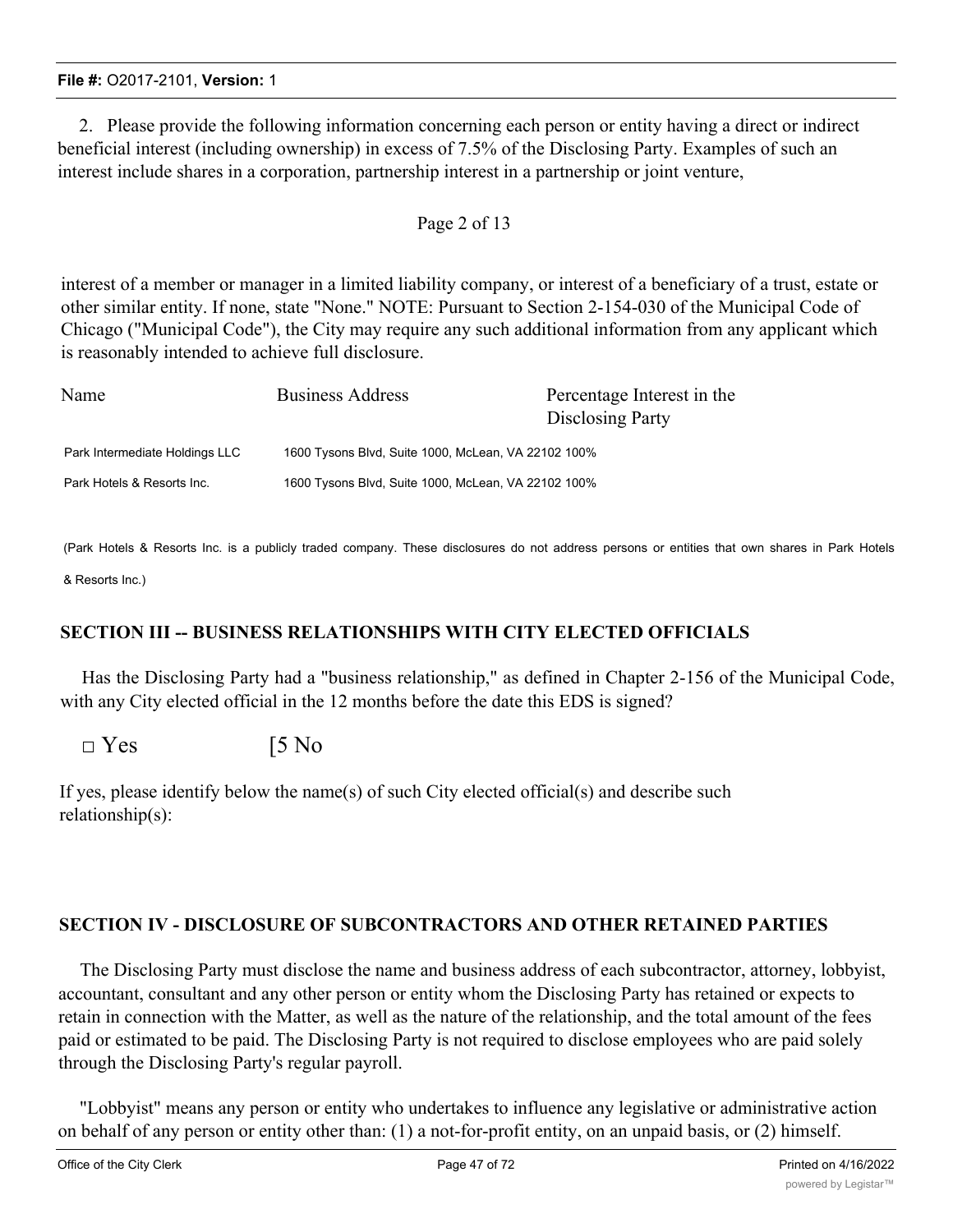"Lobbyist" also means any person or entity any part of whose duties as an employee of another includes undertaking to influence any legislative or administrative action.

If the Disclosing Party is uncertain whether a disclosure is required under this Section, the Disclosing Party must either ask the City whether disclosure is required or make the disclosure.

## Page 3 of 13

Name (indicate whether Business retained or anticipated Address to be retained) Relationship to Disclosing Party (subcontractor, attorney, lobbyist, etc.) Fees (indicate whether paid or estimated.) NOTE: "hourly rate" or "t.b.d." is not an acceptable response.

(Add sheets if necessary)

## [/] Check here if the Disclosing Party has not retained, nor expects to retain, any such persons or entities.

## **SECTION V - CERTIFICATIONS**

#### A. COURT-ORDERED CHILD SUPPORT COMPLIANCE

Under Municipal Code Section 2-92-415, substantial owners of business entities that contract with the City must remain in compliance with their child support obligations throughout the contract's term.

Has any person who directly or indirectly owns 10% or more of the Disclosing Party been declared in arrearage on any child support obligations by any Illinois court of competent jurisdiction?

• Yes  $[]$ No  $\Box$  No person directly or indirectly owns 10% or more of the Disclosing Party.

If "Yes," has the person entered into a court-approved agreement for payment of all support owed and is the person in compliance with that agreement?

## · **Yes QNo**

#### B. FURTHER CERTIFICATIONS

1. Pursuant to Municipal Code Chapter 1-23, Article I ("Article I")(which the Applicant should consult for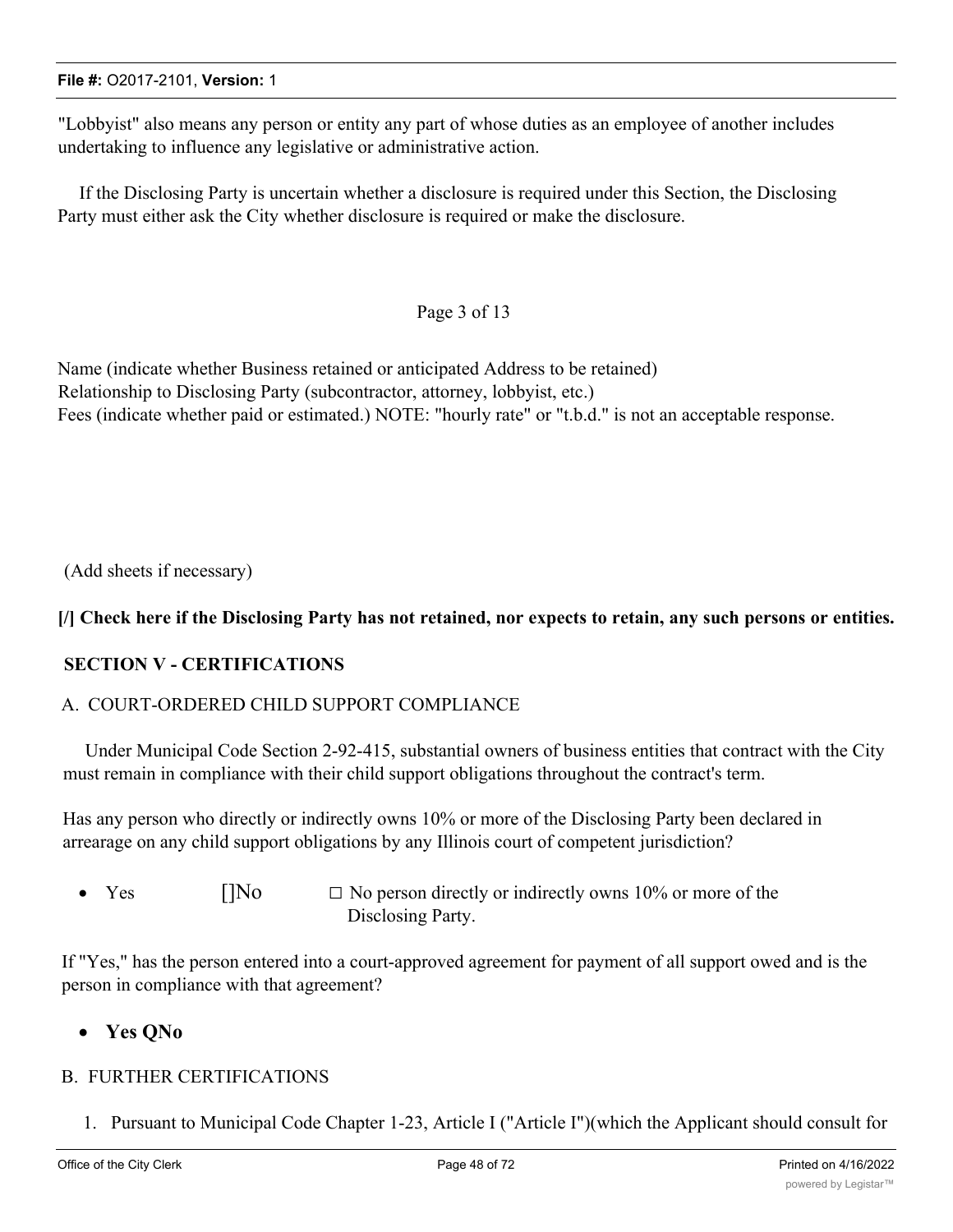defined terms (e.g., "doing business") and legal requirements), if the Disclosing Party submitting this EDS is the Applicant and is doing business with the City, then the Disclosing Party certifies as follows: (i) neither the Applicant nor any controlling person is currently indicted or charged with, or has admitted guilt of, or has ever been convicted of, or placed under supervision for, any criminal offense involving actual, attempted, or conspiracy to commit bribery, theft, fraud, forgery, perjury, dishonesty or deceit against an officer or employee of the City or any sister agency; and (ii) the Applicant understands and acknowledges that compliance with Article I is a continuing requirement for doing business with the City. NOTE: If Article I applies to the Applicant, the permanent compliance timeframe in Article I supersedes some five-year compliance timeframes in certifications 2 and 3 below.

#### Page 4 of 13

2. The Disclosing Party and, if the Disclosing Party is a legal entity, all of those persons or entities identified in Section II.B.1. of this EDS:

- a. are not presently debarred, suspended, proposed for debarment, declared ineligible or voluntarily excluded from any transactions by any federal, state or local unit of government;
- b. have not, within a five-year period preceding the date of this EDS, been convicted of a criminal offense, adjudged guilty, or had a civil judgment rendered against them in connection with: obtaining, attempting to obtain, or performing a public (federal, state or local) transaction or contract under a public transaction; a violation of federal or state antitrust statutes; fraud; embezzlement; theft; forgery; bribery; falsification or destruction of records; making false statements; or receiving stolen property;
- c. are not presently indicted for, or criminally or civilly charged by, a governmental entity (federal, state or local) with committing any of the offenses set forth in clause B.2.b. of this Section V;
- d. have not, within a five-year period preceding the date of this EDS, had one or more public transactions (federal, state or local) terminated for cause or default; and
- e. have not, within a five-year period preceding the date of this EDS, been convicted, adjudged guilty, or found liable in a civil proceeding, or in any criminal or civil action, including actions concerning environmental violations, instituted by the City or by the federal government, any state, or any other unit of local government.
- 3. The certifications in subparts 3, 4 and 5 concern:
- the Disclosing Party;

· any "Contractor" (meaning any contractor or subcontractor used by the Disclosing Party in connection with the Matter, including but not limited to all persons or legal entities disclosed under Section IV, "Disclosure of Subcontractors and Other Retained Parties");

· any "Affiliated Entity" (meaning a person or entity that, directly or indirectly: controls the Disclosing Party, is controlled by the Disclosing Party, or is, with the Disclosing Party, under common control of another person or entity.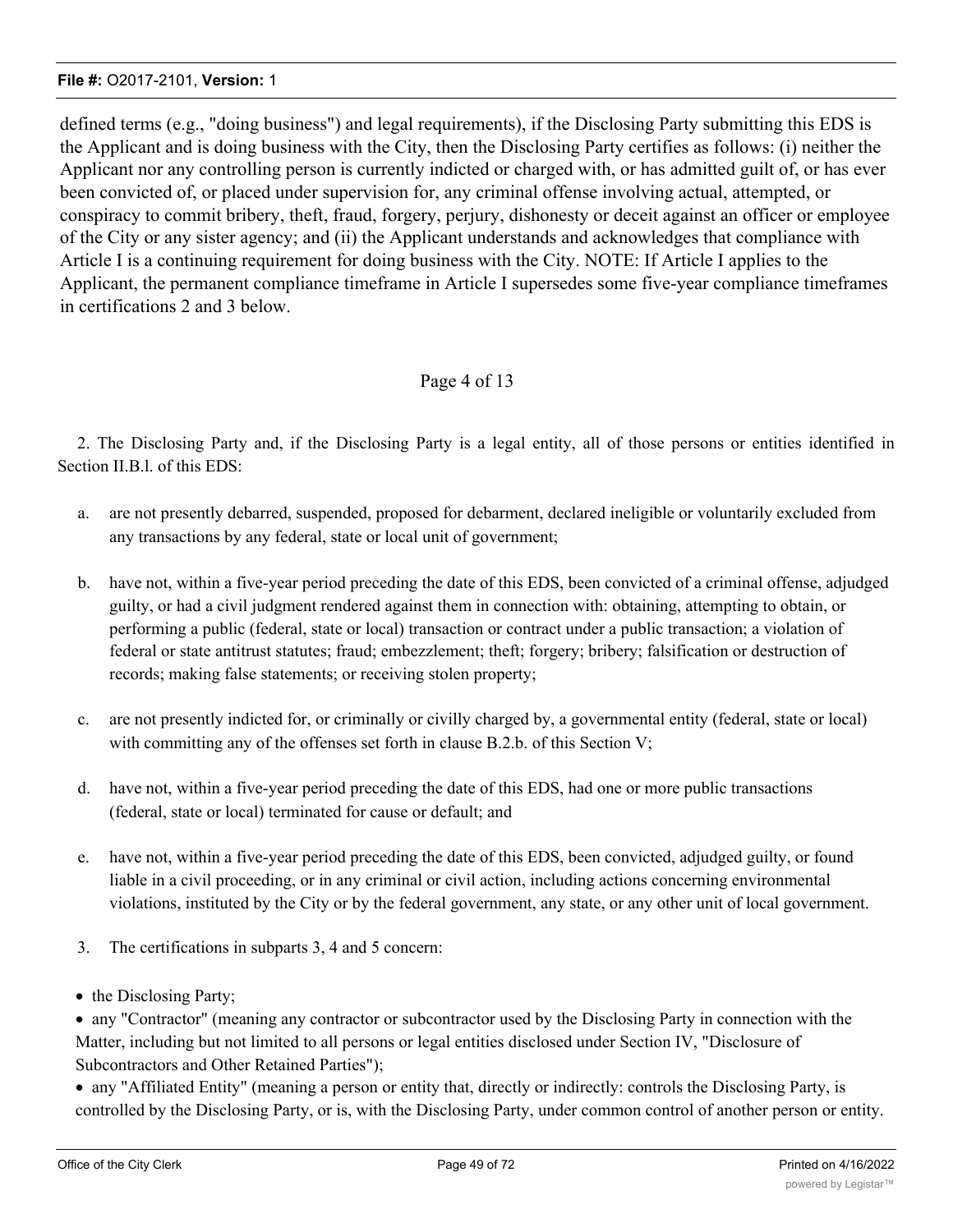Indicia of control include, without limitation: interlocking management or ownership; identity of interests among family members, shared facilities and equipment; common use of employees; or organization of a business entity following the ineligibility of a business entity to do business with federal or state or local government, including the City, using substantially the same management, ownership, or principals as the ineligible entity); with respect to Contractors, the term Affiliated Entity means a person or entity that directly or indirectly controls the Contractor, is controlled by it, or, with the Contractor, is under common control of another person or entity;

· any responsible official of the Disclosing Party, any Contractor or any Affiliated Entity or any other official, agent or employee of the Disclosing Party, any Contractor or any Affiliated Entity, acting pursuant to the direction or authorization of a responsible official of the Disclosing Party, any Contractor or any Affiliated Entity (collectively "Agents").

#### Page 5 of 13

Neither the Disclosing Party, nor any Contractor, nor any Affiliated Entity of either the Disclosing Party or any Contractor nor any Agents have, during the five years before the date this EDS is signed, or, with respect to a Contractor, an Affiliated Entity, or an Affiliated Entity of a Contractor during the five years before the date of such Contractor's or Affiliated Entity's contract or engagement in connection with the Matter:

- a. bribed or attempted to bribe, or been convicted or adjudged guilty of bribery or attempting to bribe, a public officer or employee of the City, the State of Illinois, or any agency of the federal government or of any state or local government in the United States of America, in that officer's or employee's official capacity;
- b. agreed or colluded with other bidders or prospective bidders, or been a party to any such agreement, or been convicted or adjudged guilty of agreement or collusion among bidders or prospective bidders, in restraint of freedom of competition by agreement to bid a fixed price or otherwise; or
- c. made an admission of such conduct described in a. or b. above that is a matter of record, but have not been prosecuted for such conduct; or
- d. violated the provisions of Municipal Code Section 2-92-610 (Living Wage Ordinance).

4. Neither the Disclosing Party, Affiliated Entity or Contractor, or any of their employees, officials, agents or partners, is barred from contracting with any unit of state or local government as a result of engaging in or being convicted of (1) bid-rigging in violation of 720 ILCS 5/33E-3; (2) bid-rotating in violation of 720 ILCS 5/33E-4; or (3) any similar offense of any state or of the United States of America that contains the same elements as the offense of bidrigging or bid-rotating.

5. Neither the Disclosing Party nor any Affiliated Entity is listed on any of the following lists maintained by the Office of Foreign Assets Control of the U.S. Department of the Treasury or the Bureau of Industry and Security of the U.S. Department of Commerce or their successors: the Specially Designated Nationals List, the Denied Persons List, the Unverified List, the Entity List and the Debarred List.

6. The Disclosing Party understands and shall comply with the applicable requirements of Chapters 2-55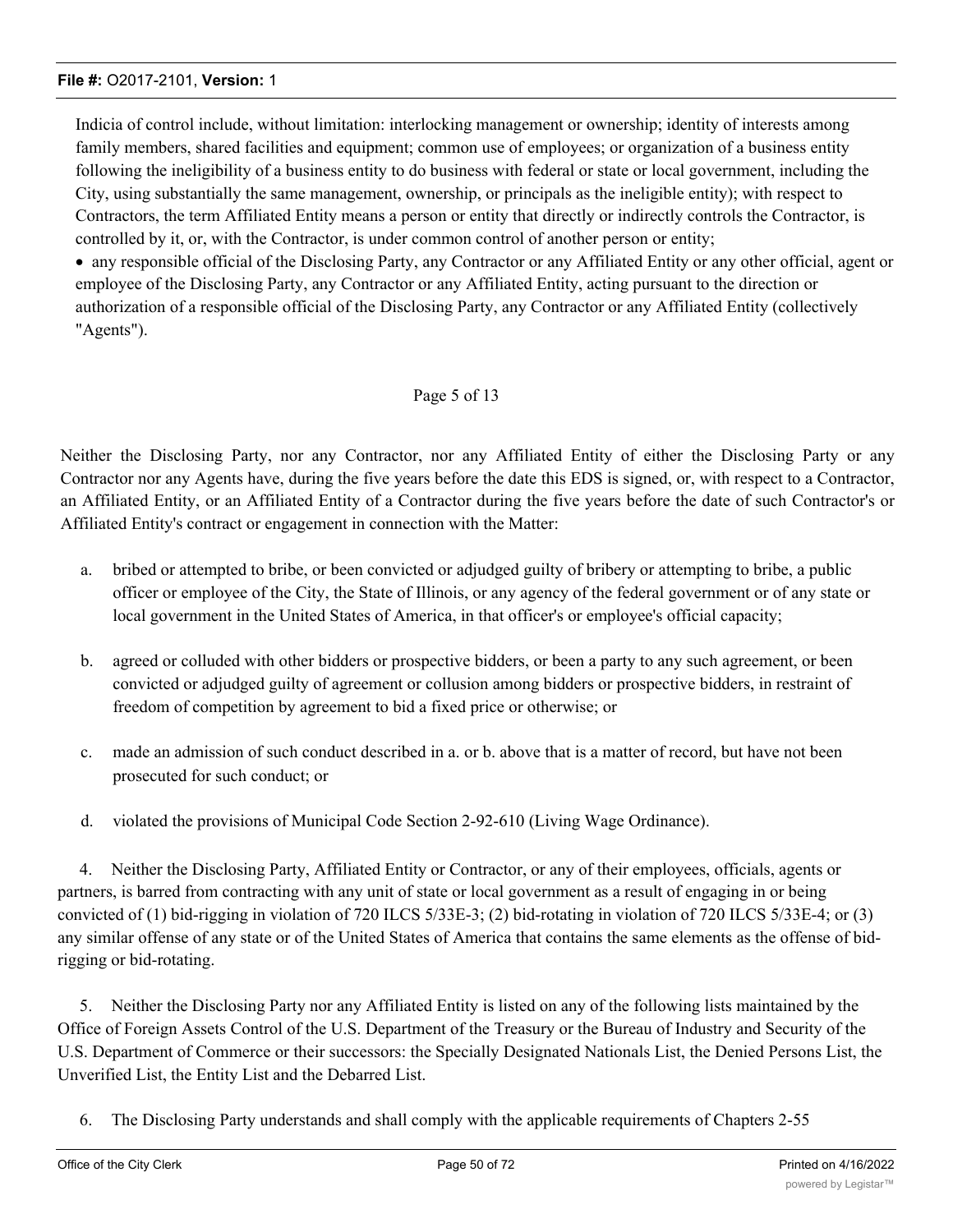(Legislative Inspector General), 2-56 (Inspector General) and 2-156 (Governmental Ethics) of the Municipal Code.

7. If the Disclosing Party is unable to certify to any of the above statements in this Part B (Further Certifications), the Disclosing Party must explain below:

The statements in B(2)-(5) are made to the best of the Disclosing Party's knowledge after reasonable inquiry.

#### Page 6 of 13

If the letters "NA," the word "None," or no response appears on the lines above, it will be conclusively presumed that the Disclosing Party certified to the above statements.

8. To the best of the Disclosing Party's knowledge after reasonable inquiry, the following is a complete list of all current employees of the Disclosing Party who were, at any time during the 12-month period preceding the execution date of this EDS, an employee, or elected or appointed official, of the City of Chicago (if none, indicate with "N/A" or "none"). None.

9. To the best of the Disclosing Party's knowledge after reasonable inquiry, the following is a complete list of all gifts that the Disclosing Party has given or caused to be given, at any time during the 12-month period preceding the execution date of this EDS, to an employee, or elected or appointed official, of the City of Chicago. For purposes of this statement, a "gift" does not include: (i) anything made generally available to City employees or to the general public, or (ii) food or drink provided in the course of official City business and having a retail value of less than \$20 per recipient (if none, indicate with "N/A" or "none"). As to any gift listed below, please also list the name of the City recipient. None.

#### C. CERTIFICATION OF STATUS AS FINANCIAL INSTITUTION

- 1. The Disclosing Party certifies that the Disclosing Party (check one)
- 1.  $\Box$  is  $\qquad \qquad$  is not

a "financial institution" as defined in Section 2-32-455(b) of the Municipal Code.

2. If the Disclosing Party IS a financial institution, then the Disclosing Party pledges:

"We are not and will not become a predatory lender as defined in Chapter 2-32 of the Municipal Code. We further pledge that none of our affiliates is, and none of them will become, a predatory lender as defined in Chapter 2-32 of the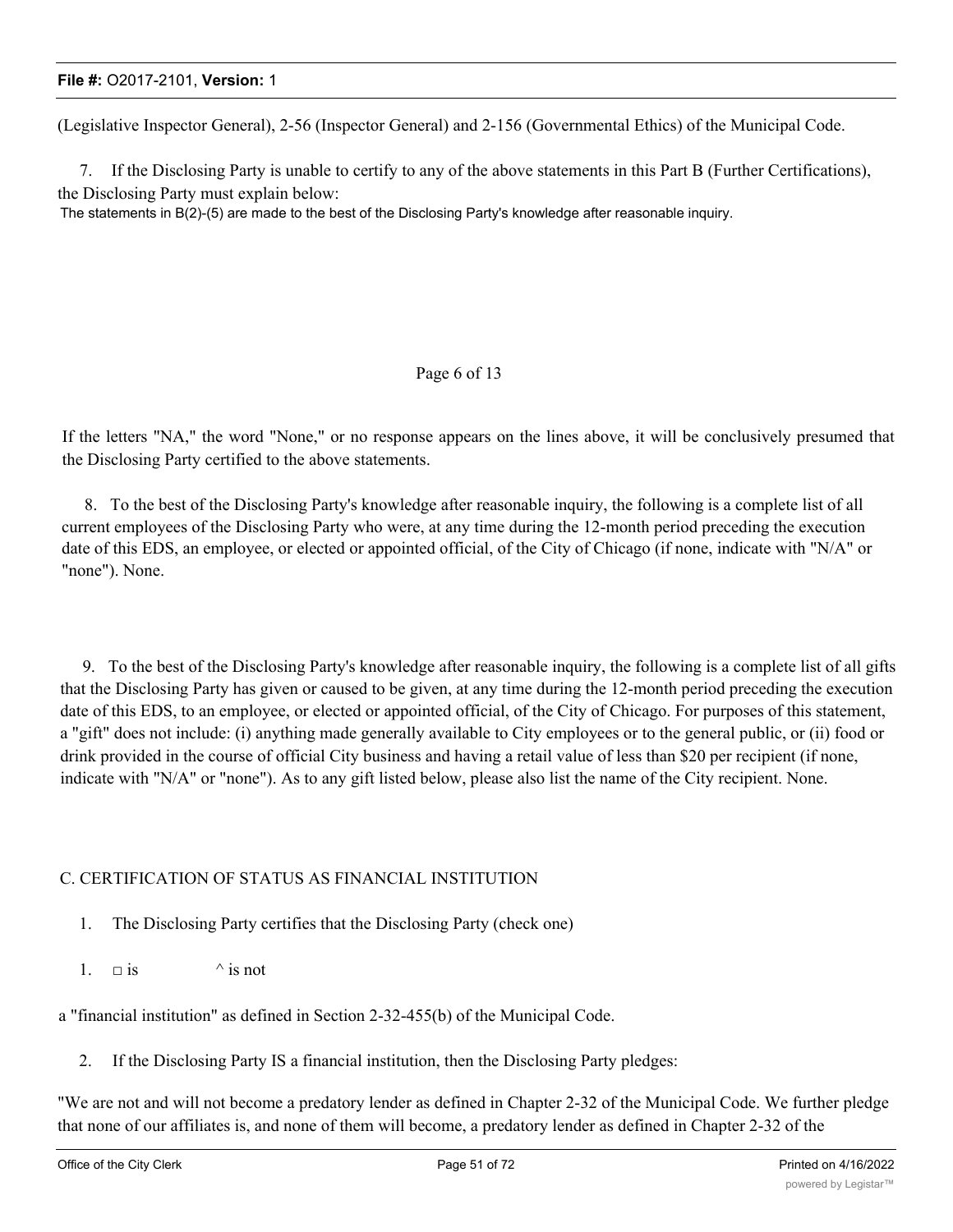Municipal Code. We understand that becoming a predatory lender or becoming an affiliate of a predatory lender may result in the loss of the privilege of doing business with the City."

If the Disclosing Party is unable to make this pledge because it or any of its affiliates (as defined in Section 2-32-455(b) of the Municipal Code) is a predatory lender within the meaning of Chapter 2-32 of the Municipal Code, explain here (attach additional pages if necessary):

#### Page 7 of 13

If the letters "NA," the word "None," or no response appears on the lines above, it will be conclusively presumed that the Disclosing Party certified to the above statements.

#### D. CERTIFICATION REGARDING INTEREST IN CITY BUSINESS

Any words or terms that are defined in Chapter 2-156 of the Municipal Code have the same meanings when used in this Part D.

1. In accordance with Section 2-156-110 of the Municipal Code: Does any official or employee of the City have a financial interest in his or her own name or in the name of any other person or entity in the Matter? □ Yes [T]No

NOTE: If you checked "Yes" to Item D.l., proceed to Items D.2. and D.3. If you checked "No" to Item D.l., proceed to Part E.

2. Unless sold pursuant to a process of competitive bidding, or otherwise permitted, no City elected official or employee shall have a financial interest in his or her own name or in the name of any other person or entity in the purchase of any property that (i) belongs to the City, or (ii) is sold for taxes or assessments, or (iii) is sold by virtue of legal process at the suit of the City (collectively, "City Property Sale"). Compensation for property taken pursuant to the City's eminent domain power does not constitute a financial interest within the meaning of this Part D.

Does the Matter involve a City Property Sale?

# n Yes n<sup>No</sup>

3. If you checked "Yes" to Item D.l., provide the names and business addresses of the City officials or employees having such interest and identify the nature of such interest:

Name Business Address Nature of Interest

Office of the City Clerk **Page 52 of 72** Printed on 4/16/2022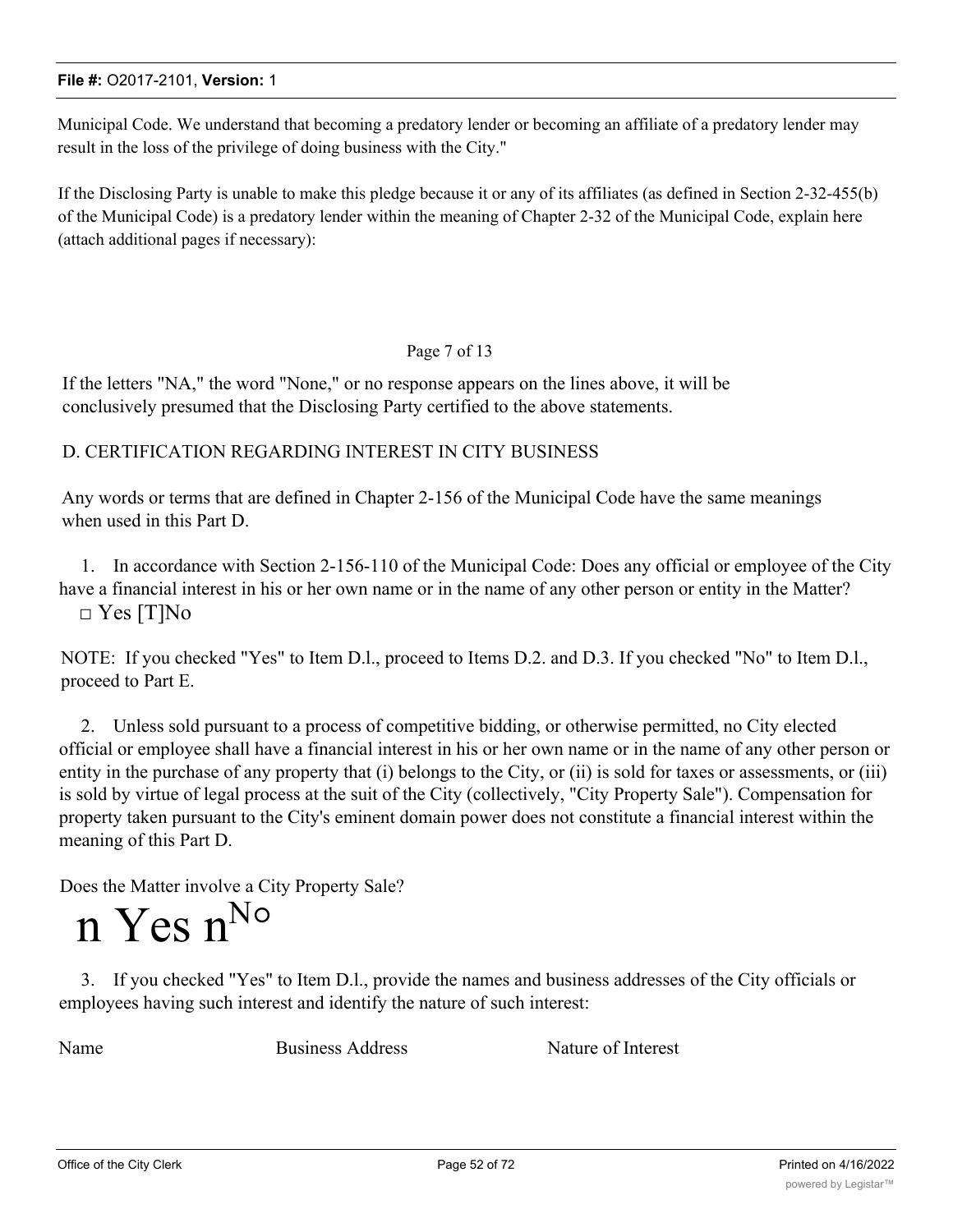4. The Disclosing Party further certifies that no prohibited financial interest in the Matter will be acquired by any City official or employee.

#### E. CERTIFICATION REGARDING SLAVERY ERA BUSINESS

Please check either 1. or 2. below. If the Disclosing Party checks 2., the Disclosing Party must disclose below or in an attachment to this EDS all information required by paragraph 2. Failure to

#### Page 8 of 13

comply with these disclosure requirements may make any contract entered into with the City in connection with the Matter voidable by the City.

I \* ll. The Disclosing Party verifies that the Disclosing Party has searched any and all records of the Disclosing Party and any and all predecessor entities regarding records of investments or profits from slavery or slaveholder insurance policies during the slavery era (including insurance policies issued to slaveholders that provided coverage for damage to or injury or death of their slaves), and the Disclosing Party has found no such records.

| [2. The Disclosing Party verifies that, as a result of conducting the search in step 1 above, the Disclosing Party has found records of investments or profits from slavery or slaveholder insurance policies. The Disclosing Party verifies that the following constitutes full disclosure of all such records, including the names of any and all slaves or slaveholders described in those records: The Disclosing Party is a subsidiary of Park Hotels & Resorts Inc., which was formerly known as Hilton Hotels

Corporation ("HHC"). HHC was formed in 1946, after the end of the slavery era.

#### **SECTION VI - CERTIFICATIONS FOR FEDERALLY FUNDED MATTERS**

NOTE: If the Matter is federally funded, complete this Section VI. If the Matter is not federally funded, proceed to Section VII. For purposes of this Section VI, tax credits allocated by the City and proceeds of debt obligations of the City are not federal funding.

#### A. CERTIFICATION REGARDING LOBBYING

1. List below the names of all persons or entities registered under the federal Lobbying Disclosure Act of 1995 who have made lobbying contacts on behalf of the Disclosing Party with respect to the Matter: (Add sheets if necessary):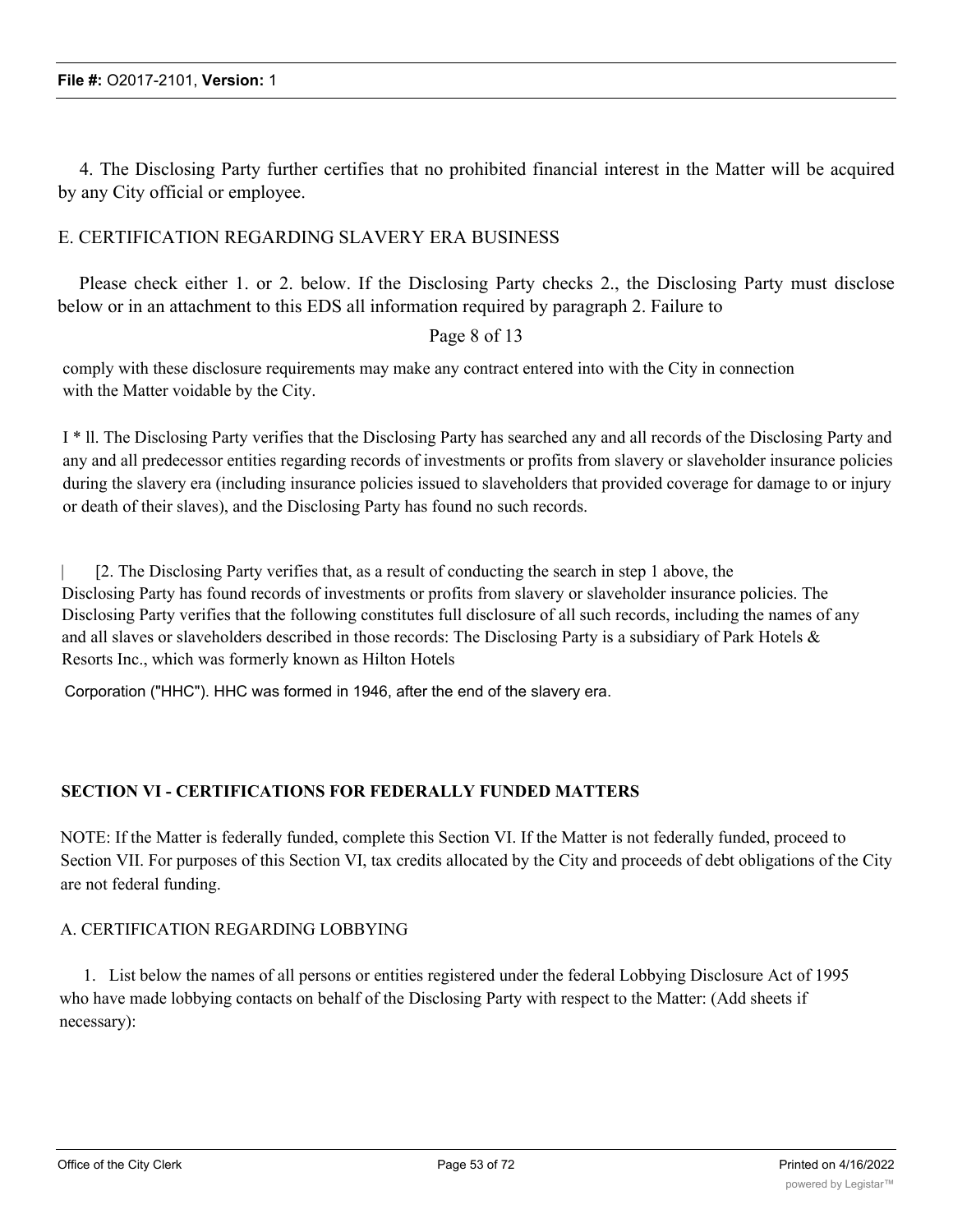(If no explanation appears or begins on the lines above, or if the letters "NA" or if the word "None" appear, it will be conclusively presumed that the Disclosing Party means that NO persons or entities registered under the Lobbying Disclosure Act of 1995 have made lobbying contacts on behalf of the Disclosing Party with respect to the Matter.)

2. The Disclosing Party has not spent and will not expend any federally appropriated funds to pay any person or entity listed in Paragraph A.l. above for his or her lobbying activities or to pay any person or entity to influence or attempt to influence an officer or employee of any agency, as defined by applicable federal law, a member of Congress, an officer or employee of Congress, or an employee of a member of Congress, in connection with the award of any federally funded contract, making any federally funded grant or loan, entering into any cooperative agreement, or to extend, continue, renew, amend, or modify any federally funded contract, grant, loan, or cooperative agreement.

Page 9 of 13

3. The Disclosing Party will submit an updated certification at the end of each calendar quarter in which there occurs any event that materially affects the accuracy of the statements and information set forth in paragraphs A.l. and A.2. above.

4. The Disclosing Party certifies that either: (i) it is not an organization described in section 501(c)(4) of the Internal Revenue Code of 1986; or (ii) it is an organization described in section 501(c)(4) of the Internal Revenue Code of 1986 but has not engaged and will not engage in "Lobbying Activities".

5. If the Disclosing Party is the Applicant, the Disclosing Party must obtain certifications equal in form and substance to paragraphs A.l. through A.4. above from all subcontractors before it awards any subcontract and the Disclosing Party must maintain all such subcontractors' certifications for the duration of the Matter and must make such certifications promptly available to the City upon request.

## B. CERTIFICATION REGARDING EQUAL EMPLOYMENT OPPORTUNITY

If the Matter is federally funded, federal regulations require the Applicant and all proposed subcontractors to submit the following information with their bids or in writing at the outset of negotiations.

Is the Disclosing Party the Applicant?

Q]Yes p|No If "Yes," answer the three questions

below:

1. Have you developed and do you have on file affirmative action programs pursuant to applicable federal regulations? (See 41 CFR Part 60-2.)

• Yes QNo

2. Have you filed with the Joint Reporting Committee, the Director of the Office of Federal Contract Compliance Programs, or the Equal Employment Opportunity Commission all reports due under the applicable filing requirements?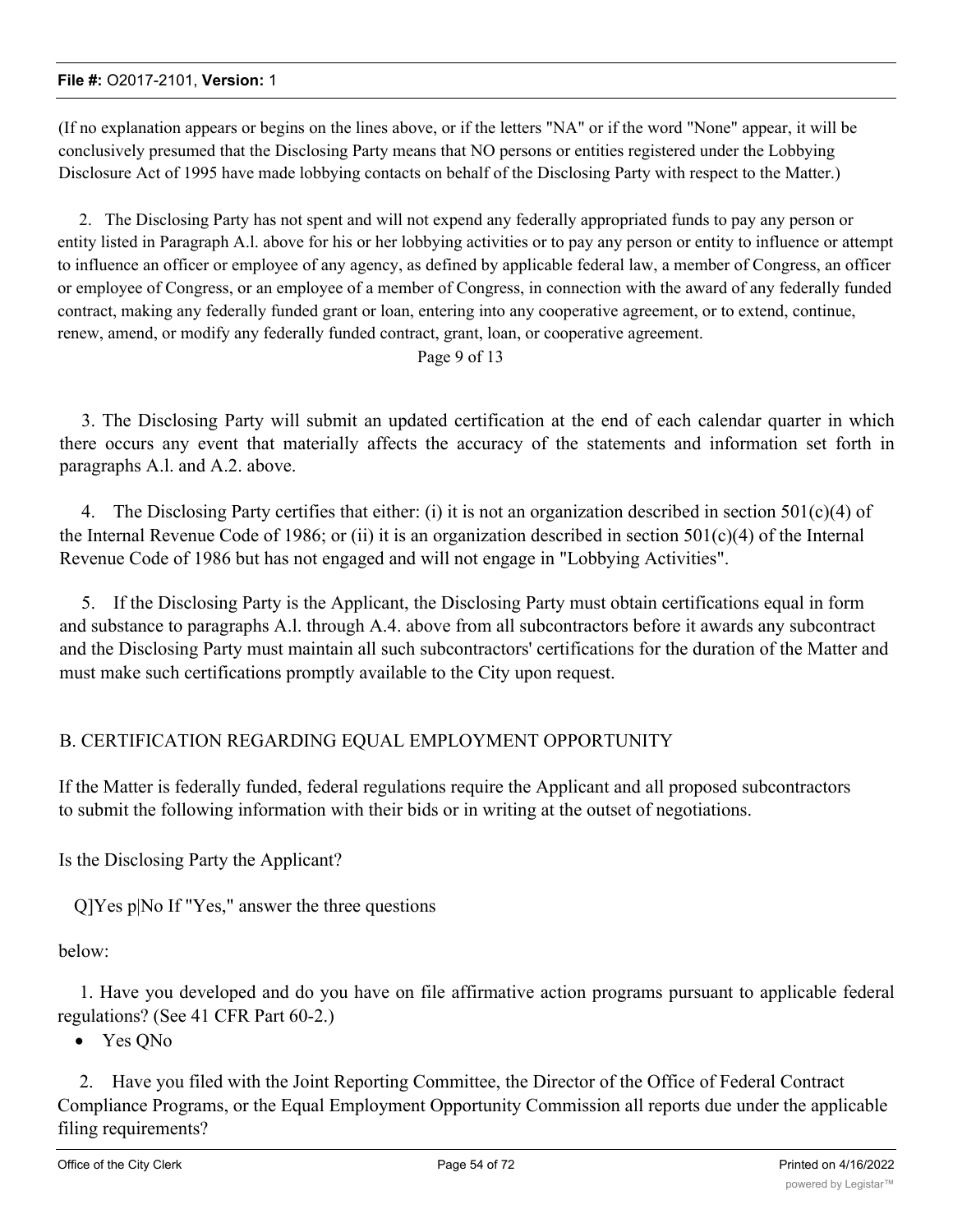• Yes PINo

3. Have you participated in any previous contracts or subcontracts subject to the equal opportunity clause?

QYes QNo

If you checked "No" to question 1. or 2. above, please provide an explanation:

#### Page 10 of 13

## **SECTION VII -- ACKNOWLEDGMENTS, CONTRACT INCORPORATION, COMPLIANCE, PENALTIES, DISCLOSURE**

The Disclosing Party understands and agrees that:

A. The certifications, disclosures, and acknowledgments contained in this EDS will become part of any contract or other agreement between the Applicant and the City in connection with the Matter, whether procurement, City assistance, or other City action, and are material inducements to the City's execution of any contract or taking other action with respect to the Matter. The Disclosing Party understands that it must comply with all statutes, ordinances, and regulations on which this EDS is based.

B. The City's Governmental Ethics and Campaign Financing Ordinances, Chapters 2-156 and 2-164 of the Municipal Code, impose certain duties and obligations on persons or entities seeking City contracts, work, business, or transactions. The full text of these ordinances and a training program is available on line at www.cityofchicago.org/Ethics <http://www.cityofchicago.org/Ethics>, and may also be obtained from the City's Board of Ethics, 740 N.

Sedgwick St., Suite 500, Chicago, IL 60610, (312) 744-9660. The Disclosing Party must comply fully with the applicable ordinances.

C. If the City determines that any information provided in this EDS is false, incomplete or inaccurate, any contract or other agreement in connection with which it is submitted may be rescinded or be void or voidable, and the City may pursue any remedies under the contract or agreement (if not rescinded or void), at law, or in equity, including terminating the Disclosing Party's participation in the Matter and/or declining to allow the Disclosing Party to participate in other transactions with the City. Remedies at law for a false statement of material fact may include incarceration and an award to the City of treble damages.

D. It is the City's policy to make this document available to the public on its Internet site and/or upon request. Some or all of the information provided on this EDS and any attachments to this EDS may be made available to the public on the Internet, in response to a Freedom of Information Act request, or otherwise. By completing and signing this EDS, the Disclosing Party waives and releases any possible rights or claims which it may have against the City in connection with the public release of information contained in this EDS and also authorizes the City to verify the accuracy of any information submitted in this EDS.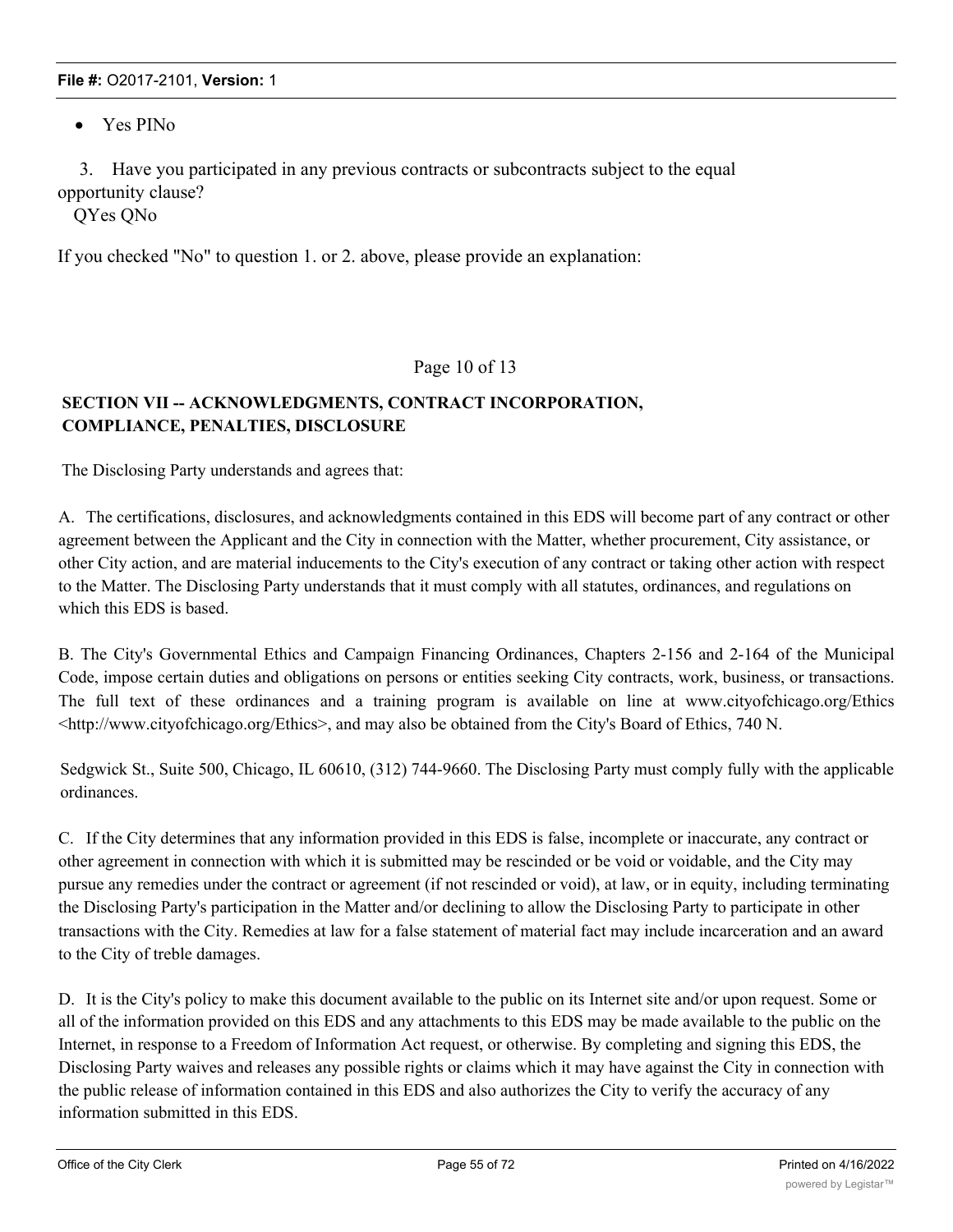E. The information provided in this EDS must be kept current. In the event of changes, the Disclosing Party must supplement this EDS up to the time the City takes action on the Matter. If the Matter is a contract being handled by the City's Department of Procurement Services, the Disclosing Party must update this EDS as the contract requires. NOTE: With respect to Matters subject to Article I of Chapter 1-23 of the Municipal Code (imposing PERMANENT INELIGIBILITY for certain specified offenses), the information provided herein regarding eligibility must be kept current for a longer period, as required by Chapter 1-23 and Section 2-154-020 of the Municipal Code.

The Disclosing Party represents and warrants that:

#### Page 11 of 13

F.l. The Disclosing Party is not delinquent in the payment of any tax administered by the Illinois Department of Revenue, nor are the Disclosing Party or its Affiliated Entities delinquent in paying any fine, fee, tax or other charge owed to the City. This includes, but is not limited to, all water charges, sewer charges, license fees, parking tickets, property taxes or sales taxes.

F.2 If the Disclosing Party is the Applicant, the Disclosing Party and its Affiliated Entities will not use, nor permit their subcontractors to use, any facility listed by the U.S. E.P.A. on the federal Excluded Parties List System ("EPLS") maintained by the U. S. General Services Administration.

F.3 If the Disclosing Party is the Applicant, the Disclosing Party will obtain from any contractors/subcontractors hired or to be hired in connection with the Matter certifications equal in form and substance to those in F.l. and F.2. above and will not, without the prior written consent of the City, use any such contractor/subcontractor that does not provide such certifications or that the Disclosing Party has reason to believe has not provided or cannot provide truthful certifications.

NOTE: If the Disclosing Party cannot certify as to any of the items in F.l., F.2. or F.3. above, an explanatory'statement must be attached to this EDS.

#### **CERTIFICATION**

Under penalty of perjury, the person signing below: (1) warrants that he/she is authorized to execute this EDS and Appendix A (if applicable) on behalf of the Disclosing Party, and (2) warrants that all certifications and statements contained in this EDS and Appendix A (if applicable) are true, accurate and complete as of the date furnished to the City.

Park US Lessee Holdings Inc. (Print or tyrffi^iame of Disclosing Party)

(Sign here)

Sean Dell'Orto (Print or type name of person

signing)

Vice President & Treasurer (Print or type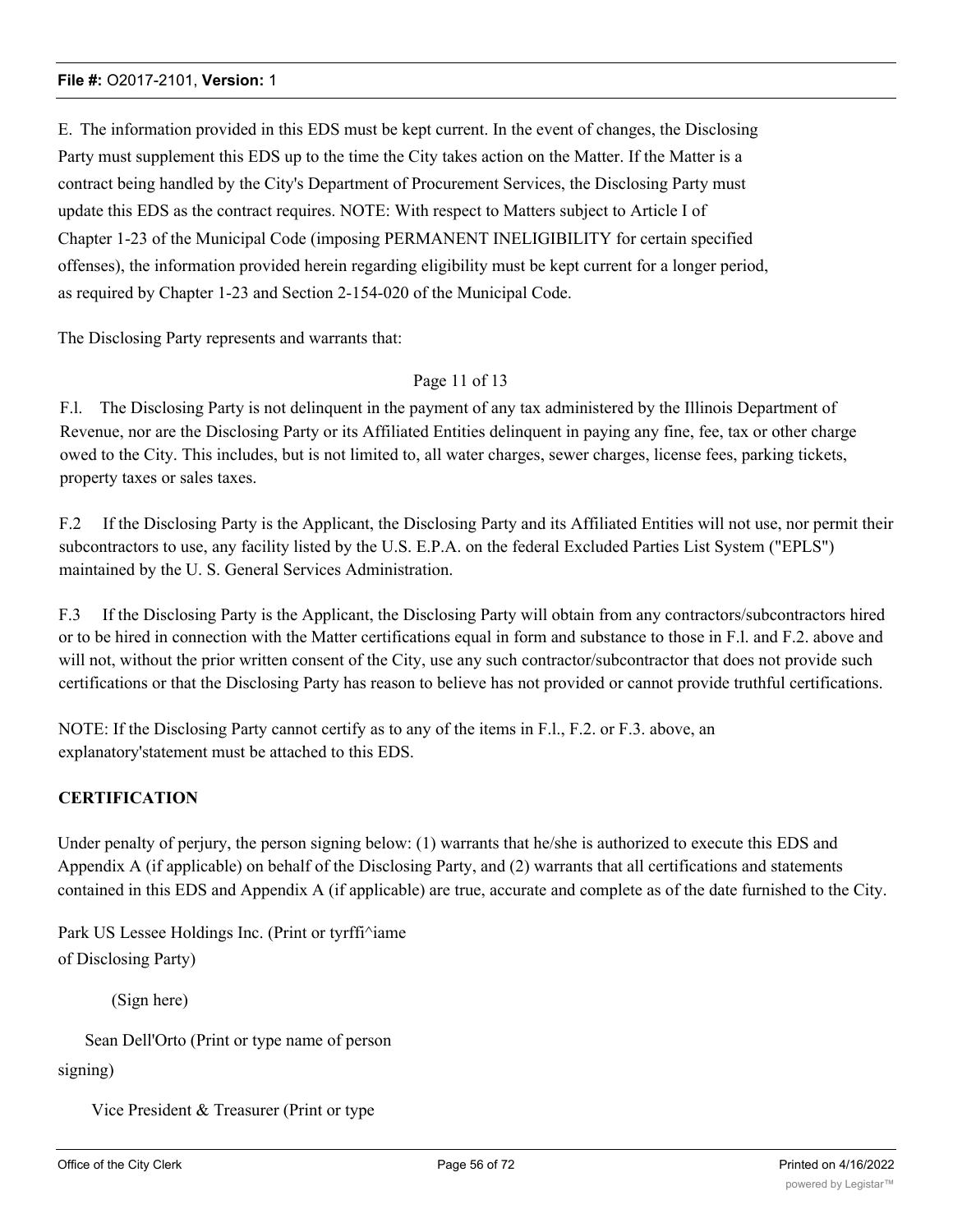title of person signing)  $\wedge \wedge$  \*•  $\wedge$  " - - ~ - n  $\blacksquare$  j

CLAUDIA ANN BARTZ Notary Public Commonwealth of Virginia

Notary Public.

*309518 \* My Commission Expires Sep 30, 2017 \* v w w m v w K*

*Signed and sworn to before me on (date)^{f tLU/J Y~y 30.*

Page 12 of 13

#### **CITY OF CHICAGO ECONOMIC DISCLOSURE STATEMENT AND AFFIDAVIT APPENDIX A**

#### **FAMILIAL RELATIONSHIPS WITH ELECTED CITY OFFICIALS AND DEPARTMENT HEADS**

#### **This Appendix is to be completed only by (a) the Applicant, and (b) any legal entity which has a direct ownership interest in the Applicant exceeding 7.5 percent. It is not to be completed by any legal entity which has only an indirect ownership interest in the Applicant.**

Under Municipal Code Section 2-154-015, the Disclosing Party must disclose whether such Disclosing Party or any "Applicable Party" or any Spouse or Domestic Partner thereof currently has a "familial relationship" with any elected city official or department head. A "familial relationship" exists if, as of the date this EDS is signed, the Disclosing Party or any "Applicable Party" or any Spouse or Domestic Partner thereof is related to the mayor, any alderman, the city clerk, the city treasurer or any city department head as spouse or domestic partner or as any of the following, whether by blood or adoption: parent, child, brother or sister, aunt or uncle, niece or nephew, grandparent, grandchild, father-in-law, mother -in-law, son-in-law, daughter-in-law, stepfather or stepmother, stepson or stepdaughter, stepbrother or stepsister or halfbrother or half-sister.

"Applicable Party" means (1) all executive officers of the Disclosing Party listed in Section II.B.l .a., if the Disclosing Party is a corporation; all partners of the Disclosing Party, if the Disclosing Party is a general partnership; all general partners and limited partners of the Disclosing Party, if the Disclosing Party is a limited partnership; all managers, managing members and members of the Disclosing Party, if the Disclosing Party is a limited liability company; (2) all principal officers of the Disclosing Party; and (3) any person having more than a 7.5 percent ownership interest in the Disclosing Party. "Principal officers" means the president, chief operating officer, executive director, chief financial officer, treasurer or secretary of a legal entity or any person exercising similar authority.

Does the Disclosing Party or any "Applicable Party" or any Spouse or Domestic Partner thereof currently have a "familial relationship" with an elected city official or department head?

# D<sup>Yes</sup> d<sup>No</sup>

If yes, please identify below (1) the narne and title of such person, (2) the name of the legal entity to which such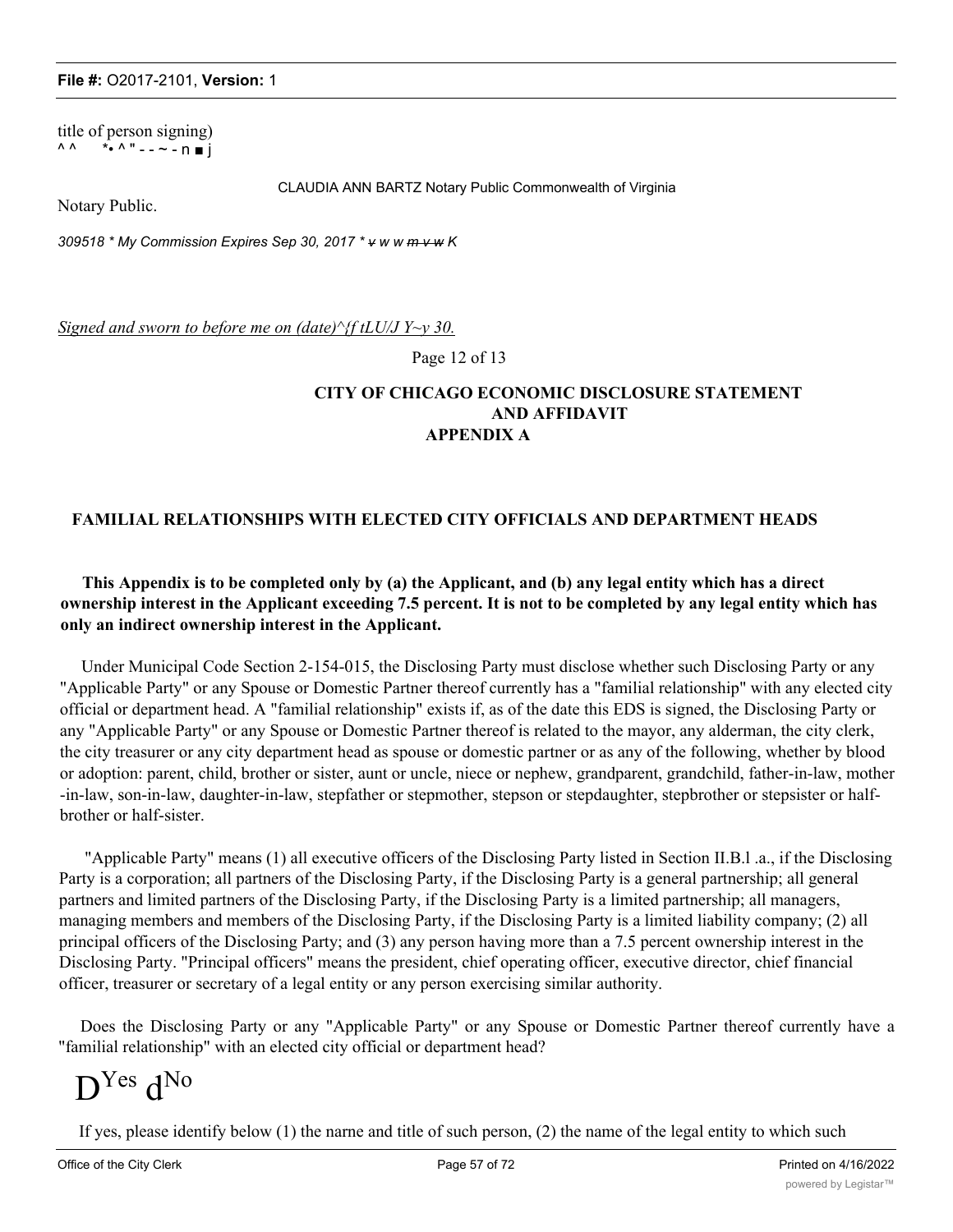person is connected; (3) the name and title of the elected city official or department head to whom such person has a familial relationship, and (4) the precise nature of such familial relationship.

## Page 13 of 13 ADDENDUM I

#### RESPONSE TO SECTION II.B.

#### DIRECTORS:

Thomas J. Baltimore, Jr. Sean Dell'Orto Thomas C. Morey

#### OFFICERS:

Thomas J. Baltimore, Jr. Sean DeH'Orto Thomas C. Morey Matthew A. Sparks Robert D. Tanenbaum Darren W.

Robb W. Guy Lindsey Jill C. Olander Scott D. Winer Stephanie S. Wingader

#### President

Vice President and Treasurer

Vice President and Secretary

Vice President

Vice President

Vice President

Vice President

Vice President

Vice President

#### Assistant Secretary <https://www.sec.gov/Archives/edgar/data71>617406/00011931251701870.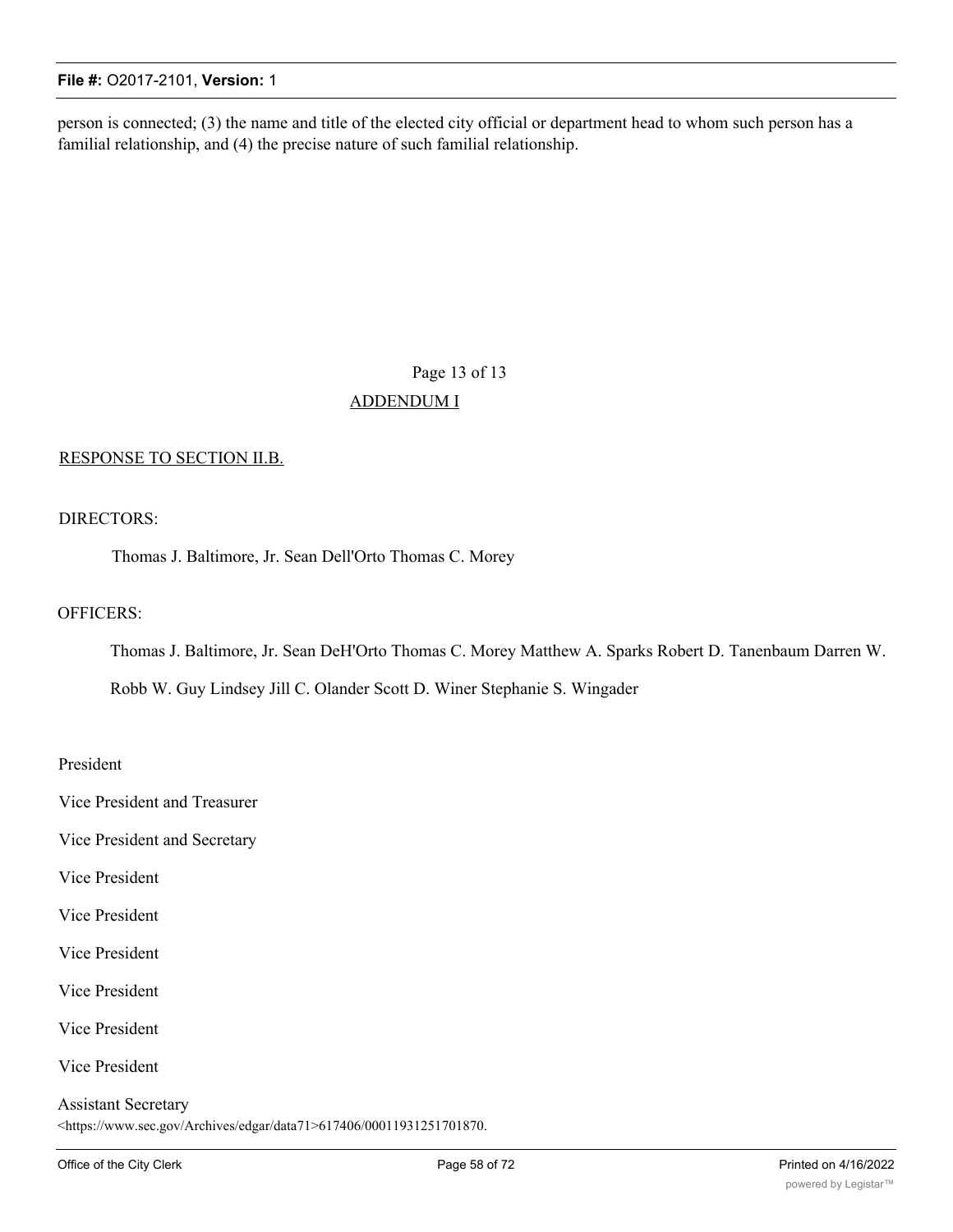8-K 1; d333239d8k.htm FORM 8-K  $\sim$ 

## UNITED STATES SECURITIES AND EXCHANGE COMMISSION WASHINGTON, D.C. 20549

## FORM 8-K

CURRENT REPORT Pursuant to Section 13 or 15(d) of the Securities Exchange Act of 1934

Date of Report (Date of Earliest Event Reported): January 22, 2017

## **Park Hotels & Resorts Inc.**

(Exact Name of Registrant as Specified in its Charter)

Delaware

(State or Other Jurisdiction of Incorporation)

001-37795 (Commission File Number)

36-2058176 (IRS Employer Identification No.)

1600 Tysons Blvd, Suite 1000 McLean, Virginia (Address of principal executive offices)

22102 (Zip Code)

> (703) 584-7979 (Registrants Telephone Number, Including Area Code)

.Not Applicable (Former Name or Former Address, if Changed Since Last Report)

Check the appropriate box below if the Form 8-K. filing is intended to simultaneously satisfy the filing obligation of the registrant under any of the following provisions

- Written communications pursuant to Rule 425 under the Securities Act (17 C1 R 230.425)
- Soliciting material pursuant to Rule 14a-12 under the Exchange Act (17 CFR 240 14a-12)
- Pre-conimcncement communications pursuant to Rule 14d-2(b) under the Exchange Act (17 CFR 240 14d-2(b))
- Pre-commencement communications pursuant to Rule 13e-4(c) under the Exchange Act (17 CFR 240.13e-4(c))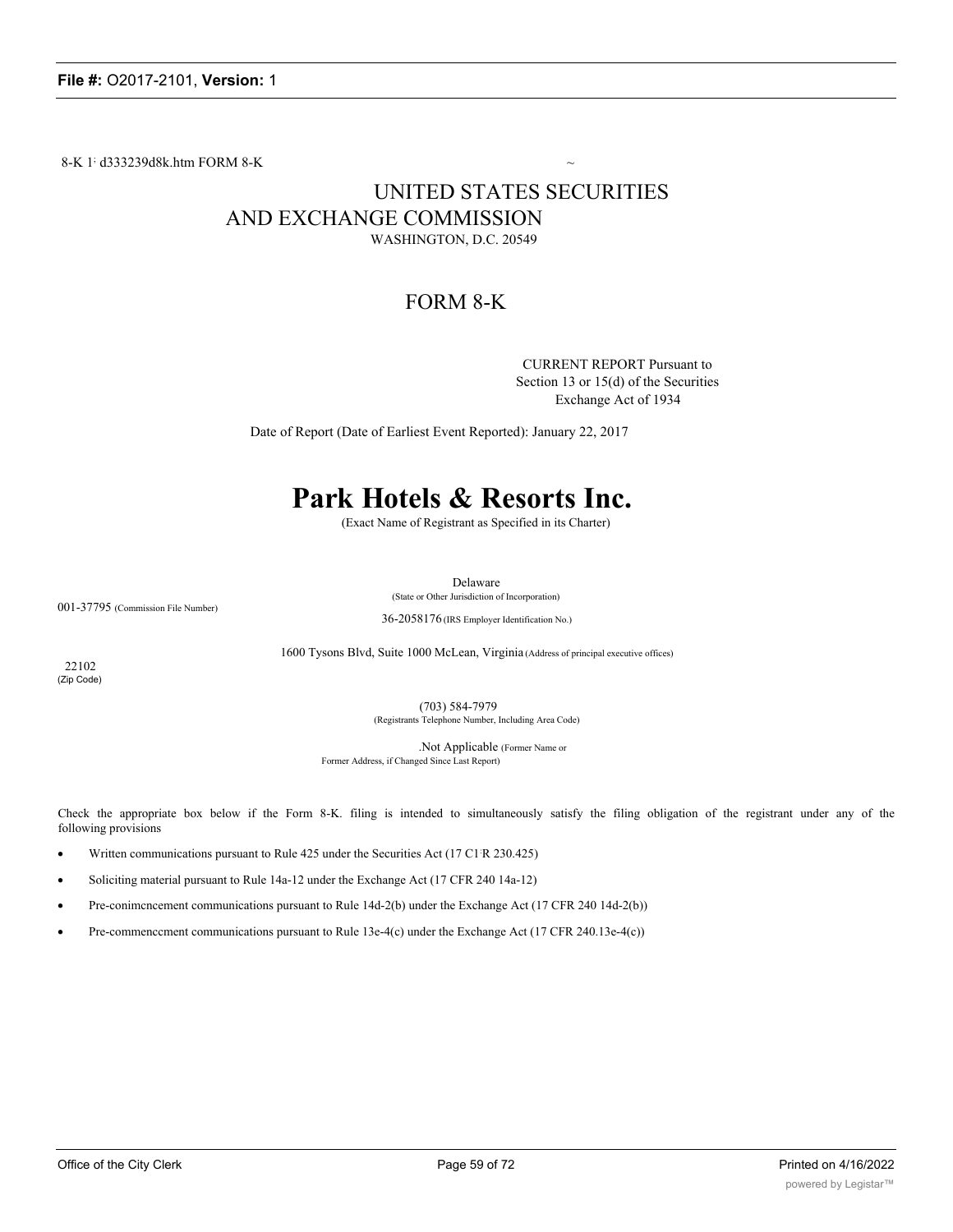#### **<https://www.sec.gOv/Archives/edgar/data/l> 617406/00011931251701870.**

#### **Item 5.02 Departure of Directors or Certain Officers; Election of Directors; Appointment of Certain Officers; Compensatory Arrangement of Certain Officers.**

On January 22, 2017, the Compensation Committee (the "Committee") of the Board of Directors ofPark Hotels & Resorts Inc (the "Company") approved a grant of performance-based restricted stock units ("PSUs") to Thomas J Baltimore, Jr, Chief Executive Officer of the Company, and grants of shares of restricted stock (the "RSAs") to Robert D Tanenbaum, Executive Vice President, Asset Management of the Company, and Thomas C Morey, Senior Vice President and General Counsel of the Company The PSUs and the RSAs will be granted on February 3, 2017 (the "Grant Date"), pursuant to the Company's 2017 Omnibus Incentive Plan (the "Incentive Plan") The terms of the PSUs are set forth in a Performance Slock Unit Agreement to be entered into between the Company and Mr Baltimore, and the terms of the RSAs are set forth in Restricted Stock Agreements to be entered into between the Company and each of Messrs. Tanenbaum and Morey

#### *Performance-Based Restricted Stock Units*

The grant of the PSUs to Mr Baltimore will be in full satisfaction of the remaining one-half of the initial long-term equity grant that he is entitled to receive pursuant to his Executive Employment Agreement with the Company, dated April 26, 2016 (the "Employment Agreement") The PSUs will have an aggregate value of \$1,750,000, with the number of PSUs to be granted to Mr. Baltimore (the "Target Award") to be determined based on the closing sales price of the Company's common stock reported on the New York Stock Exchange on the Grant Date The PSUs may be earned based on the Company's total shareholder return relative to the total shareholder returns of the companies that comprise the FTSE NAREIT Lodging Resorts Index (that have a market capitalization in excess of \$1 billion as of January 4, 2017), in each case over the period commencing on January 4, 2017 and ending on January 3,2020 (the "Performance Period"). The number of PSUs that Mr. Baltimore may earn ranges from zero to 200% of the Target Award, as determined by the Committee following the end of the Performance Period. The earned PSUs, if any, will vest as of the last day of the Performance Period, subject to Mr Baltimore's continued employment with the Company through such date Mr Baltimore will receive one share of the Company's common stock for each PSU that vests

Pursuant to the Employment Agreement, if, prior to the vesting of the PSUs, Mr. Baltimore's employment with the Company is terminated by the Company without "cause" or due to death or "disability," or if Mr. Baltimore resigns for "good reason" (as such terms are defined in the Employment Agreement), then a prorated portion of the Target Award will vest as of his termination date based on the number of days in the Performance Period prior to such termination date relative to the total number of days in the Performance Period. If Mr Baltimore's termination of employment without cause or for good reason occurs within 12 months following a "change in control" (as defined in the Employment Agreement), then the full Target Award will vest as of his termination date, without reduction for proration Mr Baltimore will be entitled to receive dividend equivalents on the number of PSUs that vest, if any, in respect of each regular cash dividend declared by the Company during the Performance Period, as if he had held a number of shares equal to the number of vested PSUs as of each dividend record date during the Performance Period Any such dividend equivalents will be payable in cash at the same time as the shares underlying the vested PSUs are issued to Mr Baltimore

#### *Restricted Stock*

The RSAs granted to Messrs. Tanenbaum and Morey (each a "Grantee") will each have an aggregate value of \$ 1,900,000 and \$ 1,300,000, respectively, with the number of RSAs to be granted to each Grantee to be determined based on the closing sales price of the Company's common stock reported on the New York Stock Exchange on the Grant Date One-third of the RSAs subject to each such grant will vest on each of the first three anniversaries of such Grantee's respective start date with the Company, which for Mr Tanenbaum was September 26, 2016 and for Mr. Morey was August 1,2016, subject to the Grantee's continued employment with the Company through the applicable vesting date. If, prior to the final vesting date, the Grantee's employment with the Company is terminated by the Company without "cause," due to or during his "disability" (as each such term is defined in the Incentive Plan) or due to his death, then all of the unvested RSAs of such Grantee will become vested and nonforfeitable as of the effective date of the Grantee's termination of employment.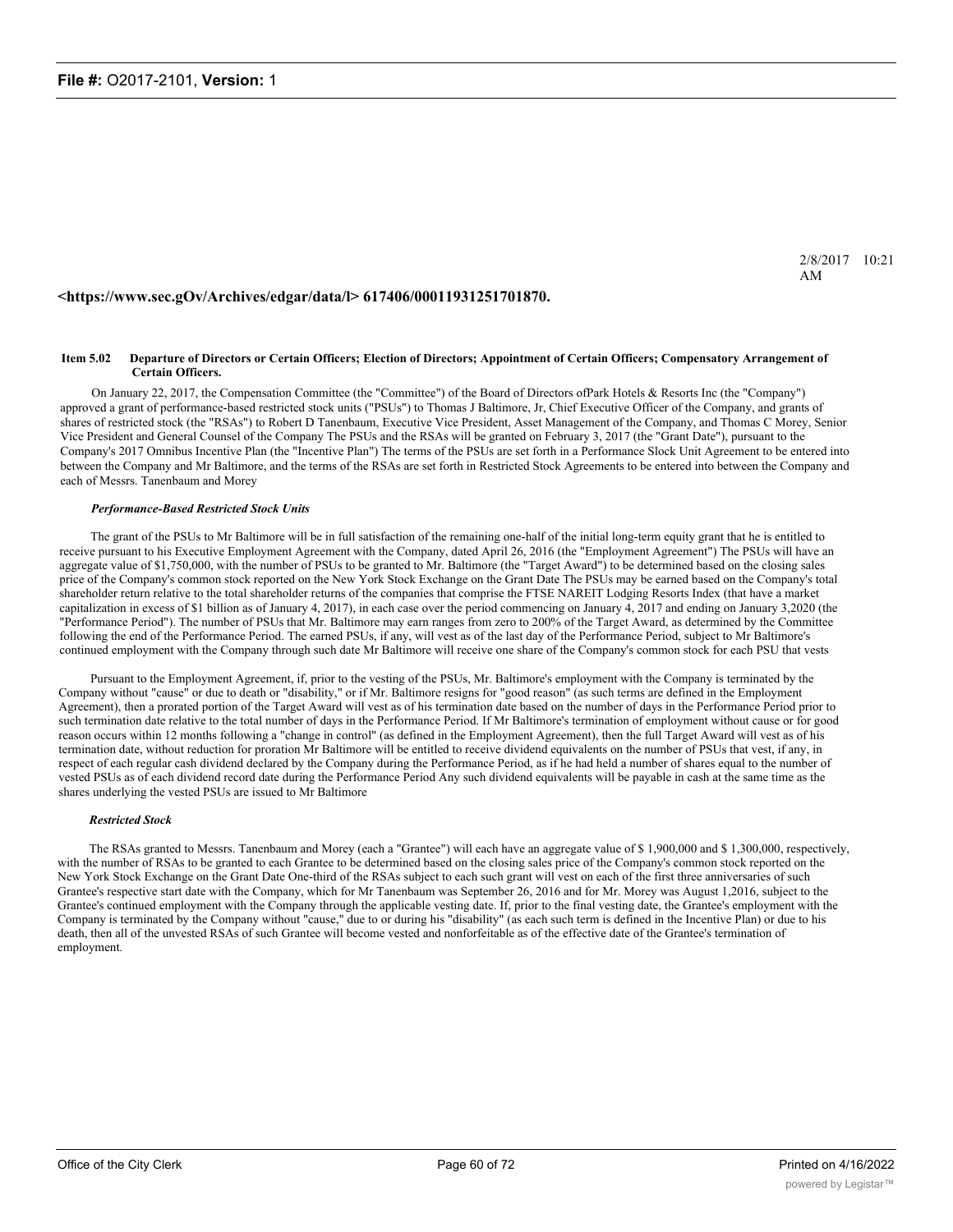#### 2/8/2017 10:21 AM

<https://www.sec.gov/Archives/edgar/data/161>7406/00011931251701870.

The foregoing description of the PSUs and the RSAs is qualified in its entirety by reference to the Performance Stock Unit Agreement and the Restricted Stock Agreement filed herewith as Exhibits 10.1 and 10 2 and incorporated herein by reference

Item 9.01. Financial Statements and Exhibits.

*(d) Exhibits.*

#### Exhibit

No- Description

- 10 1 Form of Performance Stock Unit Agreement by and between the Company and Thomas J Baltimore, Jr.
- 10 2 Form of Restricted Stock Agreement by and between the Company and each of Robert D Tanenbaum and Thomas C Morey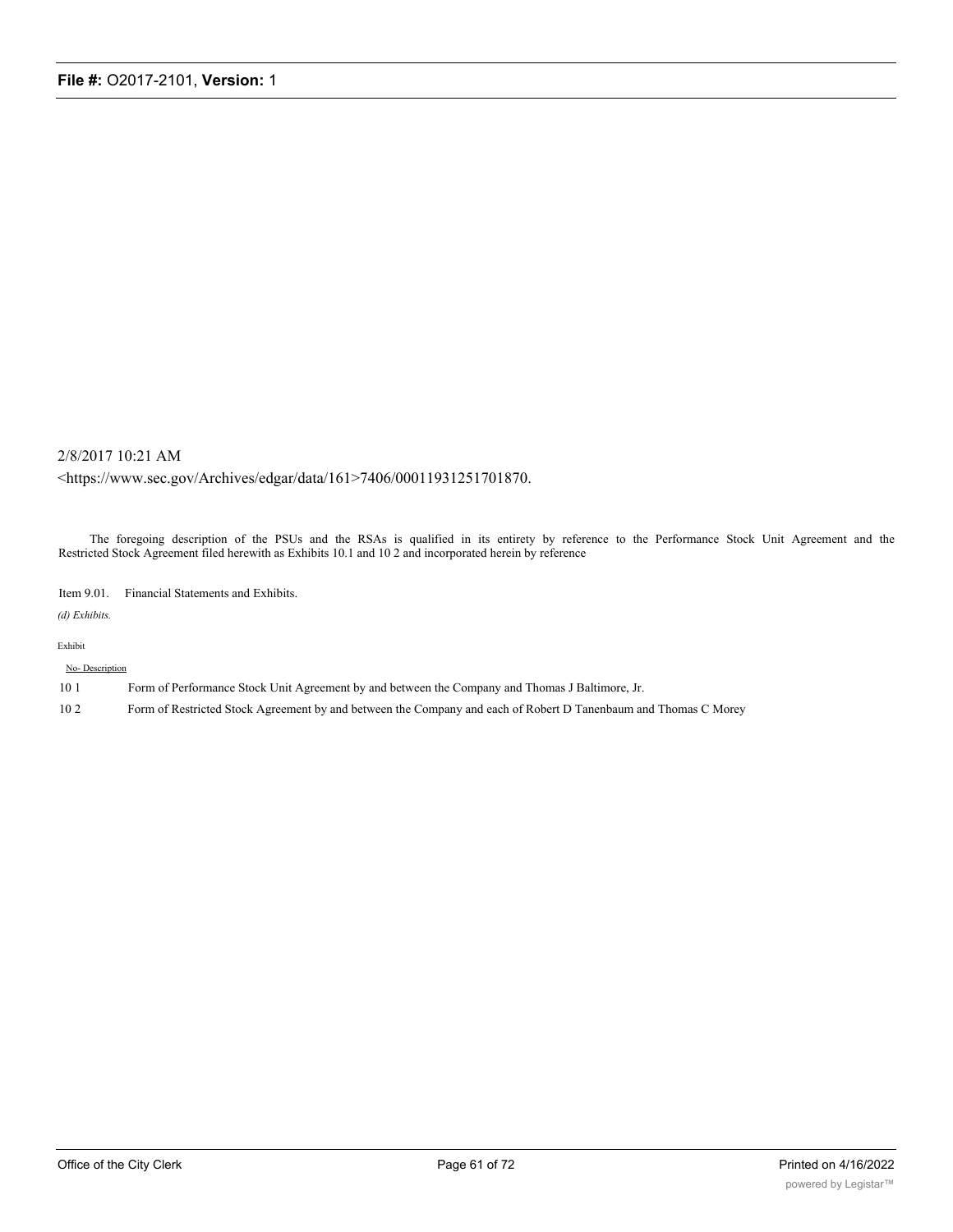2/8/2017 10:21 AM

<https://wwvv.sec.g0v/Archives/edgar/data/l> 617406/00011931251701870.

SIGNATURE

Pursuant to the requirements of the Securities Exchange Act of 1934, the registrant has duly caused this report to be signed on its behalf by the undersigned hereunto duly authorized

PARK HOTELS & RESORTS INC.

By. /s/SeanM DeH'Orto ScanM DeH'Orto Executive Vice President, Chief Financial Officer and Treasurer

Date-January 26,2017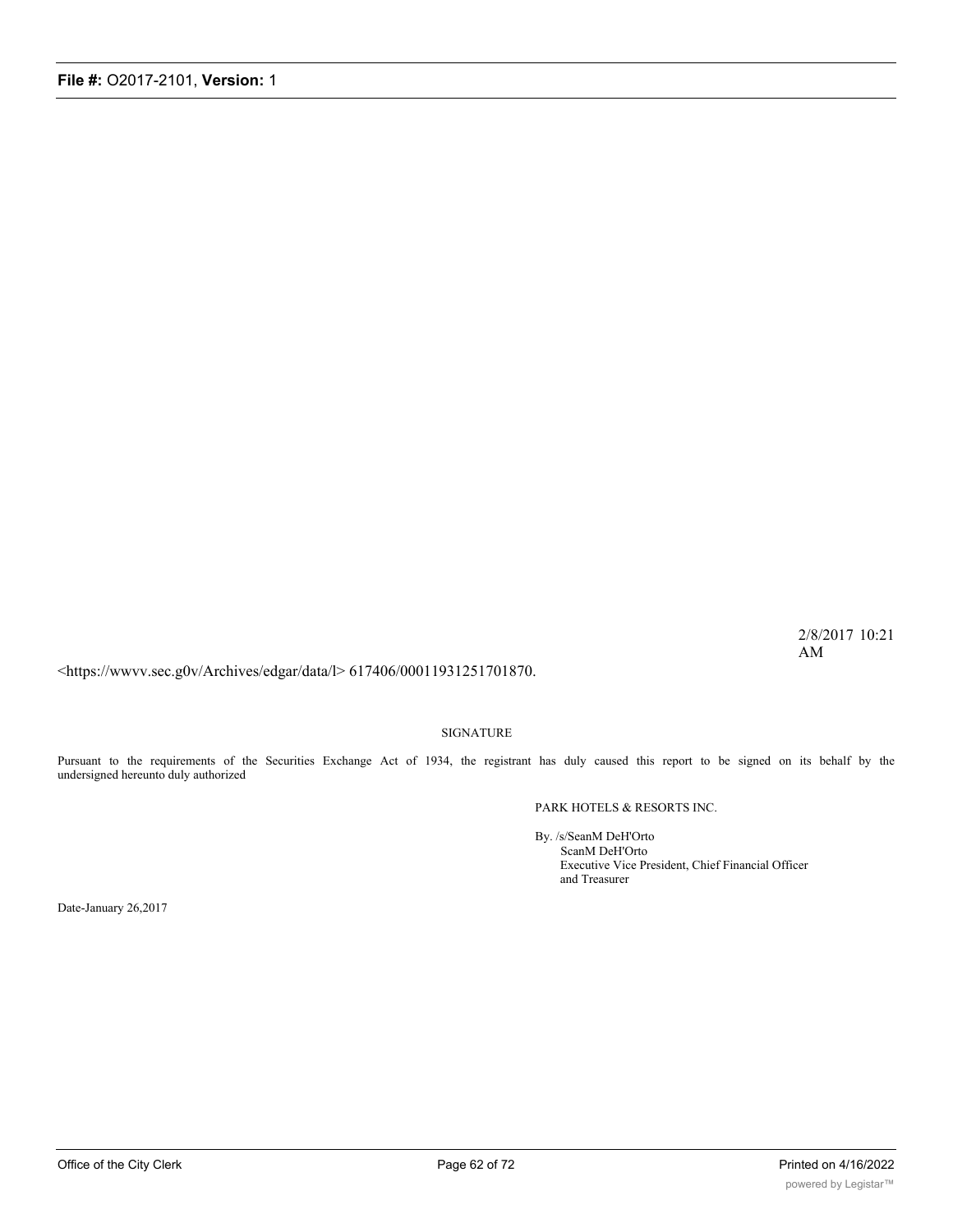2/8/2017 10:21 AM

<https://www.sec.gov/Archives/edgar/data/1617406/0001>1931251701870.

#### **EXHIBIT INDEX**

#### Exhibit

#### **No- Description**

10 I Form of Performance Stock Unit Agreement by and between the Company and Thomas J Baltimore, Jr

10 2 Form of Restricted Stock Agreement by and between the Company and each of Robert D Tanenbaum and Thomas C. Morey

**<https://www.sec.gOv/Archives/edgar/data/l> 617406/00011931251701870.**

**EX-10.1 2 d333239dexl01.htm EX-10.1**

**Exhibit 10.1**

#### **PERFORMANCE STOCK UNIT AGREEMENT**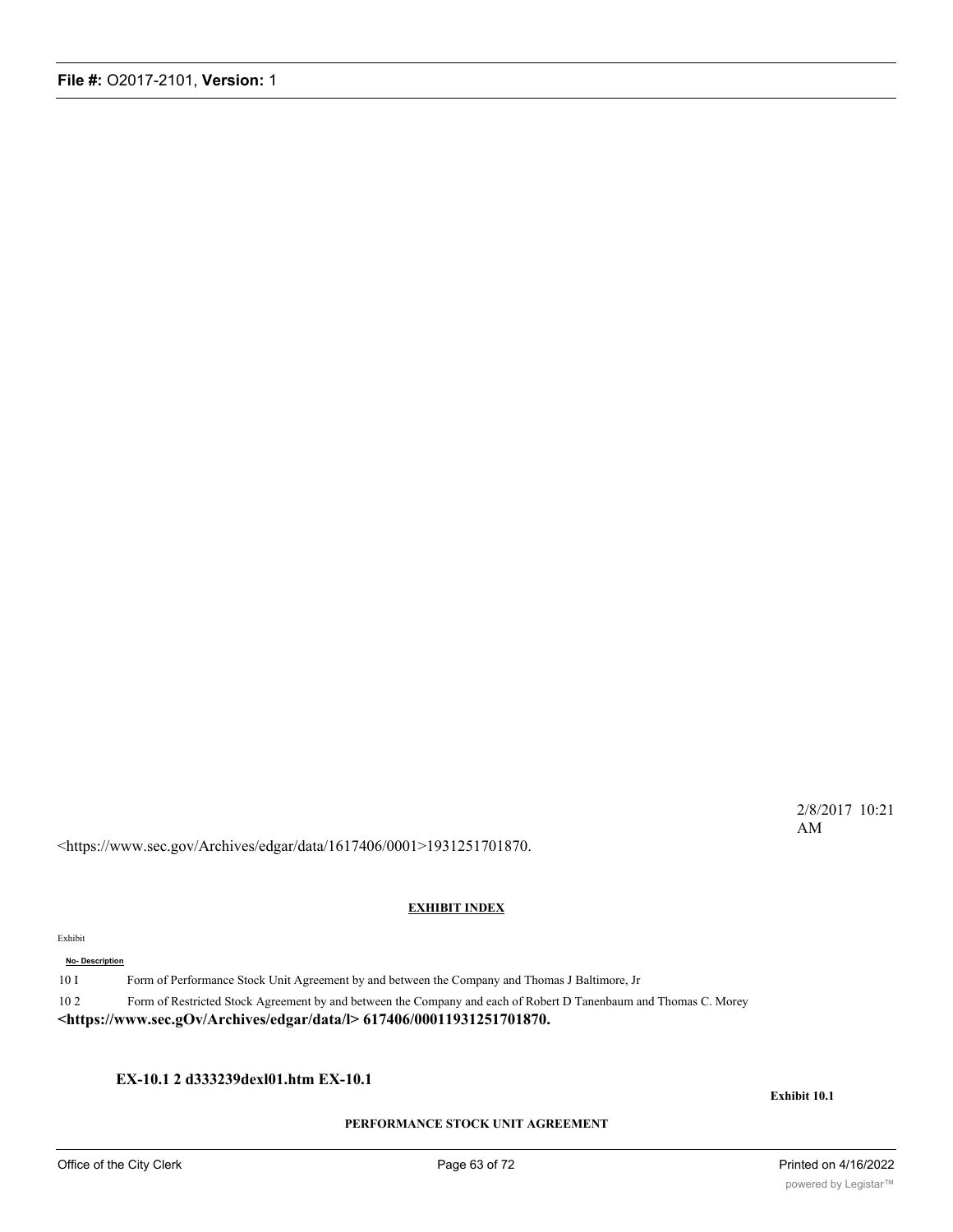**PARK HOTELS & RESORTS** INC.<br>2017 **CONTRACTS 2017 OMNIBUS INCENTIVE PLAN**

This Performance Stock Unit Agreement (this "Agreement"), effective as of February 3, 2017 (the "Grant Date"), is between Park Hotels & Resorts Inc , a Delaware corporation (the "Company"), and Thomas J Baltimore, Jr. (the "Participant").

1. Grant of Units Effective as of the Grant Date, the Company hereby grants to the Participant an Award of performance-based Restricted Stock Units

1. ("Performance Stock Units" or "PSUs") in the amount of PSUs (the "Target Award"), each of which represents the right to receive one share of the

1. Company's Common Stock (the "Shares") upon vesting of such PSU, subject to and in accordance with the terms, conditions and restrictions set forth in the Park

1. Hotels & Resorts Inc 2017 Omnibus Incentive Plan (as it may be amended, the "Plan"), this Agreement and the Executive Employment Agreement between the

1. Participant and the Company, dated April 26, 2016 (the "Employment Agreement"). The number of PSUs that the Participant may earn hereunder ranges from zero

1. to 200% of the Target Award, and shall be determined based on the level of achievement of the performance condition set forth on Exhibit A attached hereto (the

1. "Performance Condition") over the period commencing on January 4,2017 and ending on January 3, 2020 (the "Performance Period") The grant of PSUs hereunder

1. is in full satisfaction of the remaining one-half of the initial long-term equity grant to be made to the Participant in the form of performance share units pursuant to

1. the third and fourth sentences of Section 4(c) of the Employment Agreement The grant of the PSUs hereunder is an off-cycle grant under the Company's Equity

1. Award Granting Policy Capitalized terms not otherwise defined herein shall have the same meanings as in the Plan.

2. Vesting; Settlement As promptly as practicable (and, in no event more than two and one-half (2-1/2) months) following the last day of the Performance Period, the Committee shall determine (i) whether and to what extent the Performance Condition has been achieved (the date of such determination, the "Determination Date") and (n) the number of PSUs that shall be deemed earned, if any The earned PSUs, if any, shall become vested as of the last day of the Performance Period, subject to the Participant's continued employment through such date. Following the Determination Date, the Company shall deliver to the Participant one Share for each vested PSU in accordance with Section 8 Any PSU which docs not become vested as of the last day of the Performance Period shall be forfeited without consideration or any further action by the Participant or the Company

3. Termination of Employment In the event that the Participant's employment with the Company Group terminates for any reason, any PSUs that arc not vested as of the effective date of termination shall vest or not vest, as applicable, based on and in accordance with Section 7 of the Employment Agreement

4. Dividend Equivalents The Participant shall be entitled to receive dividend equivalents in respect of each PSU that vests, if any, pursuant to this Agreement, the Plan, or the Employment Agreement If the Company declares a regular cash dividend on the Shares during the Performance Period, the Participant shall receive dividend equivalents in an amount equal to the number of PSUs that vest, if any, pursuant to this Agreement, the Plan, or the Employment Agreement, multiplied by the amount of the cash dividend per Share declared during the Performance Period, as if the Participant had held a number of Shares equal to the number of PSUs that vests as of each dividend record date during the Performance Period. For purposes of the foregoing sentence only, if the PSUs are subject to accelerated vesting pursuant to the Plan or the Employment Agreement, the "Performance Period" shall be deemed to have ended as of the date of the event which serves as the basis for such accelerated vesting. Any such dividend equivalents relating to the Participant's vested PSUs shall be payable in cash at the same time as the Shares underlying the vested PSUs are issued to the Participant in accordance with Section 8, less applicable withholding taxes pursuant to Section 9 If the PSUs arc forfeited, the Participant shall have no right to receive any dividend equivalents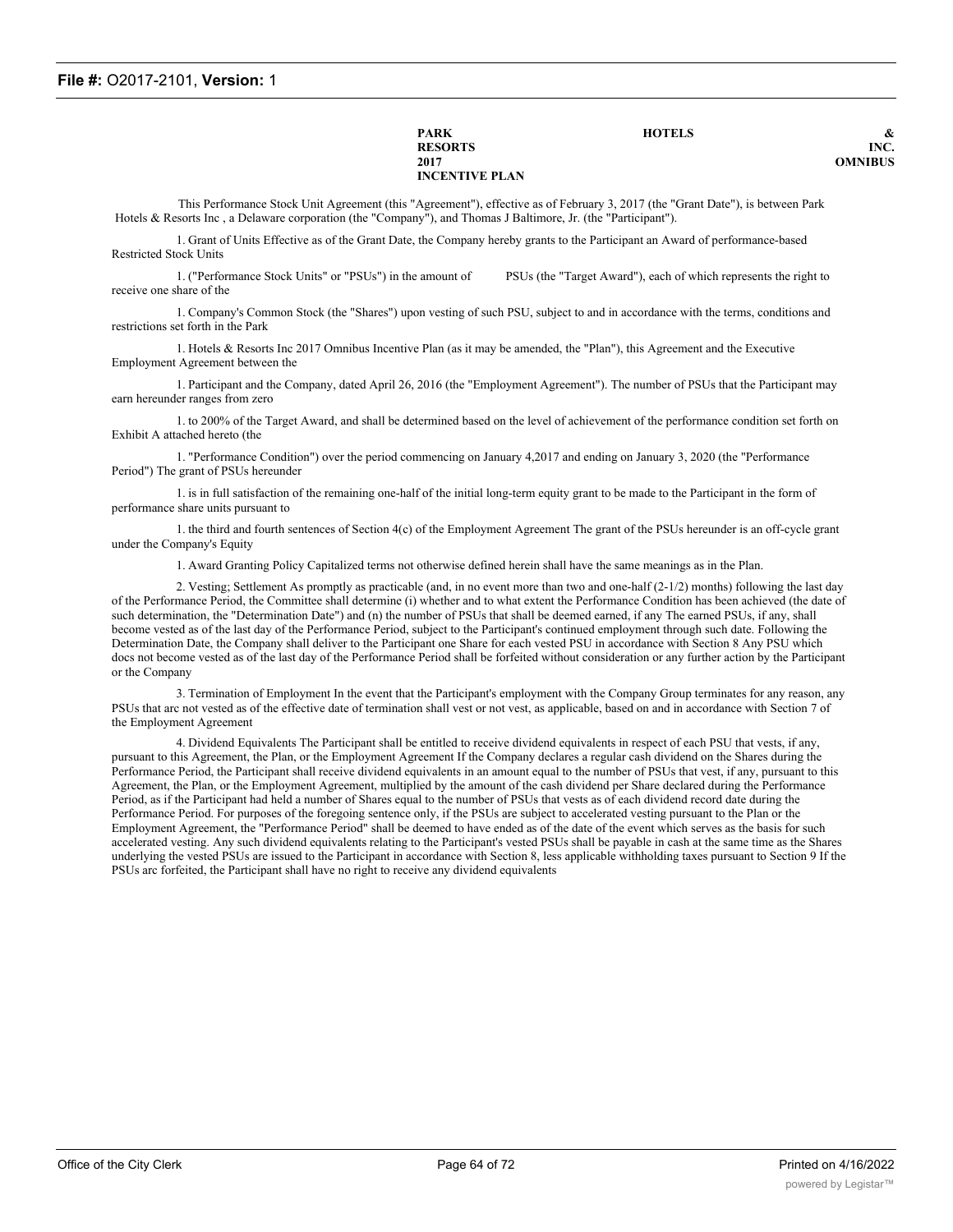#### **of 6 2/8/2017 10:30 AM <https://www.sec.gOv/Archives/edgar/data/l> 617406/00011931251701870.**

5. Restrictions on Transfer The Participant may not assign, alienate, pledge, attach, sell or otherwise transfer or encumber the PSUs or the Participant's right under the PSUs to receive Shares, except other than by will or by the laws of descent and distribution and any such purported assignment, alienation, pledge, attachment, sale, transfer or encumbrance shall be void and unenforceable against the Company or any Affiliates, provided that the designation of a beneficiary (if permitted by the Committee) shall not constitute an assignment, alienation, pledge, attachment, sale, transfer or encumbrance

6. No Right to Continued Employment. Neither the Plan nor this Agreement nor the Participant's receipt of the PSUs hereunder shall impose any obligation on the Company or any Affiliates to continue the employment or engagement of the Participant Further, the Company or any Affiliates (as applicable) may at any time terminate the employment or engagement of the Participant, free from any liability or claim under the Plan or this Agreement, except as otherwise expressly provided herein (but in all cases subject to the terms and conditions of the Employment Agreement)

7. No Rights as a Stockholder. The Participant's interest in the PSUs shall not entitle the Participant to any rights as a stockholder of the Company The Participant shall not be deemed to be the holder of, or have any of the rights and privileges of a stockholder of the Company in respect of, the Shares underlying the PSUs unless and until such Shares have been issued to the Participant in accordance with Section 8

8. Issuance of Shares Subject to Section 9, the Company shall, as soon as practicable following the Determination Date (and in any event within two and one-half (2-1/2) months after the end of the tax year in which the Determination Date occurs), issue the Shares underlying the vested PSUs to the Participant, free and clear of all restrictions Notwithstanding anything in this Agreement to the contrary, the Company shall have no obligation to issue or transfer the Shares as contemplated by this Agreement unless and until such issuance or transfer shall comply with all relevant provisions of law and the requirements of any stock exchange on which the Shares are listed for trading

9. Tax Withholding The Participant agrees that in order to satisfy' any income, employment and/or other applicable taxes that are statutorily required to be withheld in respect of the PSUs (and any corresponding dividend equivalents), the Company shall withhold a number of Shares otherwise issuable to the Participant upon settlement of the PSUs equal in value to the minimum amount necessary to satisfy the statutorily required withholding liability, if any ("Withholding Taxes"), except to the extent that the Participant shall have elected to pay such Withholding Taxes to the Company in cash (by check or wire transfer) The number of Shares equal to the Withholding Taxes shall be detennined using the closing price per Share on the New York Stock Exchange (or other principal exchange on which the Shares then trade) on the trading day immediately prior to the date of issuance of the Shares to the Participant, and shall be rounded up to the nearest whole Share

10.Award Subject to Plan By entering into this Agreement, the Participant agrees and acknowledges that the Participant has received and read a copy of the Plan The PSUs granted hereunder are subject to the Plan The terms and provisions of the Plan, as it may be amended from time to time, arc hereby incorporated herein by reference

11.Severability Should any provision of this Agreement be held by a court of competent jurisdiction to be unenforceable or invalid for any reason, the remaining provisions of this Agreement shall not be affected by such holding and shall continue in full force in accordance with their terms.

**2**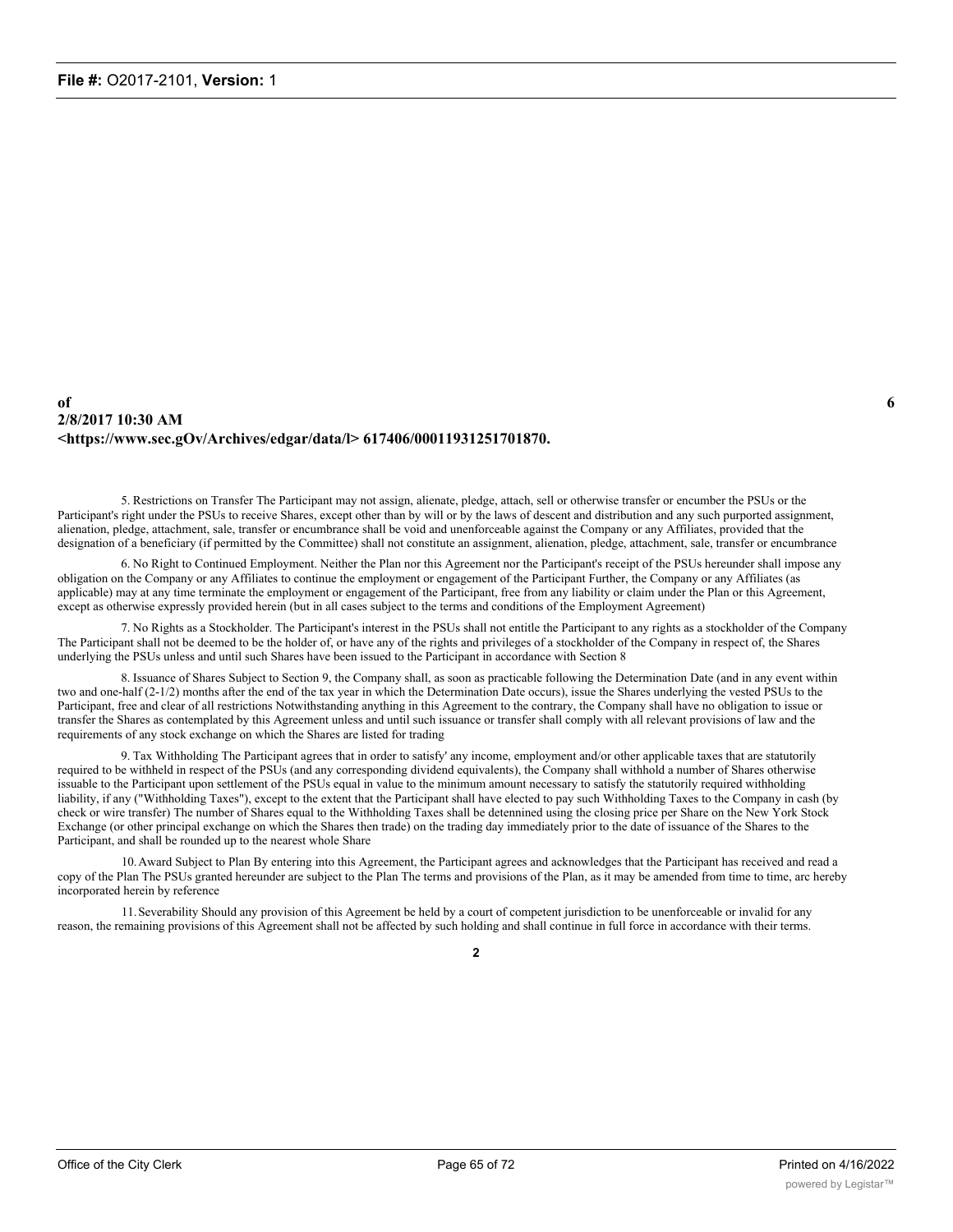#### **2/8/2017 10:30 AM <https://www.sec.gOv/Archives/edgar/data/l> 617406/00011931251701870.**

12.Governing Law. This Agreement shall be governed by and construed in accordance with the internal laws of the State of Delaware applicable to contracts made and performed wholly within the State of Delaware, without giving effect to the conflict of laws provisions thereof

13.Successors in Interest. Any successor to the Company shall have the benefits of the Company under, and be entitled to enforce, this Agreement Likewise, the Participant's legal representative shall have the benefits of the Participant under, and be entitled to enforce, this Agreement All obligations imposed upon the Participant and all rights granted to the Company under this Agreement shall be final, binding and conclusive upon the Participant's heirs, executors, administrators and successors

#### 14.**Section 409A of the Code**

a) This Agreement is intended to comply with the provisions of Section 409A of the Code and the regulations promulgated thereunder Without limiting the foregoing, the Committee shall have the right to amend the terms and conditions of this Agreement in any respect as may be necessary or appropriate to comply with Section 409A of the Code or any regulations promulgated thereunder, including without limitation by delaying the issuance of any Shares hereunder.

b) Notwithstanding any other provision of this Agreement to the contrary, if the Participant is a "specified employee" within the meaning of Section 409A of the Code, no payments in respect of any PSU that is "deferred compensation" subject to Section 409A of the Code and which would otherwise be payable upon the Participant's "separation from service" (as defined in Section 409A of the Code) shall be made to the Participant prior to the date that is six months after the date of the Participant's "separation from service" or, if earlier, the Participant's date of death. Following any applicable six month delay, all such delayed payments will be paid in a single lump sum on the earliest date permitted under Section 409A of the Code that is also a business day The Participant is solely responsible and liable for the satisfaction of all taxes and penalties under Section 409A of the Code that may be imposed on or in respect of the Participant in connection with this Agreement, and the Company shall not be liable to any Participant for any payment made under this Plan that is determined to result in an additional tax, penalty or interest under Section 409A of the Code, nor for reporting in good faith any payment made under this Agreement as an amount includible in gross income under Section 409A of the Code Each payment in a series of payments hereunder shall be deemed to be a separate payment for purposes of Section 409A of the Code.

15.Electronic Delivery and Acceptance. The Company may, in its sole discretion, decide to deliver any documents related to current or future participation in the Plan by electronic means The Participant hereby consents to receive such documents by electronic delivery and agrees to participate in the Plan through an on-line or electronic system established and maintained by the Company or a third party designated by the Company

16.Acceptance and Agreement by the Participant. By accepting the PSUs (including through electronic means), the Participant agrees to be bound by the terms, conditions, and restrictions set forth in the Plan, this Agreement, and the Company's policies, as in effect from time to time, relating to the Plan.

17.Waiver. The Participant acknowledges that a waiver by the Company of breach of any provision of this Agreement shall not operate or be construed as a waiver of any other provision of this Agreement, or of any subsequent breach by the Participant or any other participant in the Plan.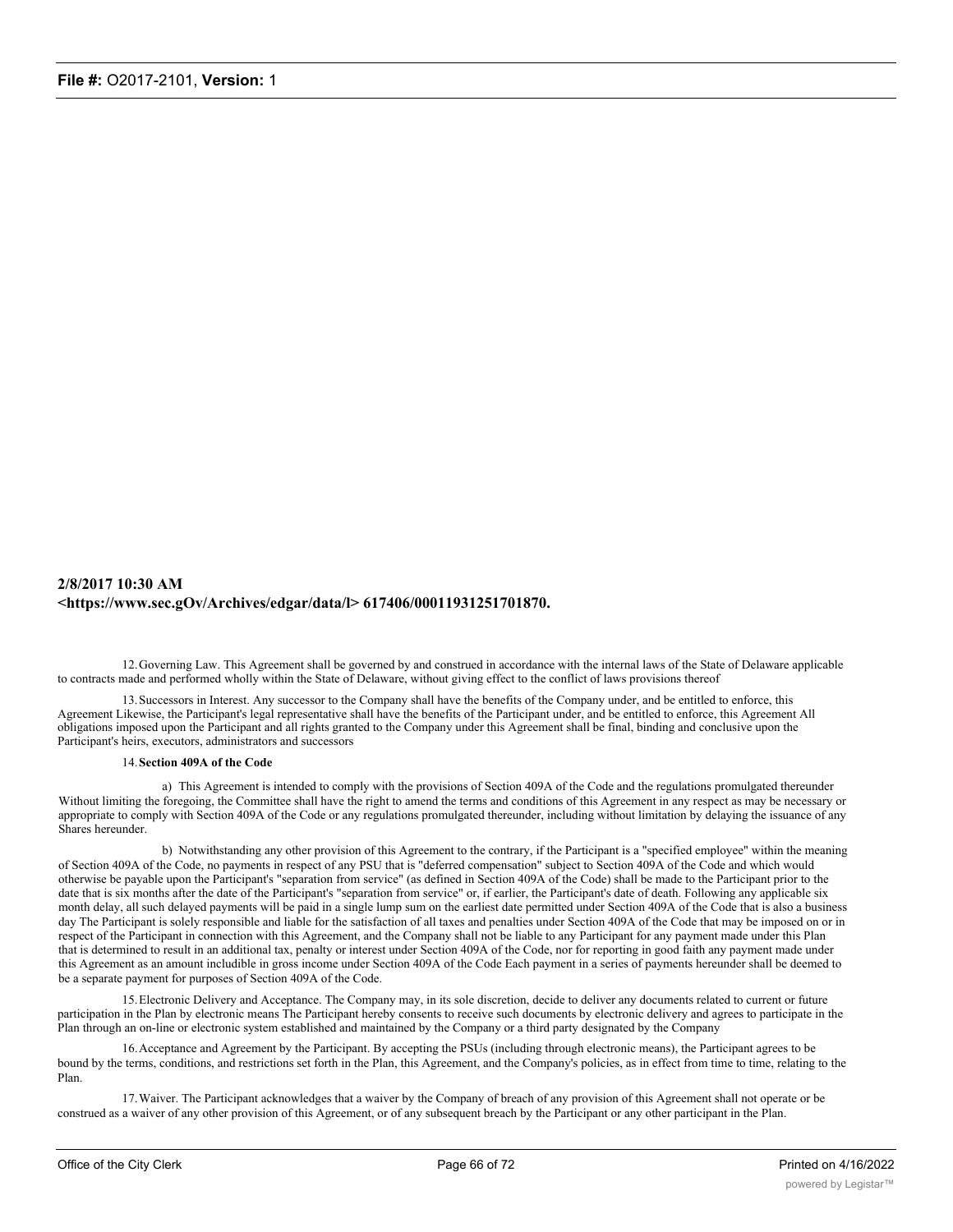18.Counterparts. This Agreement may be executed in separate counterparts, each of which is deemed to be an original and all of which taken together constitute one in the same agreement

[Signatures

follow] 3

2/8/2017 10:30 AM

<https://www.sec.gOv/Archives/edgar/data/l> 617406/00011931251701870.

PARK MOTELS & RESORTS INC

By SeanM Dell'Orto

Executive Vice President, CFO and Treasurer

Acknowledged and Agreed as of the date first written above

Participant Signature Name Thomas J Baltimore, Jr <https://www.sec.gov/Archives/edgar/data/16>17406/00011931251701870.

EXHIBIT A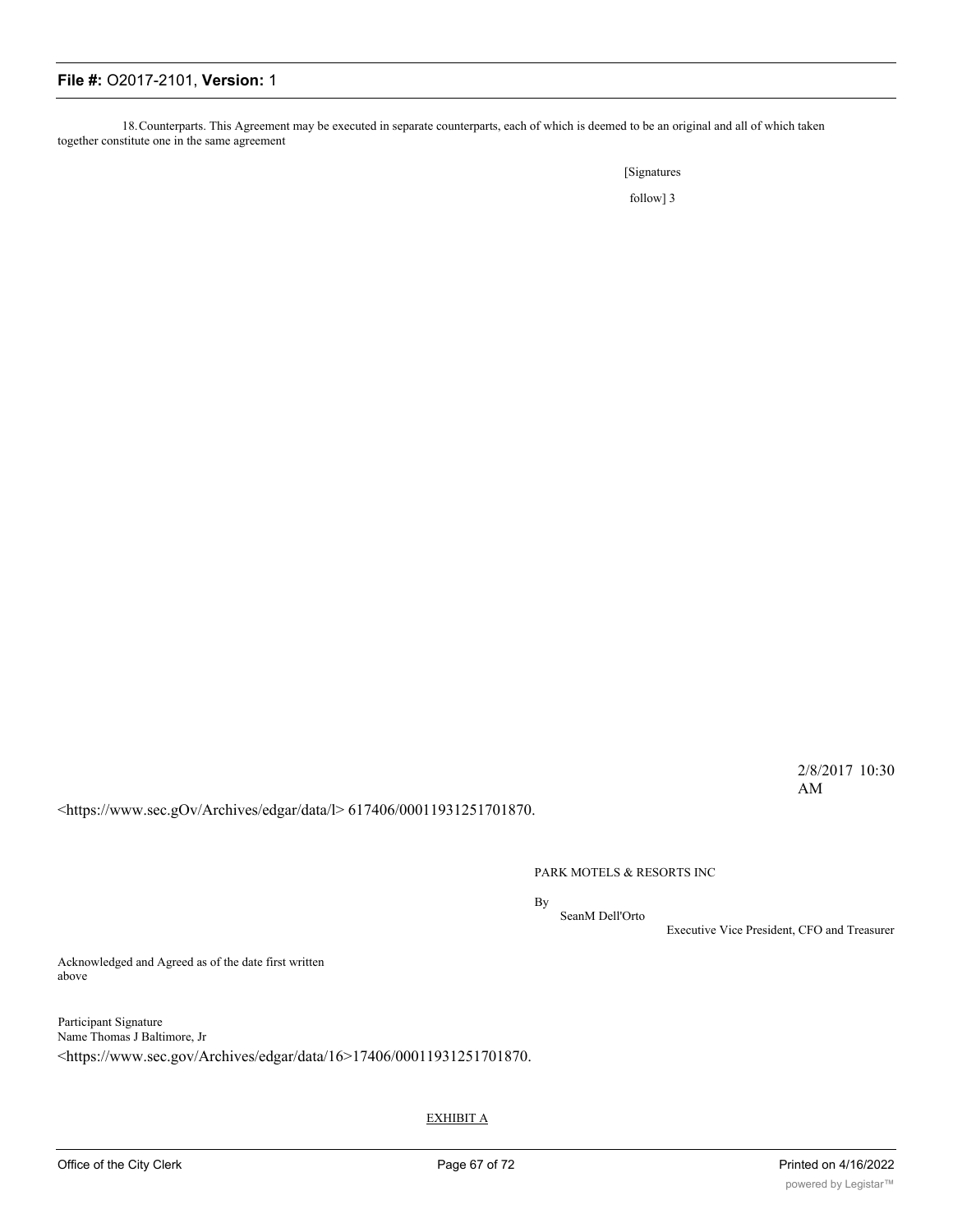#### I. Performance Condition

The PSUs shall be earned based on the Company's Relative Total Shareholder Return Position for the Performance Period, as set forth in the table below. All determinations with respect to Relative Total Shareholder Return Position shall be made by the Committee in its sole discretion. The total number of PSUs which become earned shall be equal to (x) the number of PSUs that comprise the Target Award multiplied by (y) the Payout Percentage, and rounded down to the nearest whole PSU

Relative Total Shareholder Return Position Percentage of Target Award Earned 167 0% 133 0% 100.0% 62 5% 25 0% 0% 80th Percentile and Above (Maximum) 2000% 70\* Percentile 60\* Percentile 50\* Percentile (Target) 37 5\* Percentile 25\* Percentile (Threshold) Below 25\* Percentile

The Committee shall determine (A) the Total Shareholder Return for the Company for the Performance Period and (B) the Total Shareholder Return for each Lodging/Resorts Company for the Performance Period The "Relative Total Shareholder Return Position" for the Company will then be determined by comparing the Total Shareholder Return for the Company for the Performance Period to the Total Shareholder Return for each Lodging/Resorts Company for the Performance Period on a relative percentile basis (using a continuous percentile rank calculation that excludes the Company).

#### 2 Definitions.

For the purposes of this Exhibit A:

- a "Pavout Percentage" means the "Percentage of Target Award Earned" specified in the table above, or a percentage determined using linear interpolation if actual performance falls between two levels in the table above (and rounded to the nearest whole percentage point and, if equally between two percentage points, rounded up) In no event may the Payout Percentage exceed 200% In the event that actual performance does not meet the threshold level specified in the table above, the Payout Percentage shall be zero.
- b "Lodging/Resorts Companies" means the companies in the FTSE NAREIT Lodging/Resorts Index that have a market capitalization of at least \$1 billion as of the first day of the Performance Period, as determined by the Committee in its sole discretion. Only companies that are public throughout the entire Performance Period shall be included for purposes of calculating the Relative Total Shareholder Return Position (i e., companies that may become acquired, have an initial public offering, etc. during the Performance Period shall be excluded from the calculation altogether).
- c "Total Shareholder Return" of either the Company or any Lodging/Resorts Company means (A) (l) the average closing price for a share of common stock of the Company or a Lodging/Resorts Company (as applicable) over the 30 calendar day period ending on (and including) the last date of the Performance Period, minus (n) the average closing price for such share of common stock over the 5 trading day period starting on (and including) the first date of the Performance Period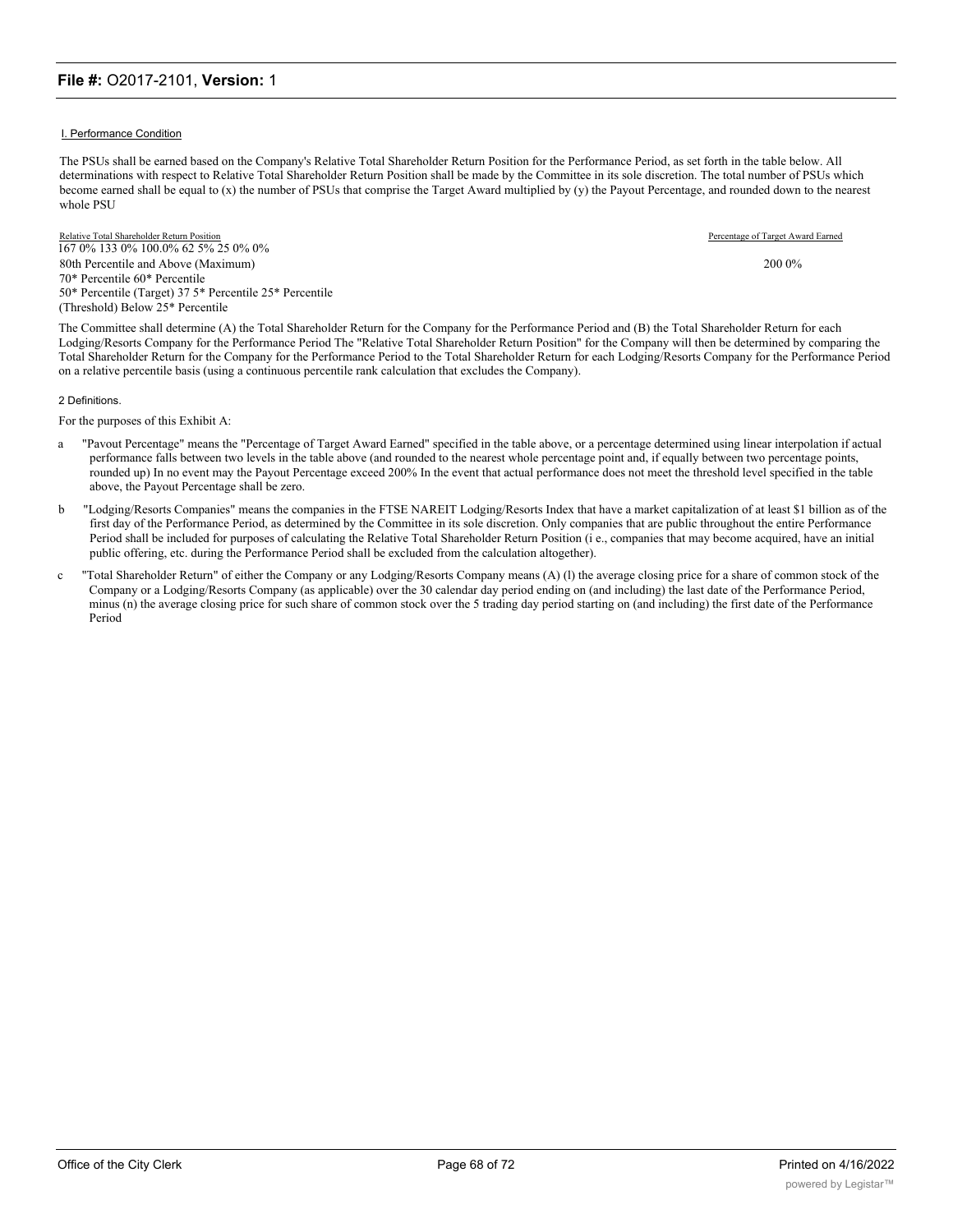2/8/2017 10:30 AM

**<https://www.sec.gov/Archives/edgar/data/>! 617406/00011931251701870.**

#### **EX-10.2 3 d333239dexl02.htm EX-10.2**

|                       |                                   |      | EXMIDIT 10.2   |
|-----------------------|-----------------------------------|------|----------------|
|                       | <b>RESTRICTED STOCK AGREEMENT</b> |      |                |
| <b>PARK</b>           | <b>HOTELS</b>                     | &    | <b>RESORTS</b> |
| INC.                  |                                   | 2017 | <b>OMNIBUS</b> |
| <b>INCENTIVE PLAN</b> |                                   |      |                |

This Restricted Stock Agreement (this "Agreement"'), effective as of February' 3,2017 (the "Grant Dale"), is between Park Hotels & Resorts Inc., a Delaware

corporation (the "Company"), and (the "Participant").

1. Grant of Restricted Stock. Effective as of the Grant Date, the Company hereby issues and grants shares of Restricted Stock (the "Shares") to the Participant, subject to and in accordance with the terms, conditions and restrictions set forth in the Park Hotels & Resorts Inc. 2017 Omnibus Incentive Plan (as it may be amended, the "Plan") and this Agreement Capitalized terms not otherwise defined herein shall have the same meanings as in the Plan

2. Vesting. One-third of the Shares shall become vested, and the restrictions on such Shares shall lapse, on each of and (the "Final Vesting") Date"), subject to the Participant's continued employment through the applicable vesting date, provided that if the number of Shares is not divisible by three, then no fractional Shares shall vest and the installments shall be as equal as possible with the smaller installments vesting first

#### 3. **Termination of Employment.**

a) Except as set forth in Section 3(b) below, in the event that the Participant's employment with the Company Group terminates for any reason, any Shares that arc not vested as of the effective dale of termination (the "Termination Date") shall be forfeited and all of the Participant's rights hereunder with respect to such unvested Shares shall cease as of the Termination Date (unless otherwise provided for by the Committee in accordance with the Plan)

b) If the Participant's employment with the Company Group is terminated prior to the Final Vesting Date by the Company Group (i) without Cause, (n) due to or during the Participant's Disability or (in) due to the Participant's death, then in any such case all of the Shares granted hereunder that are not vested shall become vested and nonforfeitable as of the Termination Date.

4. Dividends; Rights as a Stockholder. The Participant shall be the record owner of the Shares until or unless such Shares are forfeited pursuant to the terms of this Agreement or the Plan, and as a record owner shall be entitled to all rights of a common stockholder of the Company, including, without limitation, voting rights with respect to the Shares and the right to receive all dividends or other distributions paid with respect to the Common Stock

5. Restrictions on Transfer. Prior to the vesting of any Shares, the Participant may not assign, alienate, pledge, attach, sell or otherwise transfer or encumber a Share or the Participant's right under the Shares, except other than by will or by the laws of descent and distribution and any such purported assignment, alienation, pledge, attachment, sale, transfer or encumbrance shall be void and unenforceable against the Company or any Affiliates, provided that the designation of a beneficiary (if permitted by the Committee) shall not constitute an assignment, alienation, pledge, attachment, sale, transfer or encumbrance

6. No Right to Continued Employment. Neither the Plan nor this Agreement nor the Participant's receipt of the Shares hereunder shall impose any obligation on the Company or any Affiliates to continue the employment or engagement of the Participant Further, the Company or any Affiliates (as applicable) may at any time terminate the employment or engagement of the Participant, free from any liability or claim under the Plan or this Agreement, except as otherwise expressly provided herein.

**Exhibit 10.2**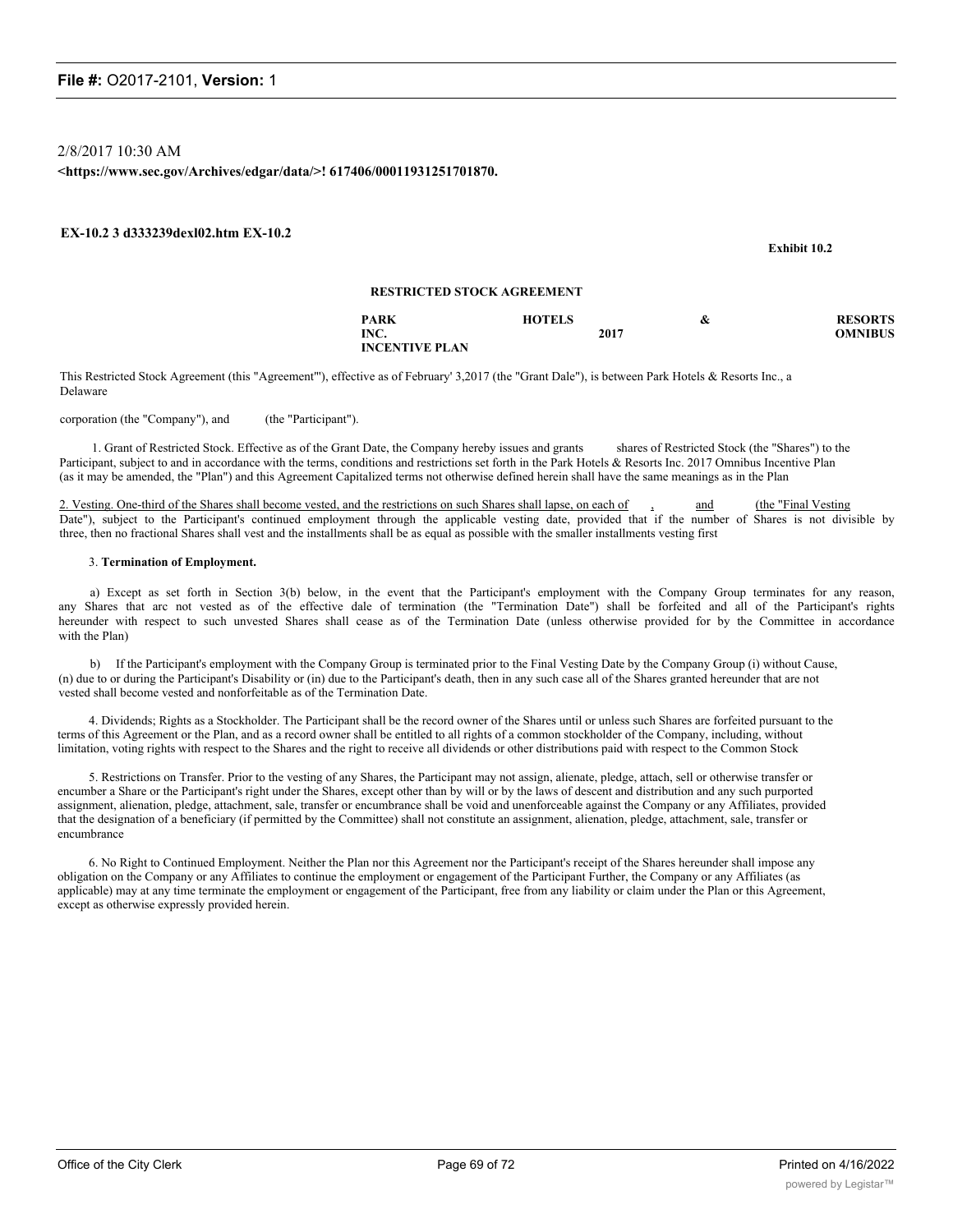#### **<https://www.sec.gov/Archives/edgar/data/>! 617406/00011931251701870.**

7. Tax Withholding. The Participant agrees that upon the vesting of, and lapsing of restrictions on, any Shares, or at any such time as required under applicable law, a number of Shares having a fair market value equal to the minimum applicable amount necessary to satisfy the statutorily required withholding liability in respect of the Shares, if any ("Withholding Taxes'), shall be automatically delivered to the Company in satisfaction of such Withholding Taxes, except to the extent that the Participant shall have elected to pay such Withholding Taxes to the Company in cash (by check or wire transfer) The number of Shares to be used for payment shall be calculated using the closing price per share of Common Stock on the New York Stock Exchange (or other principal exchange on which the Common Stock then trades) on the trading day immediately prior to the date of delivery of the Shares to the Company, and shall be rounded up to the nearest whole Share

8. Section 83(b) Election. The Participant may make an election under Code Section 83(b) (a "Section 83(b) Election") with respect to the Shares. Any such election must be made within thirty (30) days after the Grant Date. If the Participant elects to make a Section 83(b) Election, the Participant shall provide the Company with a copy of an executed version and satisfactory evidence of the filing of the executed Section 83(b) Election with the US Internal Revenue Service within ten (10) days of such filing The Participant agrees to assume full responsibility for ensuring that the Section 83(b) Election is actually and timely filed with the US Internal Revenue Service and for all tax consequences resulting from the Section 83(b) Election

9. Award Subject to Plan. By entering into this Agreement, the Participant agrees and acknowledges that the Participant has received and read a copy of the Plan. The Shares granted hereunder are subject to the Plan The terms and provisions of the Plan, as it may be amended from time to time, arc hereby incorporated herein by reference.

10.Severability Should any provision of this Agreement be held by a court of competent jurisdiction to be unenforceable or invalid for any reason, the remaining provisions of this Agreement shall not be affected by such holding and shall continue in full force in accordance with their terms

11. Governing Law. This Agreement shall be governed by and construed in accordance with the internal laws of the State of Delaware applicable to contracts made and performed wholly within the State of Delaware, without giving effect to the conflict of laws provisions thereof.

12.Successors in Interest. Any successor to the Company shall have the benefits of the Company under, and be entitled to enforce, this Agreement. Likewise, the Participant's legal representative shall have the benefits of the Participant under, and be entitled to enforce, this Agreement AM obligations imposed upon the Participant and all rights granted to the Company under this Agreement shall be final, binding and conclusive upon the Participant's heirs, executors, administrators and successors

13.Electronic Delivery and Acceptance. The Company may, in its sole discretion, decide to deliver any documents related to current or future participation in the Plan by electronic means. The Participant hereby consents to receive such documents by electronic delivery and agrees to participate in the Plan through an on-line or electronic system established and maintained by the Company or a third party designated by the Company

14. Acceptance and Agreement by the Participant. By accepting the Shares (including through electronic means), the Participant agrees to be bound by the terms, conditions, and restrictions set forth in the Plan, this Agreement, and the Company's policies, as in effect from time to time, relating to the Plan.

15. Waiver. The Participant acknowledges that a waiver by the Company of breach of any provision of this Agreement shall not operate or be construed as a waiver of any other provision of this Agreement, or of any subsequent breach by the Participant or any other participant in the Plan.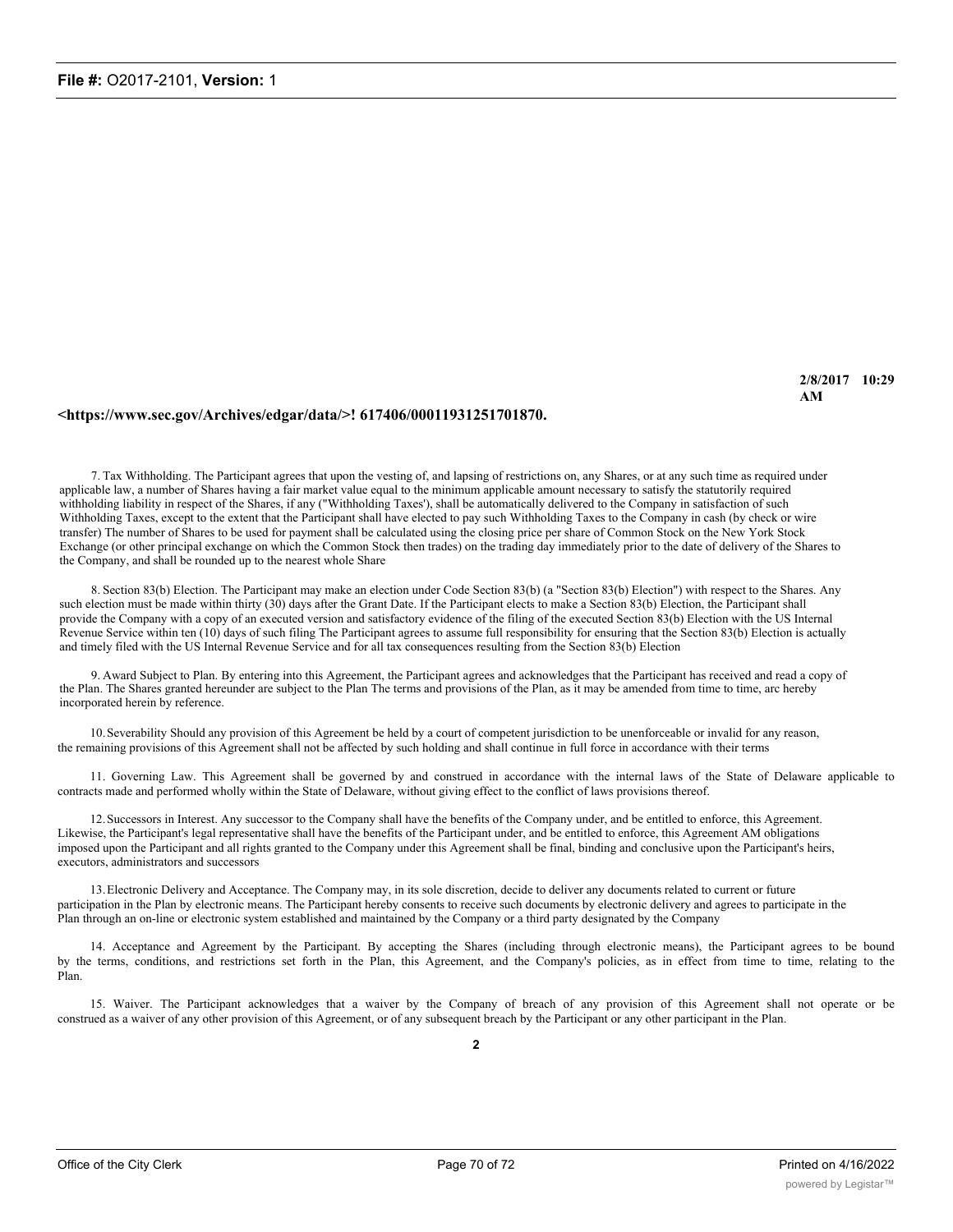2/8/2017 10:29 AM

<https://www.sec.gOv/Archives/edgar/data/l> 617406/00011931251701870..

16. Counterparts. This Agreement may be executed in separate counterparts, each of which is deemed to be an original and all of which taken together constitute one in the same agreement.

#### PARK HOTELS & RESORTS INC

By

SeanM Dell? Orto Executive Vice President, CFO and Treasurer

Acknowledged and Agreed as of the date first written above

Participant Signature

3